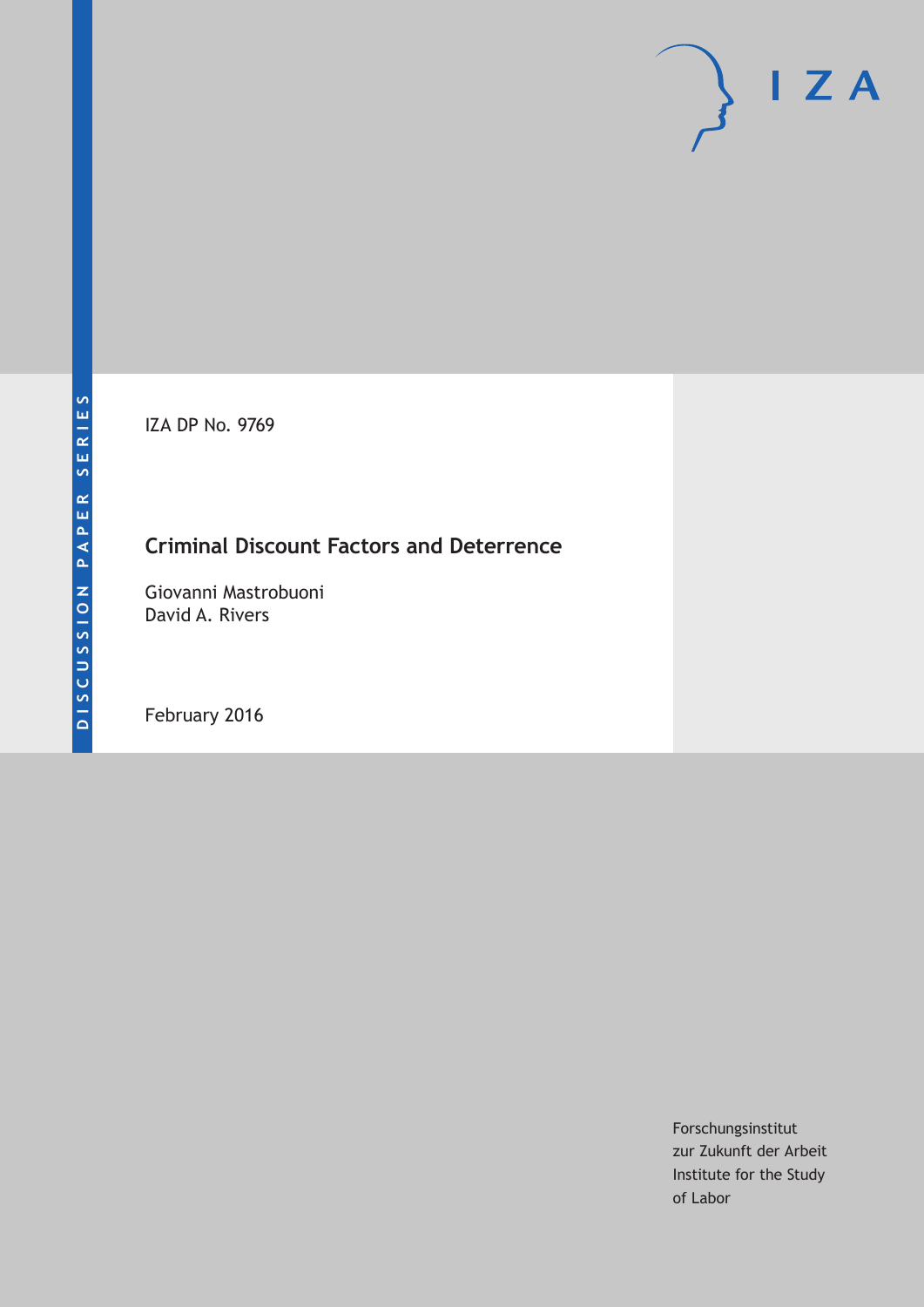# **Criminal Discount Factors and Deterrence**

# **Giovanni Mastrobuoni**

*University of Essex and IZA* 

# **David A. Rivers**

*University of Western Ontario* 

Discussion Paper No. 9769 February 2016

IZA

P.O. Box 7240 53072 Bonn **Germany** 

Phone: +49-228-3894-0 Fax: +49-228-3894-180 E-mail: iza@iza.org

Any opinions expressed here are those of the author(s) and not those of IZA. Research published in this series may include views on policy, but the institute itself takes no institutional policy positions. The IZA research network is committed to the IZA Guiding Principles of Research Integrity.

The Institute for the Study of Labor (IZA) in Bonn is a local and virtual international research center and a place of communication between science, politics and business. IZA is an independent nonprofit organization supported by Deutsche Post Foundation. The center is associated with the University of Bonn and offers a stimulating research environment through its international network, workshops and conferences, data service, project support, research visits and doctoral program. IZA engages in (i) original and internationally competitive research in all fields of labor economics, (ii) development of policy concepts, and (iii) dissemination of research results and concepts to the interested public.

IZA Discussion Papers often represent preliminary work and are circulated to encourage discussion. Citation of such a paper should account for its provisional character. A revised version may be available directly from the author.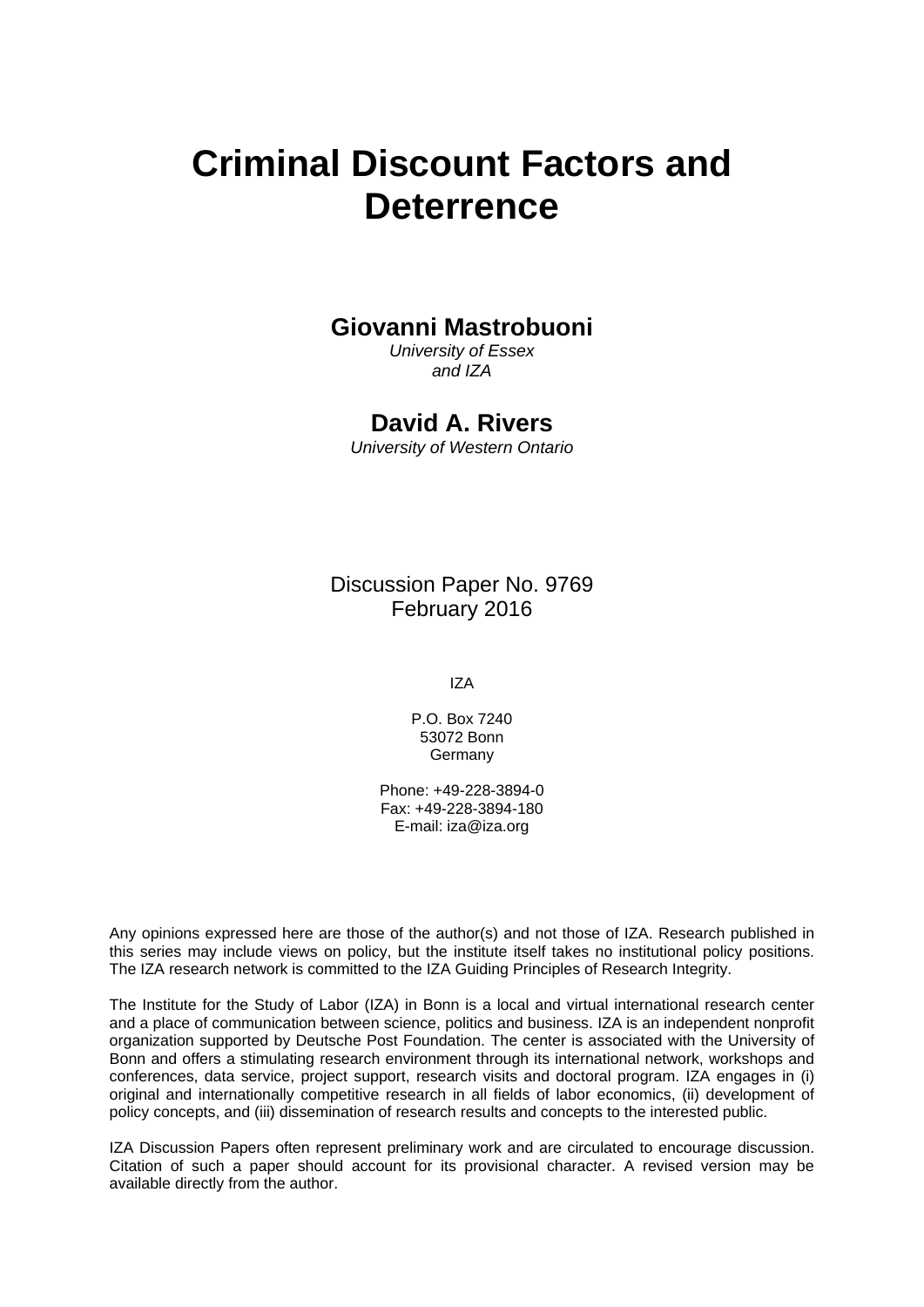IZA Discussion Paper No. 9769 February 2016

# **ABSTRACT**

# **Criminal Discount Factors and Deterrence\***

The trade-off between the immediate returns from committing a crime and the future costs of punishment depends on an offender's time discounting. We exploit quasi-experimental variation in sentence length generated by a large collective pardon in Italy and provide nonparametric evidence on the extent of discounting from the raw data on recidivism and sentence length. Using a discrete-choice model of recidivism, we estimate an average annual discount factor of 0.74, although there is heterogeneity based on age, education, crime type, and nationality. Our estimates imply that the majority of deterrence is derived from the first few years in prison.

JEL Classification: D9, K4

Keywords: discounting, deterrence, collective pardon, recidivism

Corresponding author:

 $\overline{a}$ 

Giovanni Mastrobuoni University of Essex Department of Economics Wivenhoe Park C04 3SQ Colchester United Kingdom E-mail: gmastrob@essex.ac.uk

<sup>\*</sup> We would like to thank Philip Cook, Igor Livshits, Lance Lochner, Salvador Navarro, Daniel Nagin, as well as seminar participants at the University of Essex, the University of Western Ontario, and the University of Trier.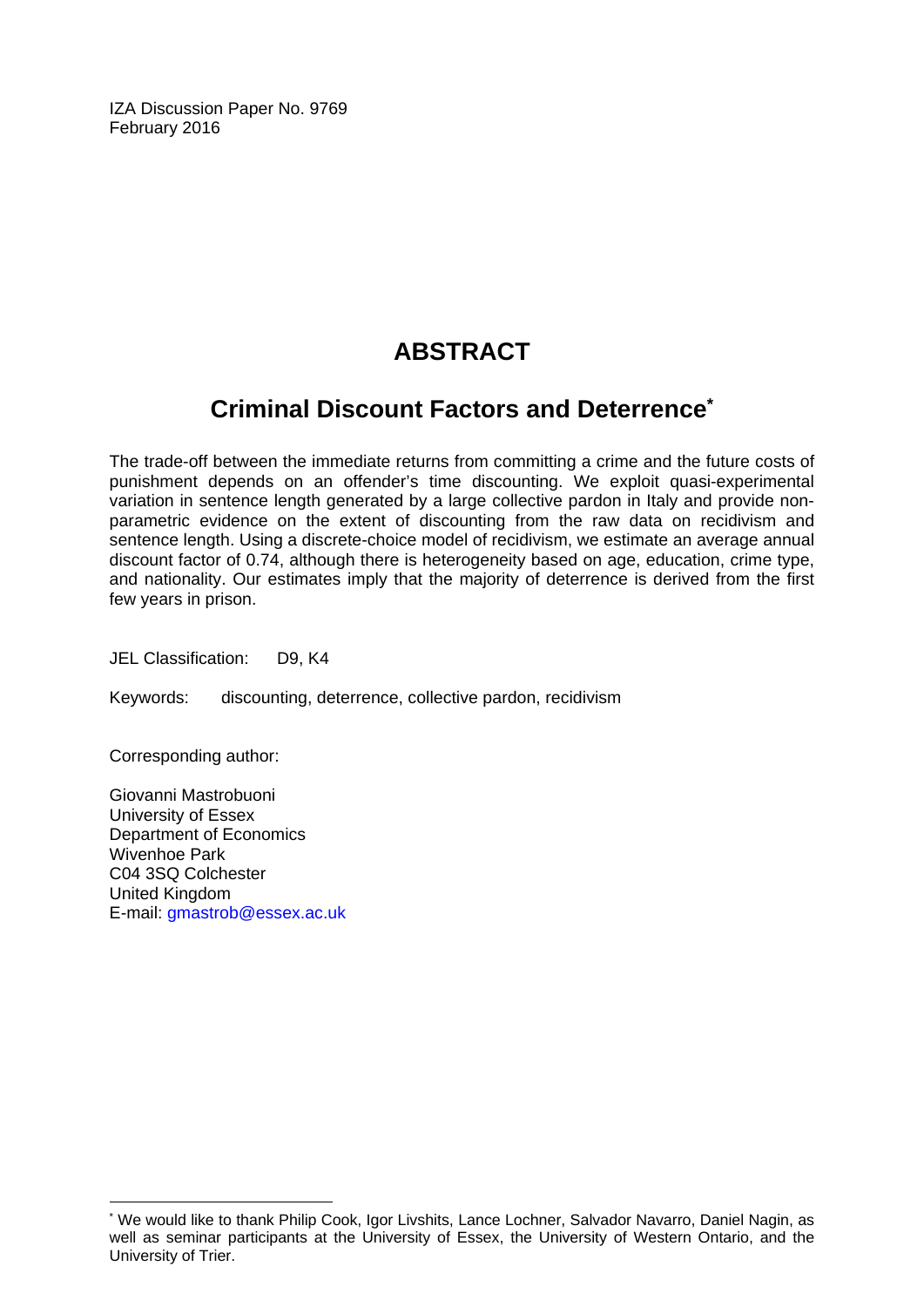# 1 Introduction

Criminal activity involves an inherent trade-off between the immediate returns associated with committing the crime and the possibility of future punishments if caught. Since punishments are received in the future, the value that a potential criminal places on them depends on how that individual values future events. One implication is that individuals who more heavily discount the future will be more likely to engage in crime. Knowing the degree to which potential criminals discount the future is therefore a key component to developing a better understanding of what drives criminal behavior and for designing crime policy. This information is of substantial interest to policymakers and those involved in law enforcement, as it relates directly to the deterrent power of criminal punishments. This is a pressing issue, as policy makers are currently deciding whether to reform some of the mandatory minimum sentences enacted in the 1970s and 1980s, which contributed to prison population increases of 400 percent [\(Hunt](#page-39-0)  $(2015)$ <sup>[1](#page-3-0)</sup>

Discounting has two important implications for deterrence. First, the more an individual discounts future events, the less deterrent power future punishments have. Second, discounting shapes the relative deterrent power of punishments received at different points in the future. For example, consider an offender who is choosing whether to use a modus operandi that might aggravate his/her crime (e.g., using a firearm, being violent, damaging property, etc.). As long as criminals discount the future, individuals considering crimes with longer baseline sentences will be less deterred by the same sentence enhancements compared to those considering crimes with shorter sentences, as these enhancements would be served further into the future. The magnitude of this differential effect is increasing in the degree of discounting.

Discounting also has implications for the debate over the effect of severity of punishment on deterrence. In the original economic model of crime developed by [Becker](#page-37-0) [\(1968\)](#page-37-0), certainty and severity of punishment combine to form the expected cost of committing a crime. Since severity is typically associated with sentence length, it is commonly assumed that doubling sentence length leads to a doubling of the "costs" paid by offenders, and is therefore equivalent to a doubling of the probability of punishment (certainty). But this is only true if criminals do not discount the future, since increased sentence lengths are added on at the end. Discounting of future consequences fundamentally changes this relationship, as

<span id="page-3-0"></span> $1$ The US House of Representatives has recently unveiled a sentencing reform legislation as a companion to a bipartisan bill introduced in the Senate on October 1, 2015, the Sentencing Reform and Corrections Act of 2015 (S. 2123).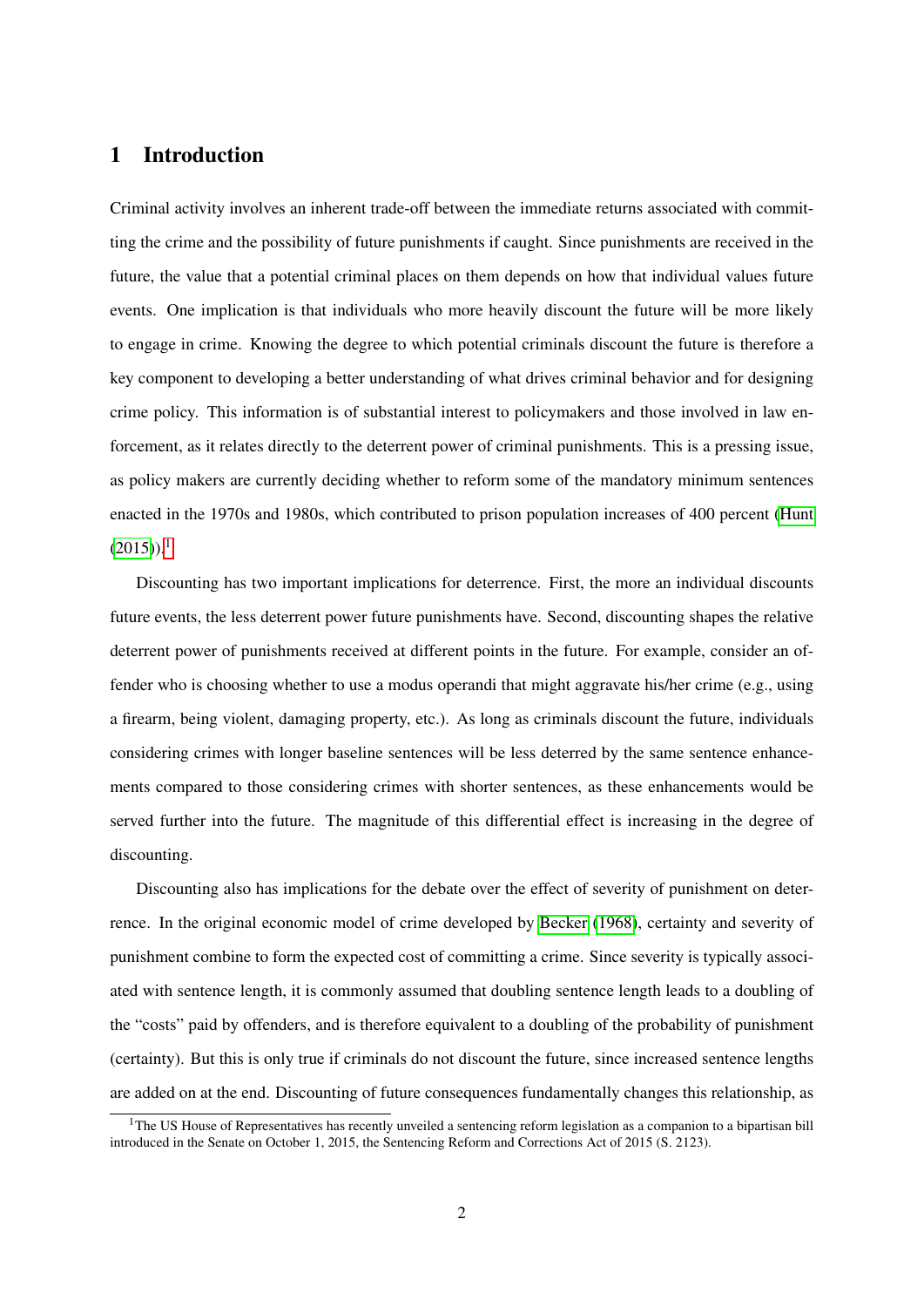it implies decreasing marginal deterrence of sentence length (severity). As a consequence, the marginal cost to society of a given increase in deterrence is increasing, rather than constant, as sentences are extended. A related consequence is that as discounting increases, the deterrent power of severity of punishment decreases relative to that of the certainty of punishment. The notion that swiftness and certainty of the penalty outmatch severity has been theorized at least as early as 250 years ago by [Beccaria](#page-37-1) [\(1764\)](#page-37-1).

In a survey of the recent evidence for deterrent effects of imprisonment, [Durlauf and Nagin](#page-38-0) [\(2011\)](#page-38-0) find that there is little evidence for strong marginal deterrent effects of increasing the severity of punishment, but considerable support in the literature for marginal deterrent effects of increasing the certainty of punishment (see e.g., [Hawken and Kleiman](#page-38-1) [\(2009\)](#page-38-1)). One explanation that they offer is low discount factors among criminals.

The idea that discounting is an important component of criminal behavior has been recognized in the literature at least since [Ehrlich](#page-38-2) [\(1973\)](#page-38-2). [Cook](#page-37-2) [\(1980\)](#page-37-2) highlights that with discounting and a constant perperiod disutility of prison, increasing the severity of punishments will have a greater deterrent effect when the initial punishment is mild. [Davis](#page-37-3) [\(1988\)](#page-37-3) and [Polinsky and Shavell](#page-40-0) [\(1999\)](#page-40-0) develop formal models of intertemporal crime decisions that explicitly take into account the effect of discounting. [Wilson and](#page-40-1) [Herrnstein](#page-40-1) [\(1985\)](#page-40-1) and [Katz, Levitt, and Shustorovich](#page-39-1) [\(2003\)](#page-39-1) suggest that one explanation for criminal behavior itself is low discount factors among those individuals that decide to commit crimes. However, despite prior recognition in the literature of the importance of discounting for criminal behavior (see also [McCrary](#page-39-2) [\(2010\)](#page-39-2)), there is very limited empirical evidence about the extent of discounting among criminals.

In this paper, we provide direct quantitative estimates of discount factors for criminals by taking advantage of a unique dataset related to a large-scale collective pardon passed in Italy at the end of July, 2006. In an attempt to reduce prison overcrowding, more than 20,000 inmates, corresponding to over one-third of the entire prison population, were released over a period of a few weeks. Inmates who had a residual sentence below three years at the time of the collective pardon were immediately released. A key condition of the pardon was that, if a released inmate is found guilty of a crime in the future, the pardoned sentence (or residual sentence) is automatically added to the new sentence.

Our dataset consists of individual-level data on each released inmate. In addition to detailed information on the characteristics of each inmate, we observe the length of their original sentence that led to their pre-pardon incarceration, their residual sentence length, and whether or not they recidivate over a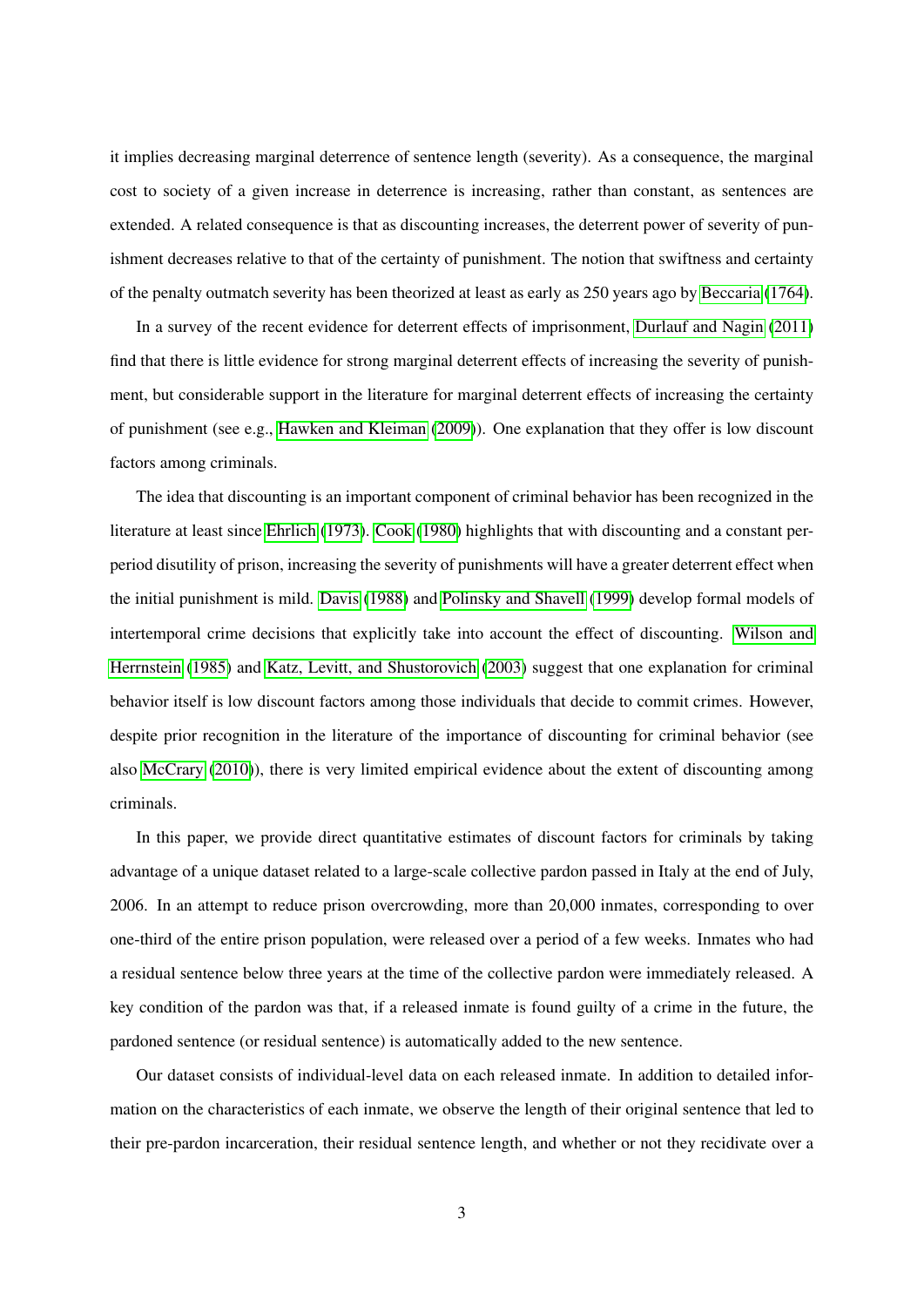period of 17 months following the pardon.

Our identification strategy for estimating the discount factor is based on measuring how recidivism rates decrease with the length of the sentence. Specifically, it is the shape of this relationship that identifies the discount factor. The presence of discounting implies that the marginal effect on offending is decreasing in sentence length, as individuals discount the later years of a sentence more heavily. This leads to a convex decreasing relationship between offending (recidivism) and total sentence length. The more convex the relationship is, the lower the discount factor.

A key challenge for identification arises due to the fact that prison sentences are not randomly assigned. Judges impose sentences based on characteristics of the offender and the offender's criminal history, many of which will be unobserved to the researcher. This correlation between unobserved drivers of crime and observed sentence lengths generates an endogeneity problem, which has long been recognized in the deterrence literature (see [Ehrlich](#page-38-2) [\(1973\)](#page-38-2) for an early discussion and [Levitt and Miles](#page-39-3) [\(2007\)](#page-39-3) and [Durlauf and Nagin](#page-38-0) [\(2011\)](#page-38-0) for more recent summaries).

The natural experiment generated by the Italian pardon, however, provides a solution. Under the conditions of the pardon, inmates whose original incarceration happened at different times face different expected total sentences for the same future crime. Conditional on the length of the original sentence, the residual sentence only depends on the original date of entry into prison, which is plausibly exogenous and can be exploited to estimate the discount factor.<sup>[2](#page-5-0)</sup> This source of exogenous variation in sentence length has been used previously by [Drago, Galbiati, and Vertova](#page-38-3) [\(2009\)](#page-38-3) to measure the average deterrent effect of imprisonment.

An additional advantage of our analysis is that the policy we study is likely to be particularly salient. Our dataset consists entirely of individuals who have been previously incarcerated, and therefore are particularly likely to be aware of sanctioning rules [\(Kaplow](#page-39-4) [\(1990\)](#page-39-4)). The California Assembly Study [\(1968\)](#page-37-4) shows, not surprisingly, that knowledge of the maximum penalty for various FBI index type crimes is far better among incarcerated individuals (62 percent) compared to the rest of the population  $(25 \text{ percent})$ .<sup>[3](#page-5-1)</sup> Furthermore, the same policy was applied simultaneously to a large number of inmates, which should have served to circulate knowledge and understanding of the policy. Finally, one key aspect

<span id="page-5-0"></span> $2$ Conditioning on the original sentence is important, because individuals with longer original sentences are more likely to have longer residual sentences, as well as higher recidivism rates. This is because individuals that are deemed more likely to recidivate are more likely to be given longer original sentences, and mechanically, individuals with longer original sentences are more likely to have longer residual sentences at the time of the pardon.

<span id="page-5-1"></span><sup>&</sup>lt;sup>3</sup>See also [Nagin](#page-40-2) [\(2013\)](#page-40-2) and [Lochner](#page-39-5) [\(2007\)](#page-39-5) on the importance of criminals' perceptions in shaping crime.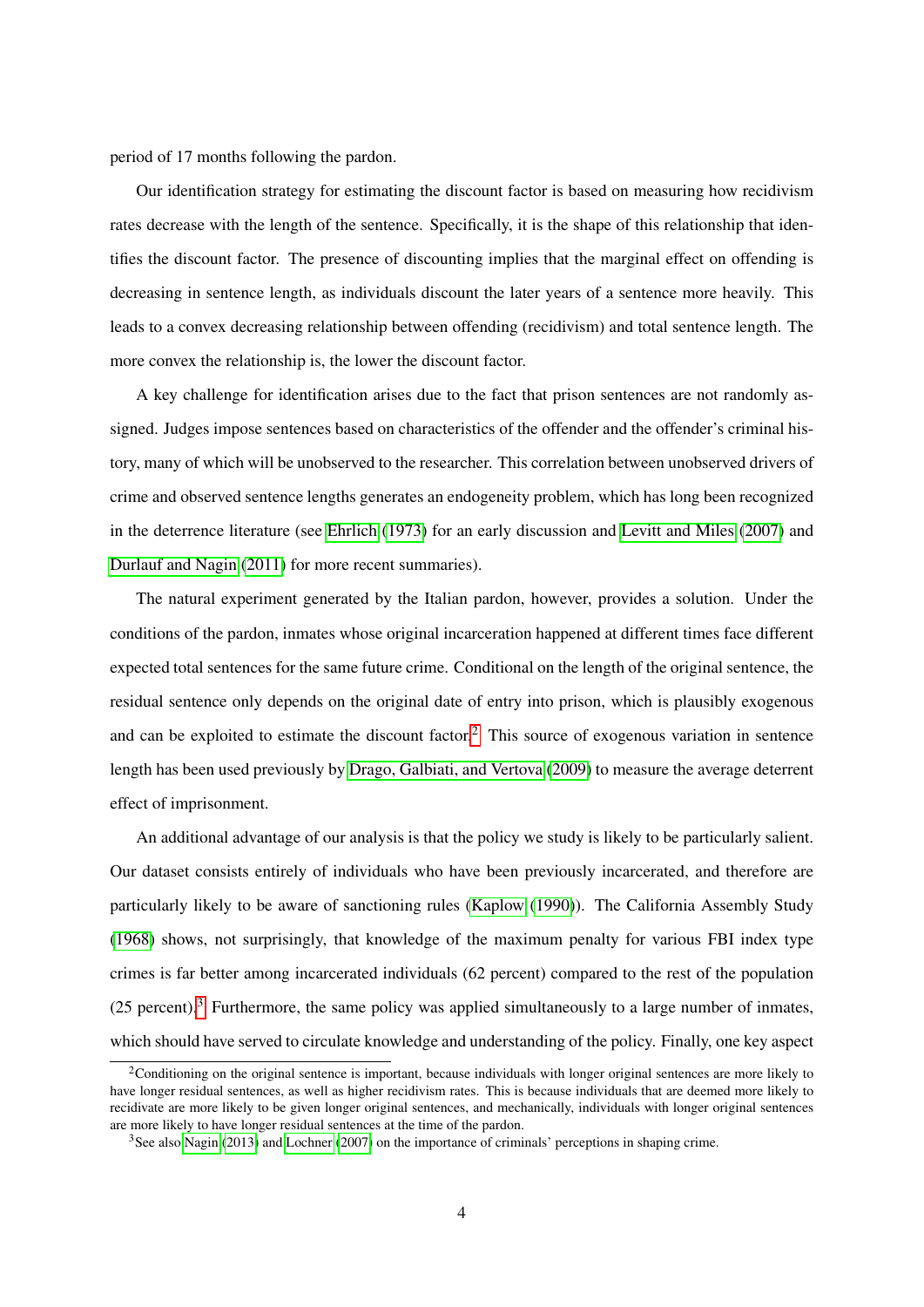of the policy (early release) was almost certainly noticed by all affected inmates.

Our estimates imply annual discount factors of 0.74 among previously convicted criminals. This degree of discounting suggests that while these individuals place a significantly lower value on the future, it is still the case that punishments, even those received several years in the future, entail non-negligible costs to a potential offender.

In order to highlight the importance of knowing the magnitude of discounting among criminals, it is useful to compare the effect of increasing sentence length for different values of the discount factor. Our estimated discount factor of 0.74 implies that doubling a 5-year sentence increases the disutility of prison by 22%, whereas doubling a 10-year sentence increases it by only 5%. If, instead, we employ a more traditional value of the discount factor of 0.95, these increases would be 77% and 60% respectively, suggesting a much larger potential role of sentence increases for deterrence, even at relatively long sentence levels. Our estimates, therefore, imply that increases in sentence length, either through mandatory minimums, sentence enhancements, or more severe sentencing, are unlikely to have much deterrent effect when the baseline sentence is already long.

Since our dataset contains detailed information on the characteristics of each inmate, we are able to examine differences in discount factors across many different dimensions of individual heterogeneity. We find evidence of substantial heterogeneity in discount factors, suggesting that across different groups of individuals, the marginal deterrent effect of imprisonment diverges as sentences become longer. The largest differences in discount factors are associated with differences in educational attainment, age, nationality, and crime types. While the average discount factor is estimated to be 0.74 in our baseline specification, for some groups (high education and those who commit crimes related to organizing prostitution) the estimated discount factors are much closer to 1 (0.99 and 0.92, respectively). The lowest discount factors are found for immigrants (0.66) and drug-offenders (0.70). This heterogeneity in discount factors implies important differences in the deterrent effect of imprisonment across the population. For example, given our estimates, longer prison sentences are likely to generate more effective deterrence for offenders committing prostitution-related crimes compared to drug offenders.

There are a few studies in the literature that have taken advantage of survey questions designed to elicit time preferences or measures of impulsivity, and relate these to criminal behavior (see e.g., [Nagin](#page-40-3) [and Pogarsky](#page-40-3) [\(2004\)](#page-40-3); [Jolliffe and Farrington](#page-39-6) [\(2009\)](#page-39-6); [Akerlund et al.](#page-37-5) [\(2014\)](#page-37-5); and [Mancino, Navarro, and](#page-39-7) [Rivers](#page-39-7) [\(2015\)](#page-39-7)). These papers generally find that individuals who are more present-oriented, or impulsive,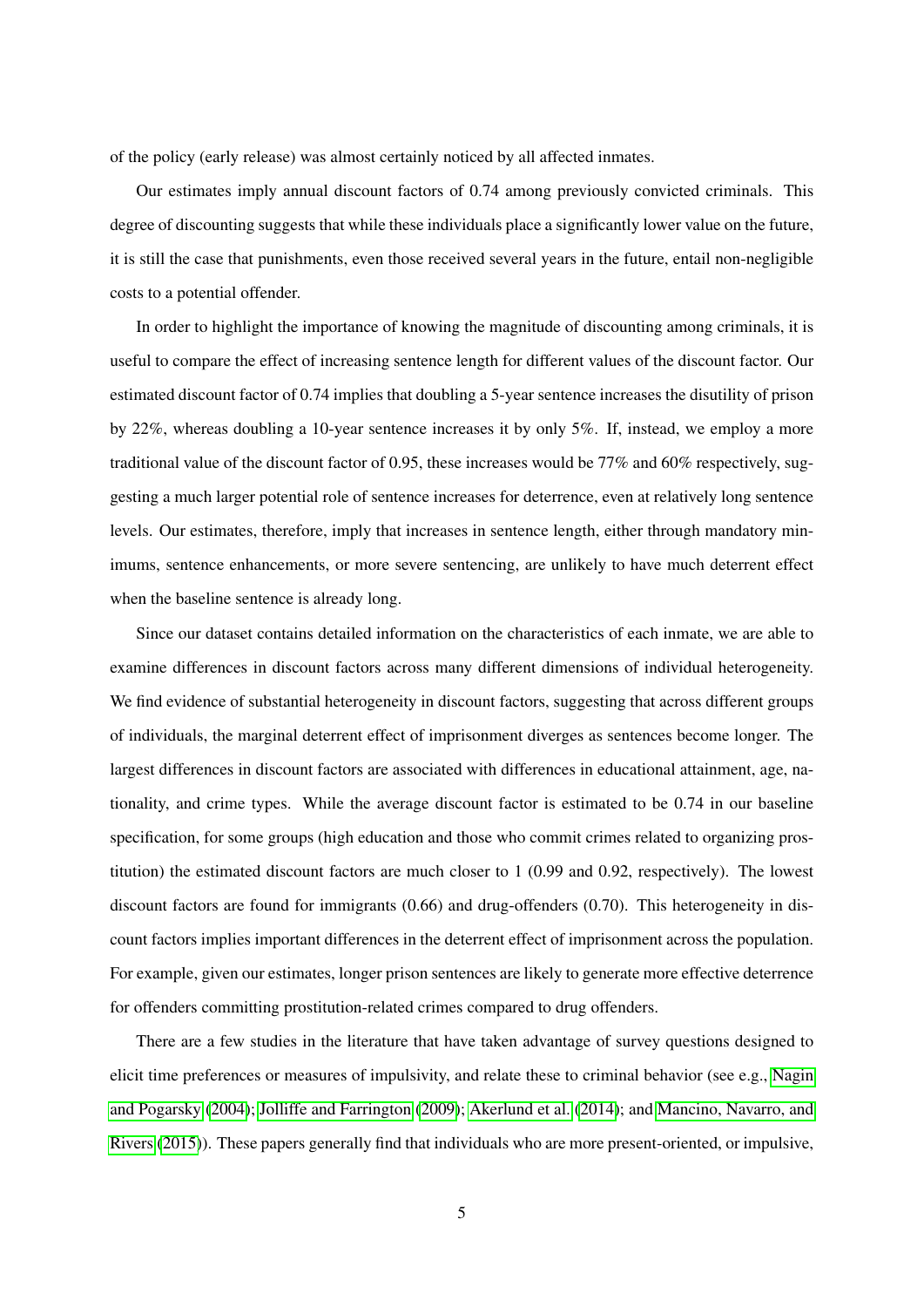are more likely to commit a crime. One drawback of these approaches is that it can be difficult to quantify the magnitude (as opposed to just the sign) of these relationships given the qualitative measures of time preference that are often used. There are also concerns regarding the measurement of time preference from laboratory/experimental studies [\(Coller and Williams](#page-37-6) [\(1999\)](#page-37-6)). The paper most closely related to ours is [Lee and McCrary](#page-39-8) [\(2009\)](#page-39-8), who analyze recidivism rates for a group of released juvenile inmates using a regression discontinuity design around the age of majority (age 18) in the severity of sentencing. They find only a small decrease in offending at the age of 18, when expected sentence length increases, which is consistent with low discount factors.

We also contribute to the non-experimental literature that has estimated discount factors for consumers (see the early studies by [Friedman](#page-38-4) [\(1957\)](#page-38-4) and [Heckman](#page-38-5) [\(1976\)](#page-38-5)) as well as for various other subpopulations (US military personnel, [Warner and Pleeter](#page-40-4) [\(2001\)](#page-40-4); US purchasers of durable and storable goods, [Hausman](#page-38-6) [\(1979\)](#page-38-6); [Ching and Osborne](#page-37-7) [\(2015\)](#page-37-7); UK homeowners, [Giglio, Maggiori, and Stroebel](#page-38-7) [\(2015\)](#page-38-7); and US workers, [Viscusi and Moore](#page-40-5)  $(1989)$ ).<sup>[4](#page-7-0)</sup> Our dataset contains only individuals who have been convicted of at least one crime, and therefore our results correspond to the subset of the population with a criminal record. Relative to the literature that estimates discount factors for the broader population, our results are on the low end of the range of estimates, particularly among those papers that use observational or non-experimental data. Thus our estimates are consistent with high discounting serving as a determinant of crime.

The rest of the paper is organized as follows. In Section 2 we describe our dataset covering the collective pardon in Italy. Section 3 contains the description of our model and Section 4 details our identification strategy. In Section 5 we present our results and perform several robustness checks. In Section 6 we discuss the implications of our results for measuring deterrence. Section 7 concludes.

# <span id="page-7-1"></span>2 Data

Collective pardons are deeply rooted in Italian history. Since World War II there has been on average one pardon or amnesty every five years [\(Barbarino and Mastrobuoni](#page-37-8) [\(2014\)](#page-37-8)), although in more recent years there have been only two, in 1990 and in 2006. Such pardons eliminate part of the inmates' sentences, typically two or three years, and inmates whose new net sentence drops below 0 are immediately released.

<span id="page-7-0"></span><sup>&</sup>lt;sup>4</sup>A series of papers also estimate discount factors using laboratory experiments (see e.g., [Harrison, Lau, and Williams](#page-38-8) [\(2002\)](#page-38-8); [Harrison, Lau, and Rutström](#page-38-9) [\(2010\)](#page-38-9); [Meier and Sprenger](#page-40-6) [\(2010\)](#page-40-6); [Coller and Williams](#page-37-6) [\(1999\)](#page-37-6)).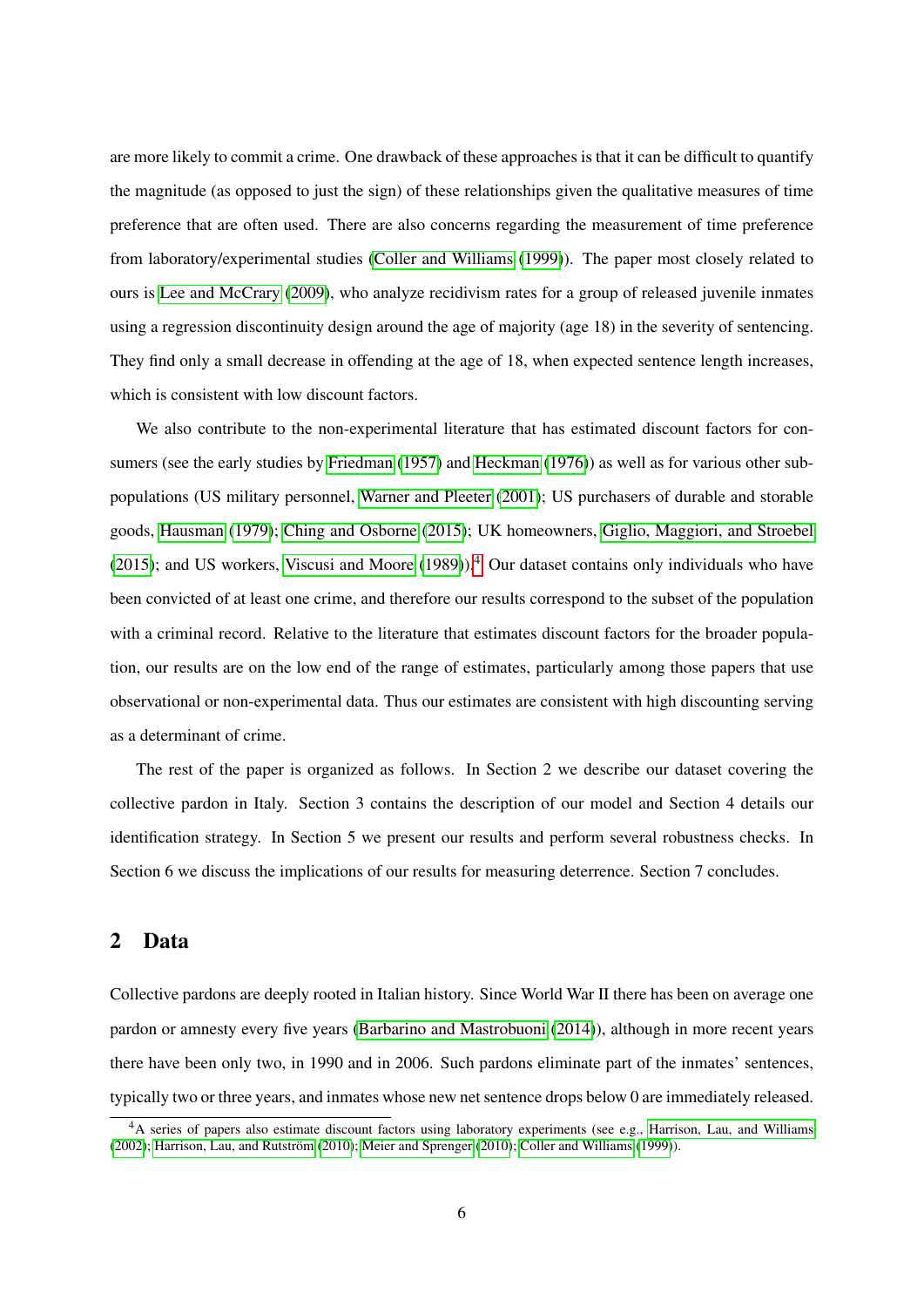Given their wide reach, these pardons generate sudden releases of large numbers of inmates.<sup>[5](#page-8-0)</sup>

On July 31, 2006 the Italian Parliament passed the last pardon, which was enacted shortly thereafter. We were given access to the incarceration spell of all prison inmates released on this occasion, including the exact dates of release and re-incarceration through December 2007. A key condition of the release is that if pardoned inmates are rearrested and convicted, the pardoned sentenced is added to the new sentence. Conditional on the initial sentence, this generates a plausibly exogenous source of variation in the expected severity of punishment.<sup>[6](#page-8-1)</sup> This variation in expected future sentences allows us to measure how recidivism varies with sentencing and thus identify the discount factor. We also have information on inmates' nationality, age, education, and some other individual characteristics.

These are the same data used in [Mastrobuoni and Pinotti](#page-39-9) [\(2015\)](#page-39-9), and, compared to [Drago, Galbiati,](#page-38-3) [and Vertova](#page-38-3) [\(2009\)](#page-38-3), allow us to follow the inmates an additional 10 months after release, for a total of 17 months. A large number of inmates were released (over 20,000 individuals representing more than one-third of the prison population).<sup>[7](#page-8-2)</sup> In Table [1](#page-44-0) we present summary statistics for the variables in our dataset. The average recidivism rate (within 17 months of release) is about 22%. Because our sample consists of individuals who have previously been convicted of a crime and been released from prison, the mean age in our sample (38) is higher than in many datasets on criminal offenders. One consequence of this is that these inmates are more likely to be familiar with the Italian criminal law and the rules governing their release. In other words, the deterrent effect of the law is likely to be salient.

Overall the sample is quite uneducated. As shown in Table [1,](#page-44-0) about 27% of the individuals in our data have an education at or below primary school, and only 3% completed secondary school. About 62% of inmates are of Italian origin, 26% are married, 5% are female, and 15% were permanently employed prior to being imprisoned. 74% have a definitive sentence (i.e., exhausted all appeals).

Table [2](#page-44-1) provides a breakdown by crime type. Crime types are not mutually exclusive, as a crime can be both a property crime and a violent crime (e.g., robbery), and therefore the means of the indicator variables for each crime type do not sum to 1. Property crime is the most common type (58%), and prostitution and mafia-related crimes are the least common (2% each).

<span id="page-8-0"></span> $<sup>5</sup>$ In the 2006 pardon a few crimes were excluded, including those related to the mafia, terrorism, kidnapping, and felony sex</sup> offenses, while other types of violent offenses, such as murder and armed robbery, were eligible.

<span id="page-8-1"></span><sup>6</sup>Technically, only individuals who receive a future sentence of at least two years are subject to serving their residual (pardoned) sentence. We discuss this in more detail in Section [5.3.](#page-26-0)

<span id="page-8-2"></span> $7$ As in [Drago, Galbiati, and Vertova](#page-38-3) [\(2009\)](#page-38-3), we drop individuals who were released while still awaiting trial, as we have no information about their sentence. In addition, we lose a small number of observations when matching the sample of released inmates used in [Drago, Galbiati, and Vertova](#page-38-3) [\(2009\)](#page-38-3) with a data extraction made by the Italian Prison Administration 17 months after the collective pardon.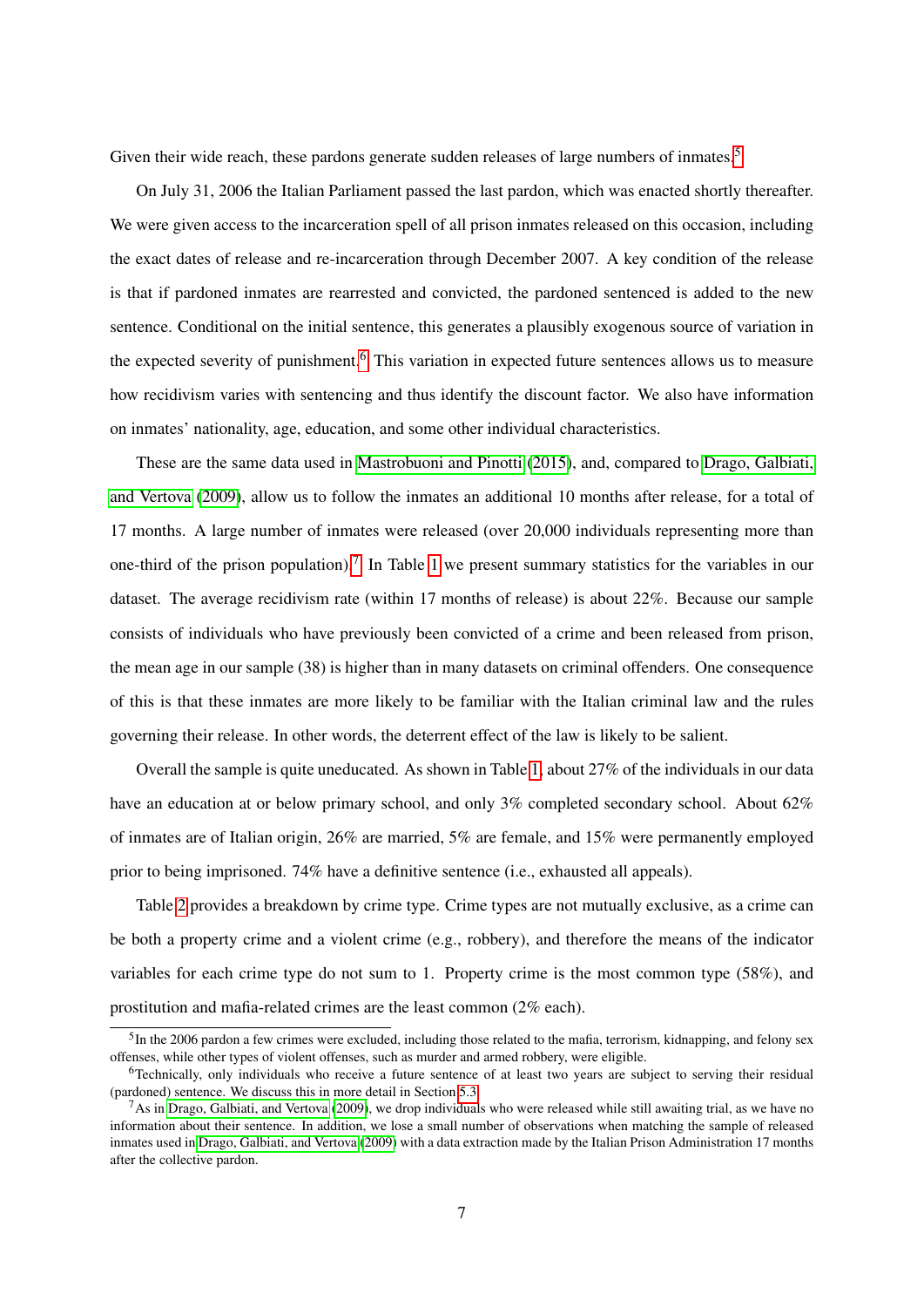We supplement our main dataset with auxiliary data on clearance rates and transition probabilities across crime types. Province-level data on the fraction of cleared crimes come from [ISTAT](#page-39-10) [\(2005\)](#page-39-10)'s criminal law statistics and are merged by province (there are 103 provinces in Italy) and crime type, with the individual-level recidivism data. The definition of a clearance in these data is that at least one suspect has been identified. As shown in Table [3,](#page-45-0) the province-level clearance rate is 23% on average, but with considerable variation both across location and crime type.

While we have information on the crime committed before the pardon, for inmates who are reincarcerated all we observe for the new offense is the date of re-incarceration. Our main dataset also does not contain information on previous incarcerations that could be used to construct transition probabilities across crime types. Instead, we take advantage of a dataset containing information on all inmates who served time in prison in one of two prisons located in Milan (Bollate and Opera) between 2001 and 2012. Using the entire history of offenses for these individuals (spanning from 1972-2012), we construct transition probabilities between crime types and merge these into our dataset. For inmates who commit a crime that falls into more than one category, we base the transition probabilities on the most serious crime, based on either the average or median sentence for each crime type. Table [4](#page-45-1) shows that both measures generate similar transition rates. The large probabilities on the main diagonal show that criminals tend to recommit the same types of crimes.

### 3 Model

#### <span id="page-9-0"></span>3.1 Baseline Model

Consider the decision problem of an individual *i* who has been pardoned and released from prison after committing a crime of type *j*. Given the conditions of the collective pardon described in Section [2,](#page-7-1) if this person commits another crime of type *k* and is caught, their total prison sentence, denoted *tsik*, will be equal to the new sentence,  $ns_{ik}$ , plus a residual sentence  $rs_i$ , where  $ts_{ik} = ns_{ik} + rs_i$ . Each individual decides whether or not to recidivate, and if so, which crime to commit. For now let us assume that  $j = k$ ; the new crime is the same as the original crime. We will relax this assumption in Section [3.2.](#page-11-0)

Let  $c_{ij} = 1$  denote that person *i* commits a crime of type *j* and  $c_{ij} = 0$  otherwise. We normalize the utility associated with  $c_{ij} = 0$  to be equal to 0. The net expected utility associated with committing a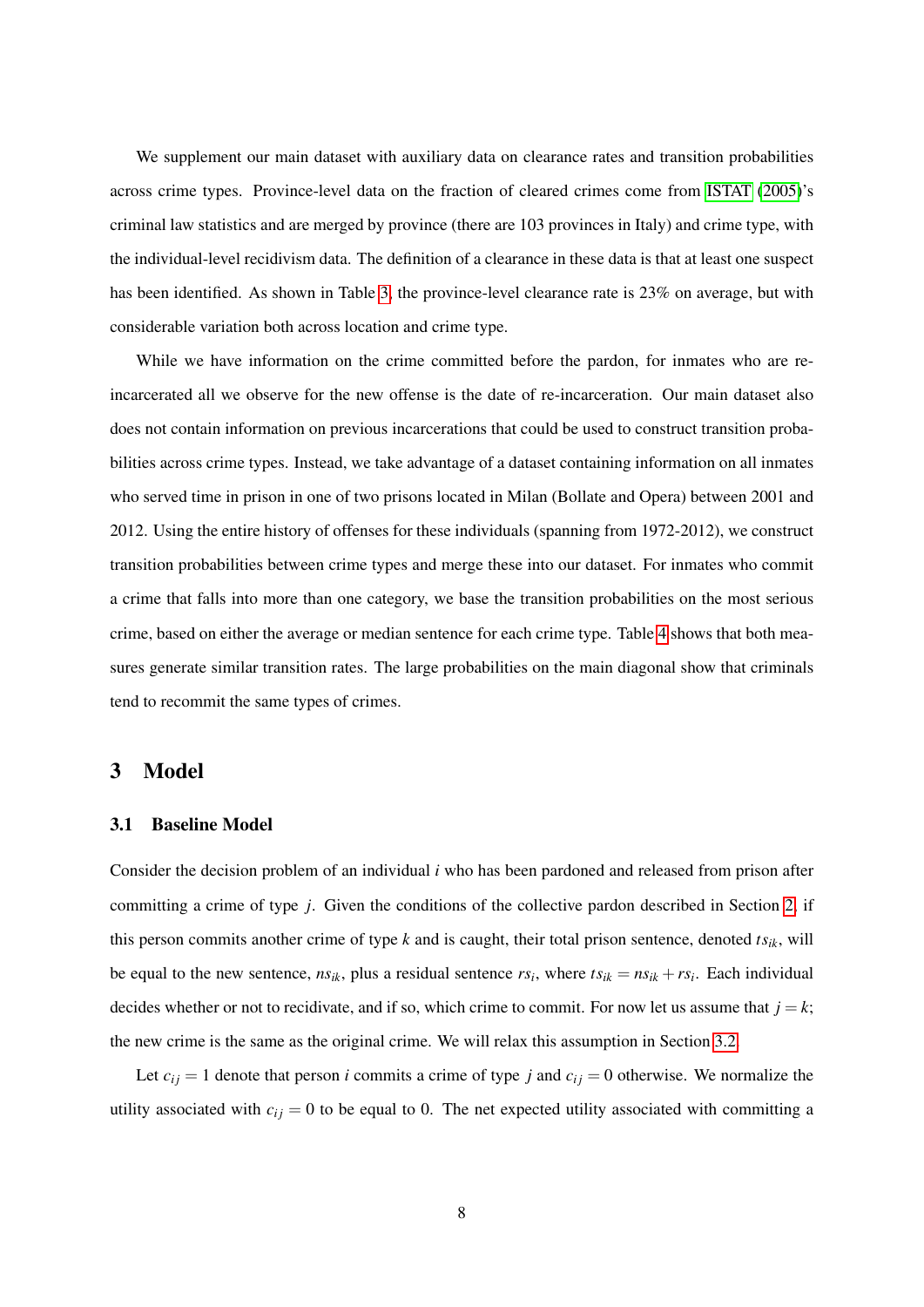crime is given by:

<span id="page-10-4"></span>
$$
V(c_{ij} = 1) = u(X_{ij}^u) + P_{jl}^c D\left(X_{ij}^d, ts_{ij}, \delta\left(X_{ij}^\delta\right)\right) + \varepsilon_{ij}.
$$
 (1)

The functions *u* and *D* capture the utility of committing a crime and the (dis)utility of being caught, sentenced to prison, and serving that time in prison.<sup>[8](#page-10-0)</sup>  $X_{ij}^{\mu}$  denotes observed characteristics of the utility received from committing a crime that are related to the individual and the crime.  $X_{ij}^d$  denotes observed characteristics of the disutility of going to prison.  $X_{ij}^{\delta}$  are observable characteristics that are related to differences in discount factors.  $P_{jl}^c$  is the probability of being caught and sentenced to prison for committing crime *j* in location *l*, and  $\varepsilon$ <sub>*ij*</sub> captures unobserved drivers of the crime decision.  $\delta$  is the discount factor, and the main object of interest here.

We assume that each year in prison leads to a constant flow disutility<sup>[9](#page-10-1)</sup> of  $d\left(X_{ij}^d\right)$  and discounting is exponential.<sup>[10](#page-10-2)</sup> Given that  $\sum_{t=0}^{T-1} \delta^t = \frac{1-\delta^T}{1-\delta}$  $\frac{1-\delta^T}{1-\delta}$ , we have that<sup>[11](#page-10-3)</sup>

$$
D\left(X_{ij}^{d},ts_{ij}, \delta\left(X_{ij}^{\delta}\right)\right) = d\left(X_{ij}^{d}\right)\left[\frac{1-\delta\left(X_{ij}^{\delta}\right)^{ts_{ij}}}{1-\delta\left(X_{ij}^{\delta}\right)}\right].
$$

Letting  $u\left(X_{ij}^u\right) = \alpha_0 + \alpha_1 X_{ij}^u$  and  $d\left(X_{ij}^d\right) = \beta_0 + \beta_1 X_{ij}^d$ , the expected (net) utility of crime can be written as:

<span id="page-10-5"></span>
$$
V(c_{ij} = 1) = \alpha_0 + \alpha_1 X_{ij}^u + \left[\beta_0 + \beta_1 X_{ij}^d\right] P_{jl}^c \left[\frac{1 - \delta\left(X_{ij}^\delta\right)^{t s_{ij}}}{1 - \delta\left(X_{ij}^\delta\right)}\right] + \varepsilon_{ij}.
$$
 (2)

The probability that a crime of type *j* is committed by individual *i* is then given by

$$
Pr(c_{ij} = 1) = Pr[V(c_{ij} = 1) > 0],
$$

which is equal to

$$
\Pr\left(\varepsilon_{ij} > -\left(\alpha_0 + \alpha_1 X_{ij}^u + \left[\beta_0 + \beta_1 X_{ij}^d\right] P_{jl}^c \left[\frac{1-\delta\left(X_{ij}^\delta\right)^{ts_{ij}}}{1-\delta\left(X_{ij}^\delta\right)}\right]\right)\right).
$$

<span id="page-10-0"></span><sup>&</sup>lt;sup>8</sup>In Appendix A, we show that the model for utility in equation [\(1\)](#page-10-4) can be obtained from a more general dynamic utility model through a restriction on the option value of future crimes.

<span id="page-10-1"></span><sup>&</sup>lt;sup>9</sup>This disutility includes the pain and suffering due to being imprisoned, the lack of freedom, as well as the opportunity cost of spending time in prison. We discuss this in more detail in Section 4.

<span id="page-10-3"></span><span id="page-10-2"></span> $10$ In Section [5.3](#page-26-0) we consider alternative forms of discounting such as hyperbolic discounting.

<sup>&</sup>lt;sup>11</sup>The equation below implicitly assumes that the first month in prison is served immediately  $(t = 0)$ . Our results are not sensitive to this.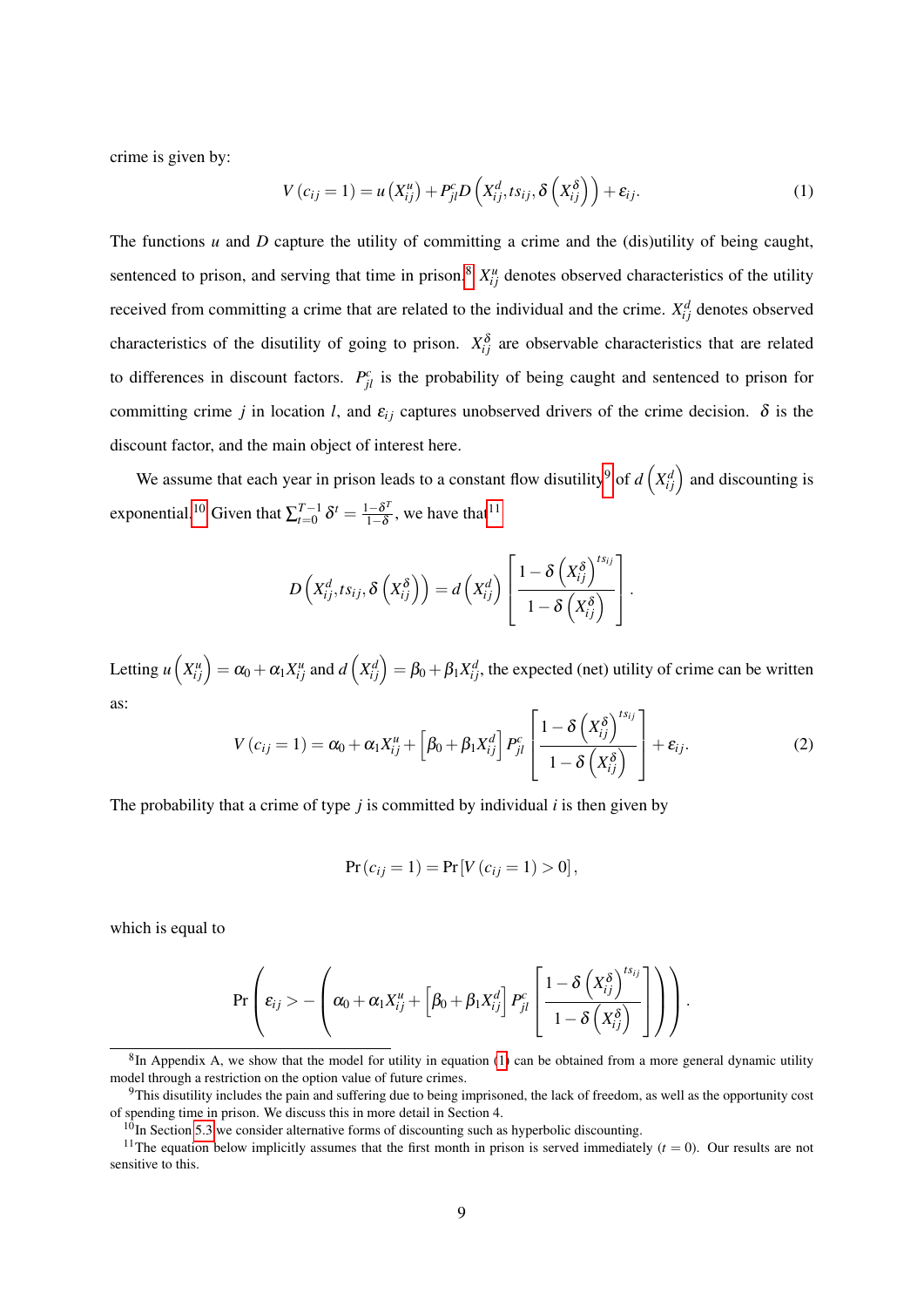This equation is the basis for our estimates in Section [5.](#page-17-0)

#### <span id="page-11-0"></span>3.2 Allowing for the New Crime to be Different from the Old Crime

We now consider the case in which the new crime is not of the same type as the original crime (i.e.,  $j \neq k$ ). Let  $c_{ijk} = 1$  denote that individual *i*, who previously committed a crime of type *j*, commits a crime of type *k* after being released from prison. The net utility associated with this choice is

$$
V\left(c_{ijk}=1\right)=\alpha_0+\alpha_1X_{ik}^u+\left[\beta_0+\beta_1X_{ik}^d\right]P_{kl}^c\left[\frac{1-\delta\left(X_{ik}^{\delta}\right)^{ts_{ik}}}{1-\delta\left(X_{ik}^{\delta}\right)}\right]+\varepsilon_{ik},
$$

where  $ts_{ik} = ns_{ik} + rs_i$ . The probability of  $c_{ijk} = 1$  is then given by

$$
Pr(c_{ijk} = 1) = Pr[V(c_{ijk}) > 0].
$$

Recall that we only observe whether an individual is caught committing another crime and the day on which that occurred. We do not observe the type of the new crime type (e.g., violent, property, etc.). However, even though such information might be of use, it would still be unobserved for inmates who do not recidivate.

With a slight abuse of notation, we can denote the probability that individual  $i$ , who previously committed crime *j*, commits another crime of any type as an integral over all possible future crime choices *k*

$$
Pr(c_{ij} = 1) = \sum_{k} Pr(c_{ijk} = 1) Pr(k | j),
$$

where  $Pr(k | i)$  are the probabilities of transitioning from crime type *j* to crime type *k*.

In the data, we directly observe the residual sentence  $rs_i$  and the original sentence  $os_{ij}$ . However, we do not observe the new sentence that an individual would receive for committing a new crime: *nsik*. The new sentence is likely to be a function of both the individual *i* and the crime type *k*. Therefore, we assume that the new sentences can be decomposed as  $ns_{ik} = \theta_i as_k$ , where  $as_k$  is the average sentence for a crime of type  $k$ , and  $\theta_i$  is an individual-specific component of severity, reflecting violent attitudes of the offender, as well as any possible systematic sentencing differences based on characteristics of offenders that are observable to the judges. We can compute  $as_k = \frac{1}{I_k} \sum_{i=1}^{I_k} os_{ik}$  from our data on original sentences, where  $I_k$  is the total number of people who committed crime  $k$ . We can then compute the individual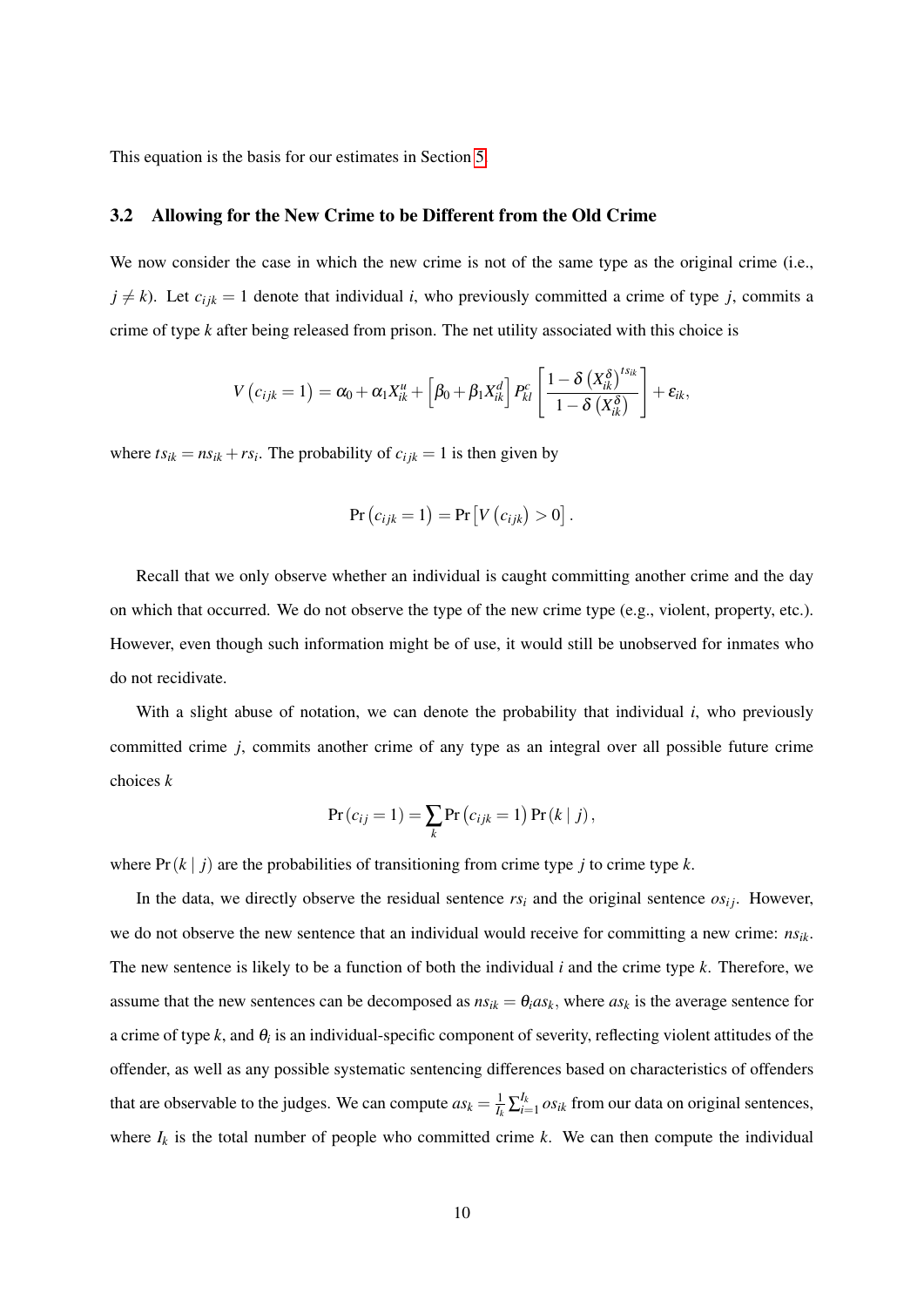component as  $\theta_i = \frac{\omega s_{ij}}{a s_j}$  $a_{s}^{1/2}$ . This implies that the new sentence for each possible crime choice *k* for a given individual *i* who previously committed crime *j* can be constructed as

<span id="page-12-4"></span>
$$
ns_{ik} = \frac{os_{ij}}{as_j} as_k.
$$
\n(3)

In the baseline model for which  $j = k$ , this implies that  $ns_{ij} = os_{ij}$ .

#### 3.3 Relationship to Deterrence Models Without Discounting

The primary focus of our paper is estimating criminal discount factors. However, the model described above also has implications for the literature that attempts to measure the deterrent effect of imprisonment. In order to make this comparison clear, we will compare to the model used by [Drago, Galbiati,](#page-38-3) [and Vertova](#page-38-3) [\(2009\)](#page-38-3), which uses a dataset very similar to ours to estimate the magnitude of deterrence, but the points we make apply more generally.

For simplicity, if we drop the characteristics *X*, and express  $\left[\frac{1-\delta^{t s_{ij}}}{1-\delta}\right]$  $1-\delta$  $\int$  as  $\left[\frac{1-\delta^{os_{ij}}}{1-\delta}+\frac{\delta^{os_{ij}}(1-\delta^{rs_{i}})}{1-\delta}\right]$  $1-\delta$  $\big]$ , we can re-write equation [\(2\)](#page-10-5) as:

<span id="page-12-1"></span>
$$
V(c_{ij}=1)=\alpha_0+\beta_0 P_{jl}^c\left(\frac{1-\delta^{os_{ij}}}{1-\delta}\right)+\beta_0 P_{jl}^c\left(\frac{\delta^{os_{ij}}(1-\delta^{rs_i})}{1-\delta}\right)+\varepsilon_{ij}.
$$
\n(4)

This equation resembles the baseline equation that [Drago, Galbiati, and Vertova](#page-38-3) [\(2009\)](#page-38-3) estimate, which is given by the following:

<span id="page-12-2"></span>
$$
y_i = \alpha + \beta_0 \cos_i + \beta_1 r s_i + \varepsilon_i, \tag{5}
$$

where  $y_i$  is a binary variable for whether individual *i* commits another crime after being released and  $\varepsilon$ <sup>*i*</sup> is assumed to follow a logistic distribution.[12](#page-12-0)

There are two key differences between equation [\(4\)](#page-12-1) and equation [\(5\)](#page-12-2). First, the original sentence *os* and the residual sentence *rs* enter [\(4\)](#page-12-1) non-linearly. Second, *rs* does not enter equation [\(4\)](#page-12-1) separately from *os*. The importance of this is that, in [Drago, Galbiati, and Vertova](#page-38-3) [\(2009\)](#page-38-3), the effect of the residual sentence does not depend (directly) on the length of the original sentence.<sup>[13](#page-12-3)</sup> Put differently, the first year

<span id="page-12-0"></span> $12$ [Drago, Galbiati, and Vertova](#page-38-3) [\(2009\)](#page-38-3) also estimate specifications which include characteristics of the individual and crime fixed effects.

<span id="page-12-3"></span><sup>&</sup>lt;sup>13</sup>Because they estimate the model using a logit specification, this is not exactly true. Since the logit model is non-linear, the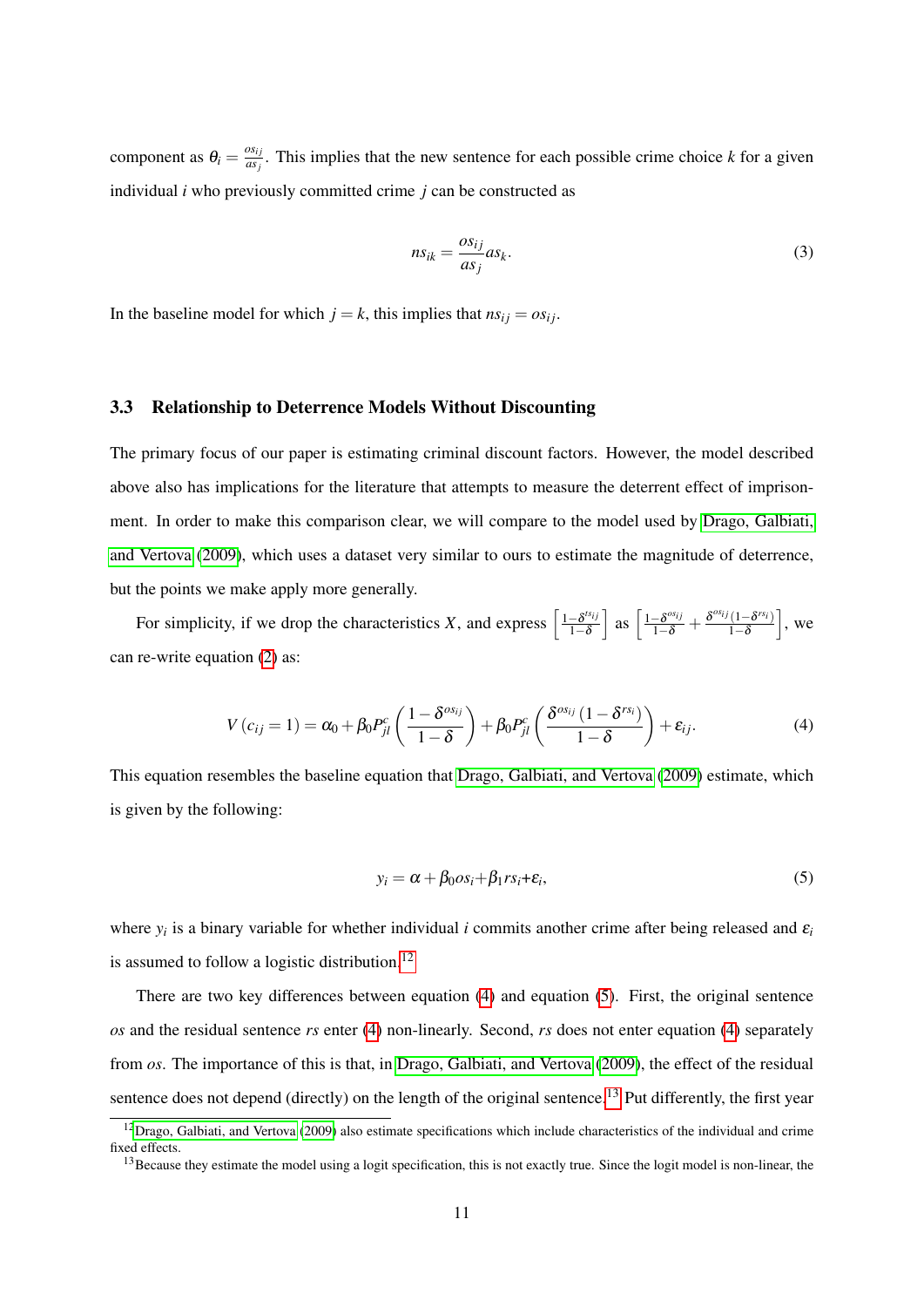of the sentence is assumed to have the same effect as the last year. This is a general feature of most models of deterrence in which the effect of additional years of imprisonment is not allowed to vary based on the length of the sentence onto which they are added.

In equation [\(4\)](#page-12-1), however, the effect of *rs* depends directly on *os* (recall that  $ns = os$  in our baseline setup). The intuition for this is straightforward. If an individual is caught committing another crime, the offender will receive a new sentence *ns*. In addition to this, the sentence will be extended by *rs*. In other words, after the *ns* months are served, the individual will need to serve an additional *rs* months. As long as  $\delta$  < 1, this distinction will be important. When  $\delta$  < 1, individuals discount the future, and the effect of an additional *rs* months in prison will depend on when that extra time is served, which depends on *ns*. The larger *ns* is, the further into the future the *rs* months are served, and the lower the effect on current behavior.

By L'Hopital's Rule,  $\lim_{\delta \to 1} \frac{\delta^{\sigma_{s_i}}(1-\delta^{\sigma_{s_i}})}{1-\delta} = rs_i$  and  $\lim_{\delta \to 1} \frac{1-\delta^{\sigma_{s_i}}}{1-\delta} = os_i$ . Therefore, when  $\delta = 1$ , equation [\(4\)](#page-12-1) becomes

$$
V(c_{ij} = 1) = \alpha_0 + \beta_0 P_{jl}^c(\omega s_i) + \beta_0 P_{jl}^c(rs_i) + \varepsilon_{ij},
$$

which matches the form of the regression equation in [Drago, Galbiati, and Vertova](#page-38-3) [\(2009\)](#page-38-3). Thus their model can be seen as implicitly assuming that the discount factor is equal to 1. Since discount factors less than 1 generate marginal deterrent effects of imprisonment that are decreasing in sentence length, this implies that the estimate of deterrence in [Drago, Galbiati, and Vertova](#page-38-3) [\(2009\)](#page-38-3) is some average measure of deterrence across sentence lengths. This may help to explain one of their results. They find that for individuals with the longest original sentences, the effect of the residual sentence is negligible (pgs. 275- 276). They attribute this to the fact that long sentences are given for serious crimes, and they suggest that more dangerous inmates (those that commit more serious crimes) are not deterred by prison. However, given the derivations above, an alternative explanation is that these individuals, if caught again, are likely to face a lengthy new sentence. The residual sentence will be served after that, and therefore far into the future. If individuals discount the future, then the residual sentence will have a low effect on utility, and thus it will not have much of an effect on decisions to recidivate.<sup>[14](#page-13-0)</sup>

original sentence length will impact the effect of the residual sentence, but in the same way as any other covariate included in the regression. The original sentence length also has this effect in equation [\(4\)](#page-12-1), but has an additional effect via its interaction with the residual sentence.

<span id="page-13-0"></span> $14$ More generally, our model predicts that when the discount factor is less than 1, the effect of the residual sentence on recidivism should be decreasing in the length of the original sentence, where recall that the original sentence is our proxy for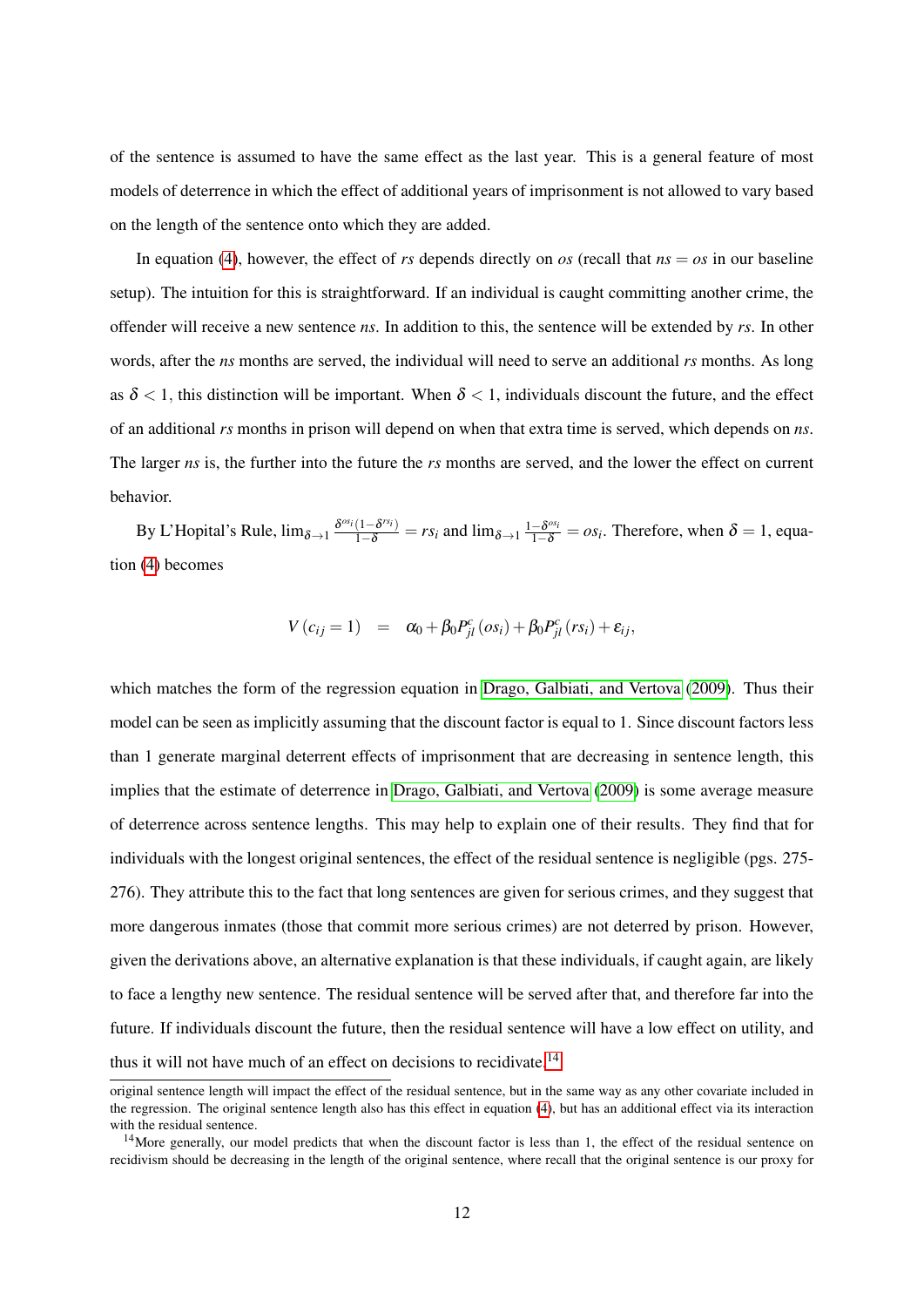This analysis has important implications for studies of deterrence. To the extent that punishments are applied in the future (as is the case with imprisonment), failing to account for it might mask some important heterogeneity in deterrent effects. For example, sentence enhancements or other policies designed to lengthen sentences for very serious offenses (where baseline sentences tend to be long) will potentially have very small deterrent effects on crime.

### 4 Identification and Estimation

Under the assumption that  $\varepsilon_{ij}$  is independent of  $\left(X_{ij}^u, X_{ij}^d, P_{jl}^c, ts_{ij}\right)$ , one could estimate the model de-scribed by equation [\(2\)](#page-10-5) via maximum likelihood. However, as stated earlier, the total sentence  $ts_{ij}$  =  $ns_{ij} + rs_i$  is potentially correlated with the error  $\varepsilon_{ij}$ . There may be characteristics of the individual, which make that person more likely to commit crimes, that are unobserved to the econometrician, but observed by judges. As a result, individuals with higher ε*i j*'s may also receive longer sentences, which generates a correlation between  $\varepsilon_{ij}$  and  $ns_{ij}$  (and  $os_{ij}$ ). This also generates a correlation between  $\varepsilon_{ij}$  and  $rs_i$ , since individuals with longer original sentences are likely to have longer residual sentences as well. Fortunately, it is still possible to consistently estimate the parameters of the model. The key identifying assumption is that conditional on the original sentence received  $os_{ij}$ , the total sentence  $ts_{ij}$  is independent of the error. This conditional independence assumption is based on the fact that the timing of the release is dictated by an (unanticipated) mass prison release. Therefore, the only source of endogeneity in the residual sentence *rs<sup>i</sup>* is via the original sentence length. Once we condition on the length of the original sentence, the residual sentence is independent of the error.<sup>[15](#page-14-0)</sup> Since  $ns_{ik} = \frac{os_{ij}}{as_{ik}}$  $\frac{\partial s_{ij}}{\partial s_j}$  *as*<sub>k</sub> (or *ns*<sub>*i*</sub>  $=$  *os*<sub>*i*</sub> in the baseline model), controlling for the original sentence also controls for the endogeneity of the new sentence, since *as<sup>j</sup>* and *as<sup>k</sup>* do not vary by individual.

To summarize, the error in equation [\(2\)](#page-10-5) is assumed to be correlated with the original sentence, but conditional on the original sentence, independent of the residual sentence. Therefore, as we discuss in more detail in Appendix B, we can control for the endogeneity by expressing  $\varepsilon$  as a function of the original sentence:

$$
\varepsilon_{ij} = h(o s_{ij}; \gamma) + u_{ij},
$$

the new sentence. Although they do not highlight this, this is exactly what [Drago, Galbiati, and Vertova](#page-38-3) [\(2009\)](#page-38-3) find (see their Table 4).

<span id="page-14-0"></span><sup>&</sup>lt;sup>15</sup>See [Drago, Galbiati, and Vertova](#page-38-3) [\(2009\)](#page-38-3), which employs a similar assumption in order to estimate the deterrent effect of imprisonment, for a detailed justification of this assumption.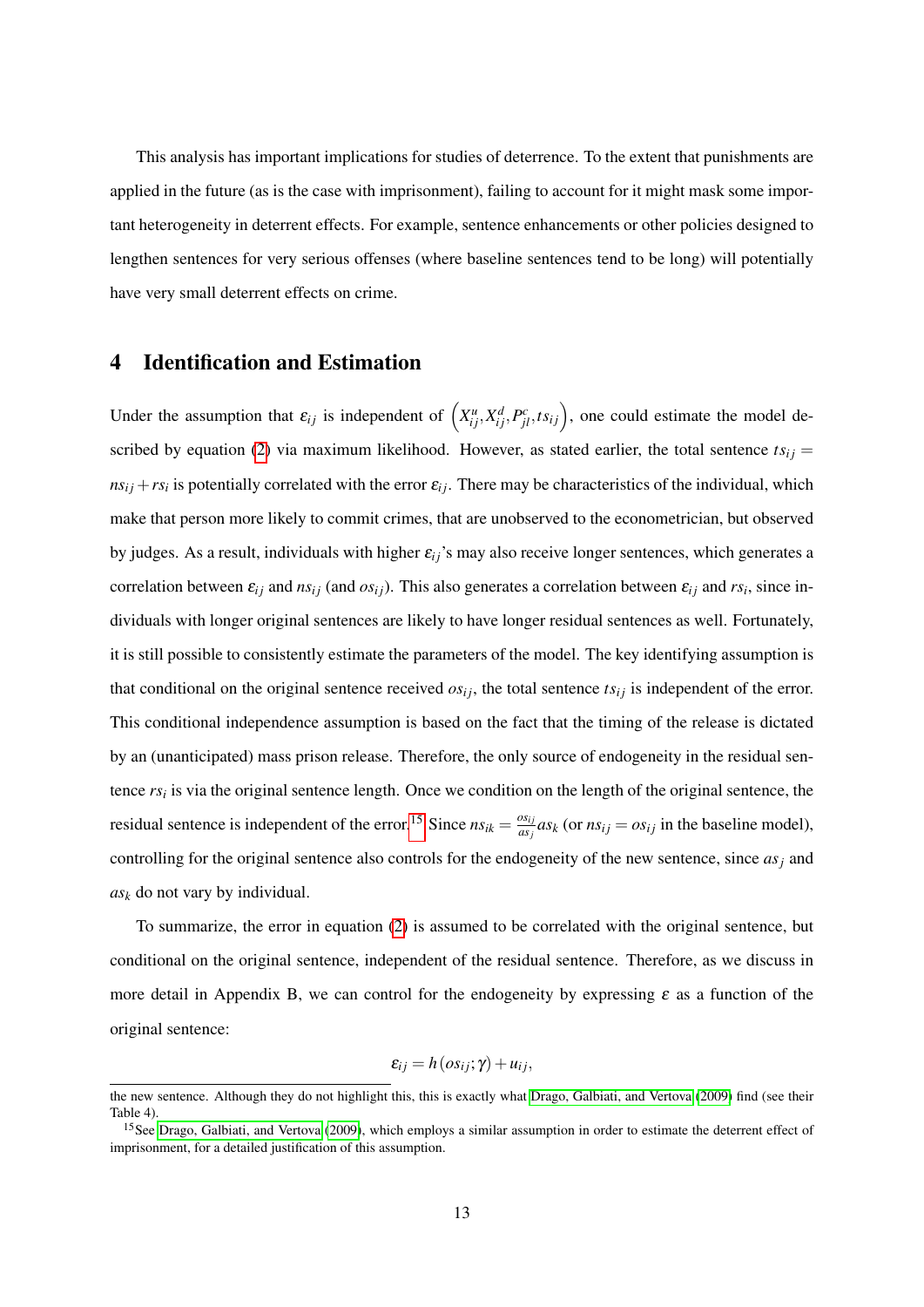where *h* is a flexible function of *os*, and *u* is is assumed to be independent of *os*. By replacing this expression in to equation [\(2\)](#page-10-5), we have the following equation:

<span id="page-15-2"></span>
$$
V(c_{ij} = 1) = \alpha_0 + \alpha_1 X_{ij}^u + \left[\beta_0 + \beta_1 X_{ij}^d\right] P_{jl}^c \left[\frac{1 - \delta \left(X_{ij}^{\delta}\right)^{t s_{ij}}}{1 - \delta \left(X_{ij}^{\delta}\right)}\right] + h(o_{s_{ij}}; \gamma) + u_{ij},
$$
\n(6)

where *u* is independent of  $(X_{ij}^u, X_{ij}^d, P_{jl}^c, ts_{ij}, os_{ij})$ . The additional term  $h(os_{ij}; \gamma)$  controls for the dependence between the error and the total sentence  $ts_{ij}$  that would otherwise bias our estimates.<sup>[16](#page-15-0)</sup>

Intuitively, identification of the discount factor is obtained by measuring how each additional month of a prison sentence deters future crimes, conditional on the total length of the sentence. If the discount factor was equal to 0, then variation in the residual sentence would have no impact on the probability of recidivism, as individuals would place no value on future prison sentences. As the discount factor increases towards 1, each additional month of residual sentence should have an increasing (negative) effect on the probability of recidivism. The rate at which the marginal deterrent effect of imprisonment changes is what identifies the discount factor.

A key identifying assumption is that the flow disutility from prison does not depend on the sentence length.<sup>[17](#page-15-1)</sup> If this were not the case, and the per-period flow disutility decreased by a constant fraction each period (mimicking the discount factor), then we would not be able to separately identify the discount factor from the rate of decay of the disutility of prison. We are not aware of any estimates in the economics literature on the relationship between prison time and the per-period disutility of imprisonment. However, studies in criminology and psychiatry have found no evidence of a correlation between prison time and various measures of prison well-being, e.g., subjective quality of life, depression, anxiety, post-traumatic stress symptoms (see [Bukstel and Kilmann](#page-37-9) [\(1980\)](#page-37-9); [Hochstetler, Murphy, and Simons](#page-39-11) [\(2004\)](#page-39-11); [Gullone, Jones, and Cummins](#page-38-10) [\(2000\)](#page-38-10)). Furthermore, given our baseline estimates of the discount factor in Section [5](#page-17-0) below, the value of the 15th year in prison is only about 1% of the value of the first year in prison. If instead of being due to discounting, this was purely a result of a decline in the flow disutility of imprisonment over time, then this would suggest that criminals are close to indifferent between spending that 15th year in prison versus being released, which we believe is unlikely to be the case.

While we believe that the assumption of a constant flow disutility of prison is a reasonable one it may

<span id="page-15-0"></span><sup>&</sup>lt;sup>16</sup>Essentially *h*  $(o<sub>ij</sub>; \gamma)$  acts as a control function [\(Heckman and Robb](#page-38-11) [\(1985\)](#page-38-11)).

<span id="page-15-1"></span> $17$ This assumption is also employed in [Lee and McCrary](#page-39-8) [\(2009\)](#page-39-8).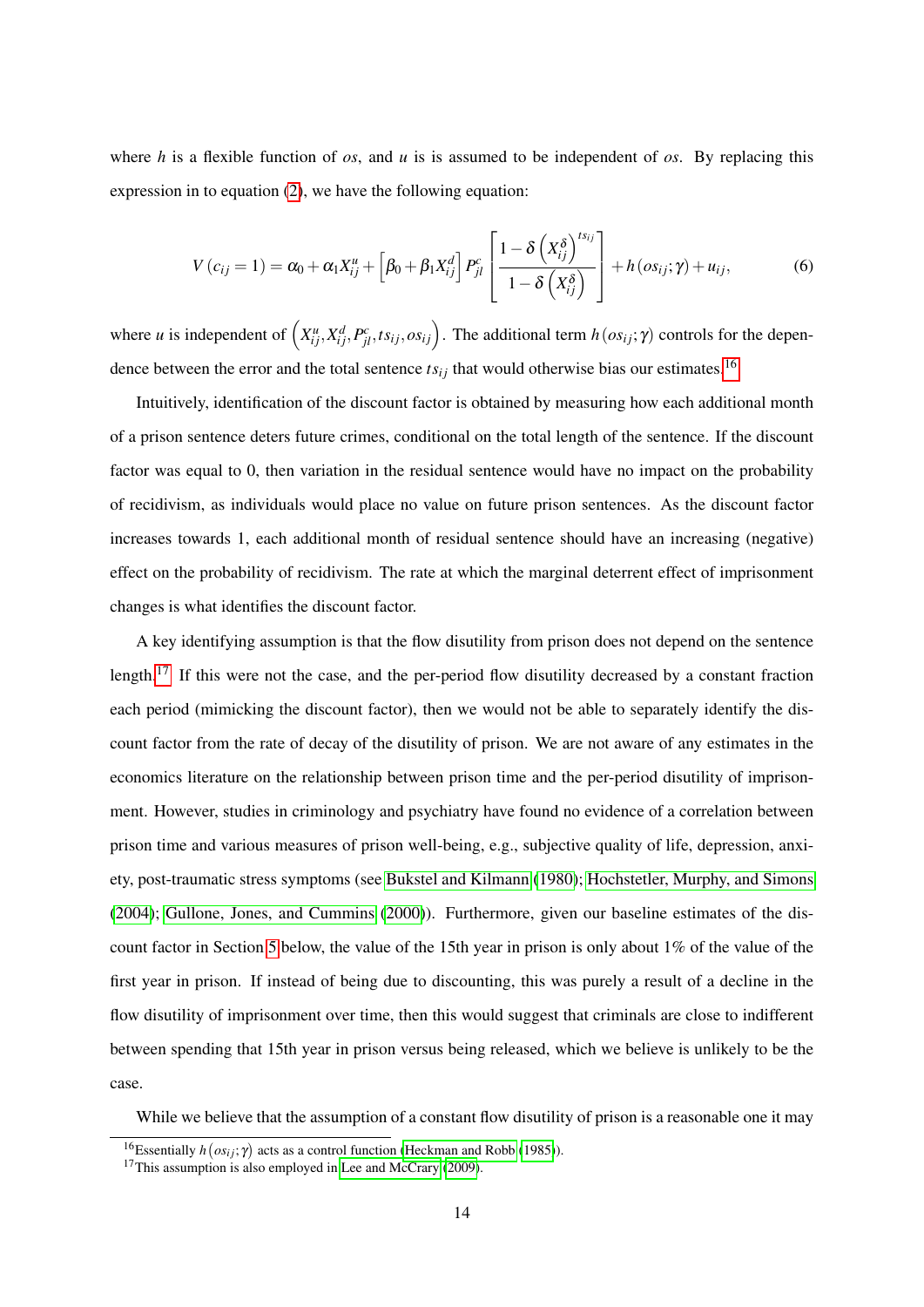not even be necessary from a policy perspective. A more general interpretation of our results would be that of decreasing marginal returns to additional years of imprisonment. The policy-maker cares about the deterrent effect of various sentence lengths when designing policies to reduce crime, and may not care if the source of diminishing marginal returns to imprisonment come from discounting or from a decreasing negative value placed on subsequent periods of punishment.

[Drago, Galbiati, and Vertova](#page-38-3) [\(2009\)](#page-38-3) find that each additional month of residual sentence decreases the probability of recidivism, which they interpret as evidence of a deterrent effect of imprisonment. An alternative explanation that has been offered by Philip Cook (see [Durlauf and Nagin](#page-38-0) [\(2011\)](#page-38-0)) is that each additional month of imprisonment (and therefore one less month of residual sentence) increases a prisoner's criminal capital, which leads to a higher recidivism rate. Since both theories generate a negative relationship between residual sentence and the propensity to recommit crime, it is difficult to disentangle the two mechanisms. However, by considering the relationship between discounting and deterrence, we show that it is possible to distinguish between them.

Under the theory of deterrence, as long as discount factors are strictly below 1, the first months of the residual sentence should affect behavior the most, since they are discounted the least. Alternatively, under the theory that being imprisoned is a treatment that increases the propensity to commit crime, one would expect that the first months of imprisonment have the strongest effects, as inmates acquire the most knowledge capital initially (i.e., decreasing marginal returns).

We illustrate this idea in Figure [1,](#page-41-0) for a hypothetical original sentence of 3 years. Since the amount of time served in prison and the residual sentence are negatively correlated, this implies that last few months of the residual sentence, which correspond to the earliest months of imprisonment, should have the largest impact on behavior under the treatment hypothesis, and the opposite under the deterrence hypothesis. In the left panel, we have plotted the hypothetical marginal effects of an additional month of residual sentence under both the deterrence and treatment mechanisms. For deterrence, we have assumed a discount factor of 74%, and for treatment we have assumed that the value of treatment decreases exponentially at a rate of 74%, (i.e., the criminal capital acquired in prison next year is 74% of the current year). In the right panel, we have plotted the cumulative effects. The first thing to note about the right panel is that both mechanisms generate a negative relationship between residual sentence and recidivism, which is what makes it challenging to distinguish between the two theories. The key difference is in the shape of the relationship, which allows us to disentangle them. For deterrence it is convex, while for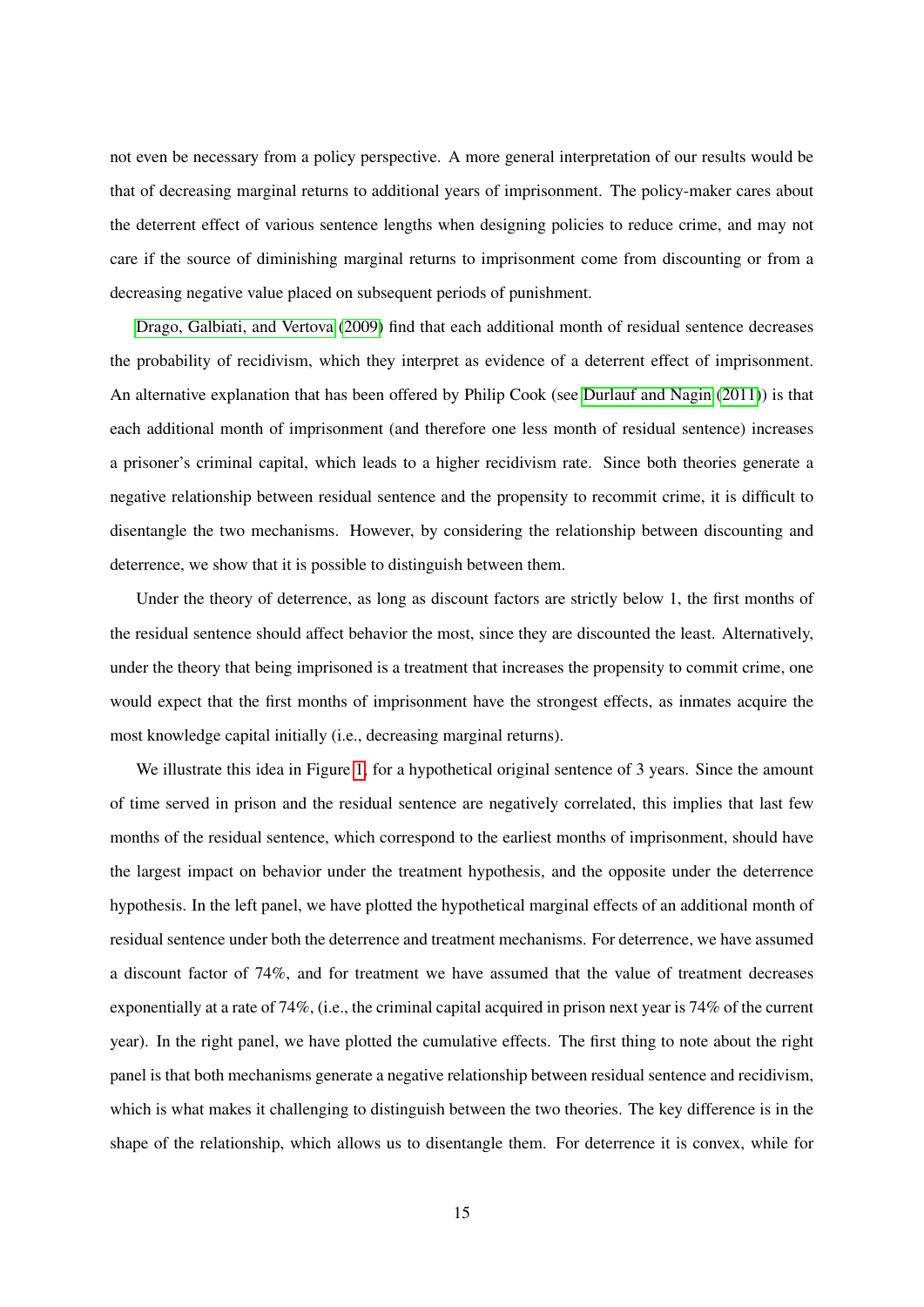treatment it is concave.

Intuitively, the shape of the relationship between the (dis)utility of imprisonment (which drives recidivism in the data) and sentence length is what identifies the discount factor in our model. We have illustrated this in Figure [2,](#page-42-0) by graphing the cumulative utility from prison as a function of sentence length for a discount factor of 0.74. The more convex the relationship between residual sentence length and the probability of recidivism, the larger the degree of discounting that is occurring. In the case of no discounting (discount factor of 1), this relationship would be linear. Since we find estimates of the discount factor of around 0.74, this indicates that this relationship in the data is in fact convex. Under the assumption of decreasing marginal returns to criminal capital accumulation, the relationship between residual sentence and recidivism is concave. In order for the treatment hypothesis to rationalize the data, it would need to be the case that the criminal capital returns to being in prison are convex over time. This would imply that individuals learn very little initially while in prison, but that this learning accelerates over time, with the most criminal capital being gained in the very last part of incarceration, a scenario which we believe is less likely. Overall, this insight connecting deterrence and discounting helps us to separately identify the two hypotheses, and lends support to the deterrence hypothesis.

# <span id="page-17-0"></span>5 Empirical Results

Before we present the estimates from our model, we first provide some evidence from the raw data that illustrates how the discount factor is identified. In Table [5,](#page-45-2) we present linear probability model estimates of recidivism on residual sentences, conditional on the inmates' original sentence, for various bins of the original sentence. If people did not care at all about the future, in other words had discount factors of 0, then the length of the residual sentence would not matter for recidivism, and we would expect all of the coefficients on residual sentence to be zero. If they had discount factors of 1, meaning that they were not discounting the future at all, the coefficient would be negative, but it would be the same no matter the original sentence. If the discount factor was between 0 and 1, then the coefficient should be decreasing in absolute value towards 0 with the original sentence, where recall that the original sentence proxies for the new sentence.

We do indeed find that the group with the shortest original sentences (below one year) has the steepest marginal reduction in recidivism: as one increases the residual sentence by one month, recidivism drops by 1.46 percentage points (pp). The second steepest slope coefficient is found for inmates with the next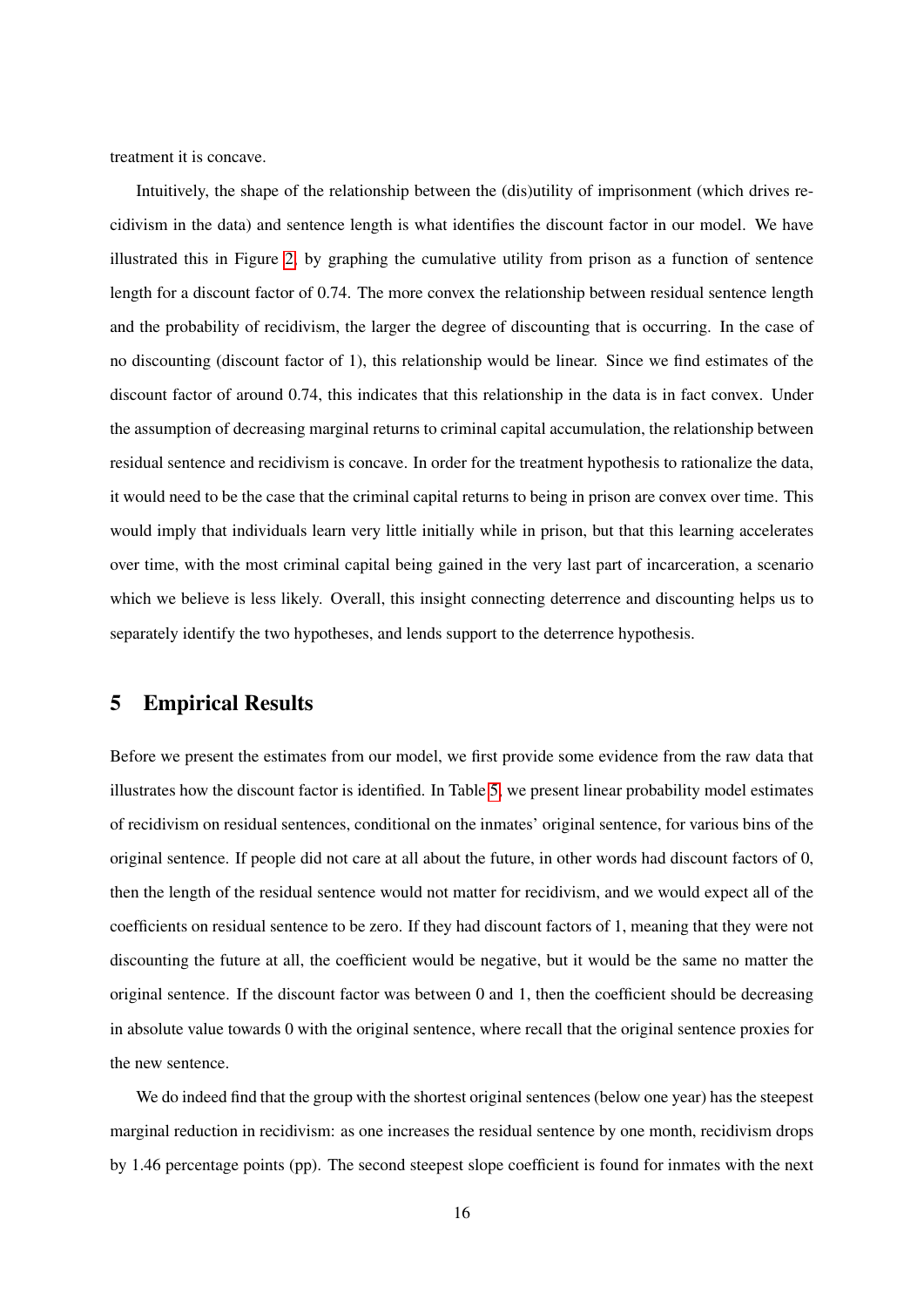longest sentences (between one and two years) with a slope indicating a drop in recidivism by 0.50 pp, and so on. For the last group of inmates, those with sentences that are longer than six years, the regression line is almost flat. The slope for the overall sample of -0.20 pp represents a weighted average of the various slopes and is, when considering the longer recidivism window, similar in size compared to the estimated marginal effect of imprisonment of -0.16 pp found in [Drago, Galbiati, and Vertova](#page-38-3) [\(2009\)](#page-38-3).

The coefficient on residual sentence for the shortest sentences is almost an order of magnitude larger than the overall value. This indicates that the relationship between the probability of recidivism and residual sentence is substantially weakening as the original sentence length increases and is consistent with the presence of non-trivial amounts of discounting behavior by criminals.

As a more direct way to see how the discount factor is identified in the data, we provide some nonparametric plots of the relationship between recidivism and total expected sentence length. Specifically, we compute the average recidivism rate for each of 40 quantiles of sentence length, and plot them in the left panel of Figure  $3<sup>18</sup>$  $3<sup>18</sup>$  $3<sup>18</sup>$ . The figure illustrates that as the total sentence length increases, the recidivism rate decreases, which is consistent with deterrence. Furthermore, the relationship is convex, suggesting that the marginal deterrent effect of imprisonment is decreasing, consistent with discounting. In the right panel, we add original sentence as a control in order to deal with the endogeneity of the total expected sentence.<sup>[19](#page-18-1)</sup> To do this, we regress the recidivism indicator on a flexible function of the original sentence (a cubic polynomial in logs) and dummies for each of the quantiles of sentence length.[20](#page-18-2) We then plot the relative coefficients on each of the dummies. There are two key changes in the figure. First, the overall magnitude of deterrence increases by a factor of almost four. Since sentence length is likely correlated with unobservable drivers of recidivism, we would expect the effect of increased sentence length to be biased towards zero. Once we add controls for original sentence to correct for this bias, we see much larger estimated deterrent effects. The second difference is that the predicted recidivism rates for each bin of sentence length are much more tightly concentrated along a curve that closely resembles Figure [2.](#page-42-0) The curvature of this line is what pins down the discount factor.

Overall, this descriptive evidence suggests non-trivial amounts of discounting that are apparent even in the raw data on recidivism and sentence length. The tight relationship between recidivism and sentence length in Figure [3](#page-42-1) foreshadows the high degree of statistical precision in our estimates, as well as the

<span id="page-18-1"></span><span id="page-18-0"></span><sup>&</sup>lt;sup>18</sup>We trim the top and bottom 1% of total sentence length to make the figure easier to see.

 $19$ Conditional on the original sentence, the remaining variation in total sentence is due to the exogenous variation in residual sentence.

<span id="page-18-2"></span> $^{20}$ Using splines and dummy variables based on the months of original sentence length led to very similar results.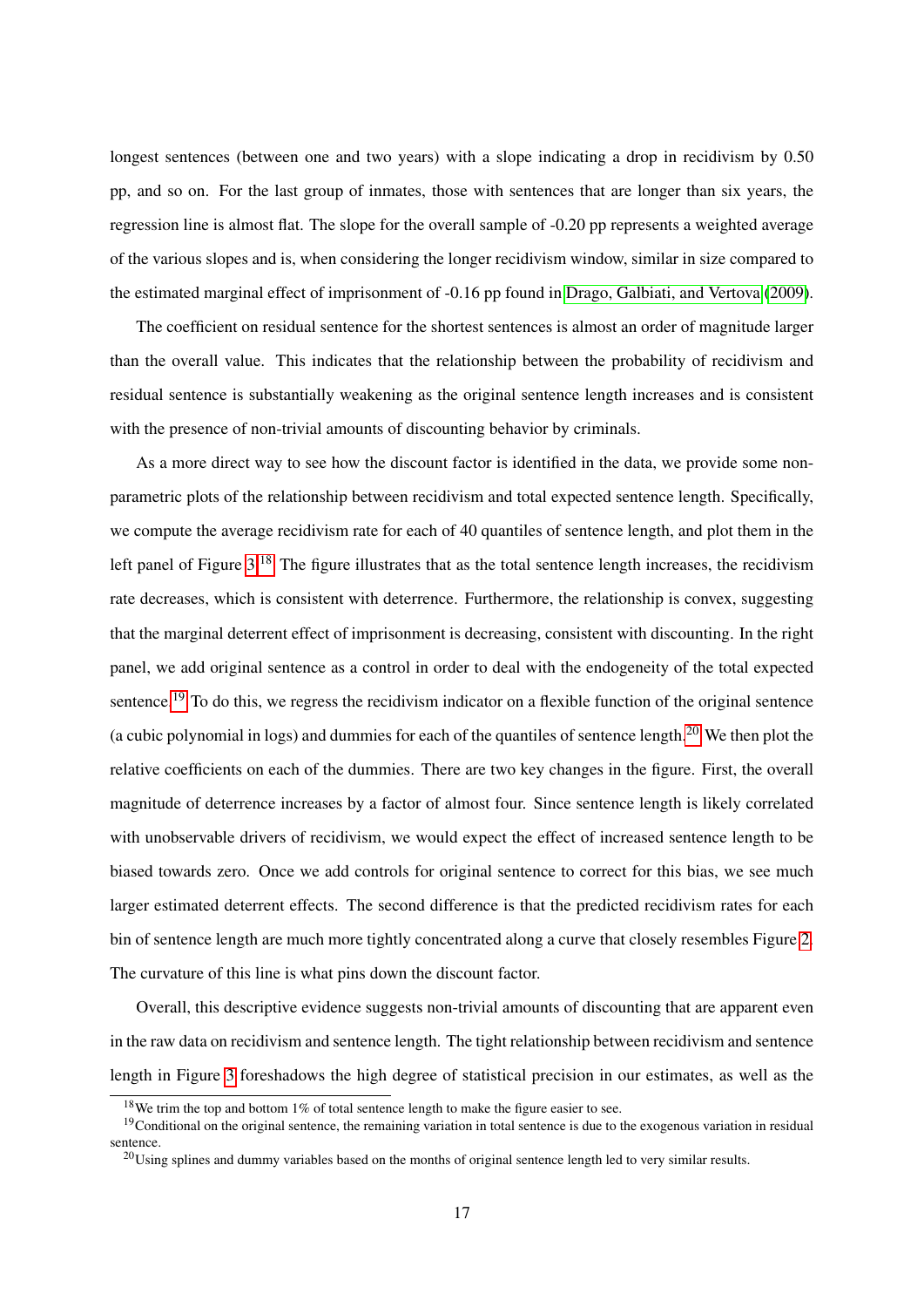robustness of our results to alternative model specifications. In order to estimate the specific value of the discount factor, we now turn to the estimates from our model.

#### 5.1 Baseline Results

We estimate our baseline specification described in equation [\(6\)](#page-15-2) by maximum likelihood, using a logistic distribution for the error *u*, and we model  $h(\alpha s)$  using a cubic polynomial in the logarithm of the original sentence.<sup>[21](#page-19-0)</sup>

In Table [6,](#page-46-0) we present estimates of the baseline model in equation [\(6\)](#page-15-2). In our main dataset we do not observe the probability of being caught  $(P_{jl}^c)$ , and in our baseline estimates we assume that this is a constant. In Section [5.3](#page-26-0) below, we bring in some additional external data on clearance rates to capture this probability, and find that our results are qualitatively unaffected.

We start in column 1 with the simplest specification that includes no covariates. In other words, we investigate the effect of the residual sentence on recidivism, conditioning on only the original sentence length to control for the endogeneity of the residual sentence. Our estimates imply an annual discount factor of  $0.71<sup>22</sup>$  $0.71<sup>22</sup>$  $0.71<sup>22</sup>$  In columns 2-5 we add controls to the estimating equation to allow for the utility from crime commission and the disutility of imprisonment to vary across individuals. In column 2, we add controls for age, permanent employment status, gender, marital status, whether the inmate is Italian, whether the original sentence is definitive (all appeals have been exhausted), and binary indicators for low education and high education. We define low education as having at most a primary education (corresponding to less than 5 years of education), and we define high education as an education at or beyond secondary school (corresponding to at least 13 years of education).

The first thing to note is that the estimated discount factor is relatively unchanged, having increased slightly to 0.74. Age is associated with lower utility of crime commission, and a higher disutility of going to prison (although it is not precisely estimated in the first term). One explanation for this is that as people age, the expected benefit from committing crime is lower, perhaps due to a lower productivity of the individual in criminal activity, and serving time in prison is more unpleasant the older someone is.

Having a definitive sentence is associated with a higher disutility of prison. This is intuitive given that those without firm sentences face some chance of having their residual sentence commuted or shortened

<span id="page-19-0"></span> $21$ Model selection criteria show that this is the preferred specification for the original sentence. We also tried using splines and dummy variables based on the months of original sentence length, which led to very similar results.

<span id="page-19-1"></span><sup>&</sup>lt;sup>22</sup>If  $\delta$  is the monthly discount factor, then  $\delta_A = \delta^{12}$  is the annual one.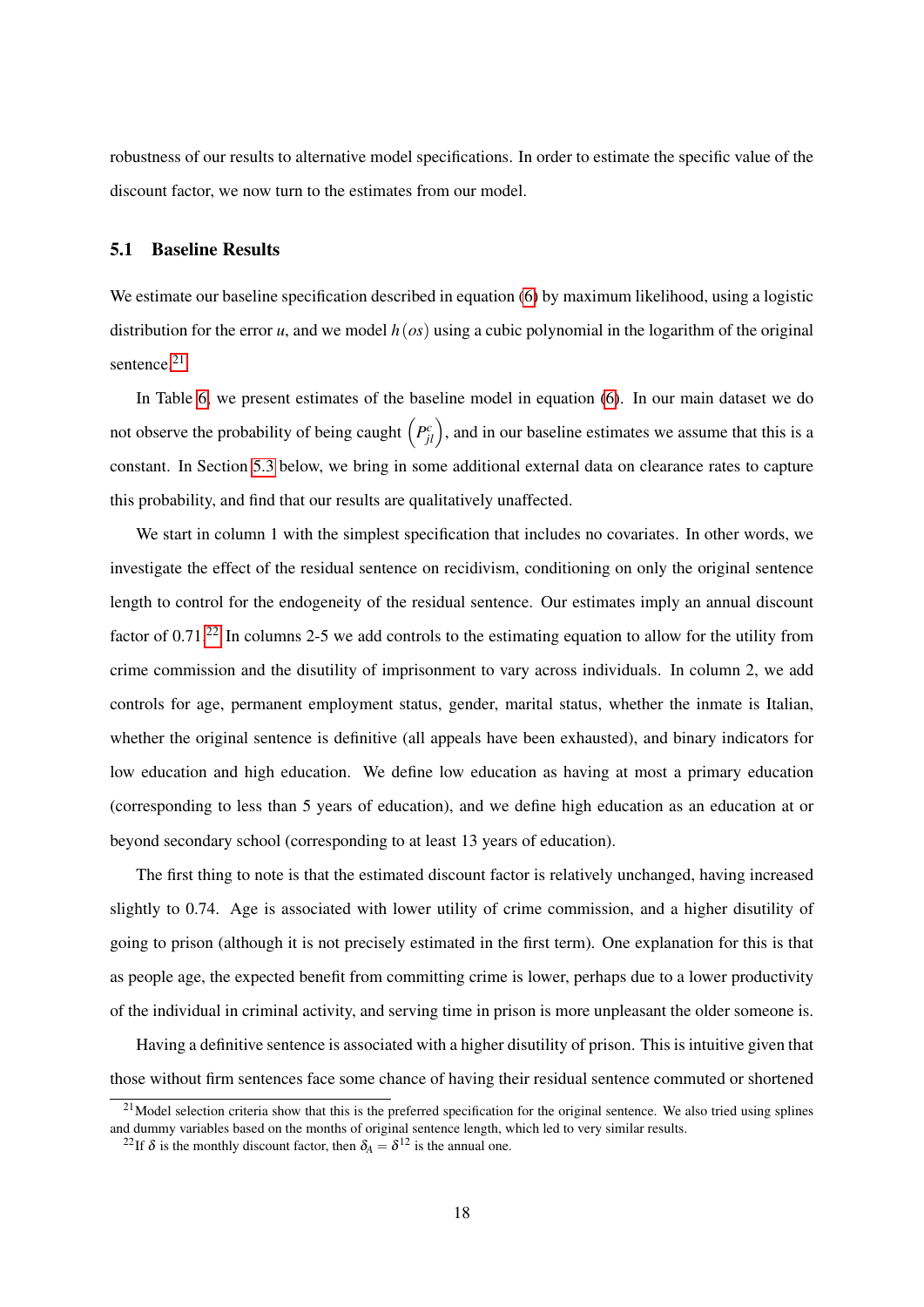upon appeal. Being Italian is not associated with the utility from committing a crime, but is associated with a lower disutility of prison. This suggests that going to prison in Italy is worse for foreigners than for Italians. Since Italians have a higher chance of receiving alternative sentences such as home arrest and parole, this makes sense (e.g., according to [ISTAT](#page-39-12) [\(2015\)](#page-39-12), in 2013, foreigners represented 35 percent of the prison population but only 13 percent of the population receiving alternative sentences). Furthermore, in Italy, inmates are required by law to be imprisoned in the prison closest to their home, so that family can most easily visit. However, since many of the inmates that are foreign are illegal immigrants<sup>[23](#page-20-0)</sup>, by definition they have no official home, which means that they are likely to be imprisoned further from nearby friends and family. We also find that being married is associated with a lower utility of committing a crime and a lower disutility of going to prison. We find that gender, permanent employment prior to the original incarceration, and the level of education of the individual are not associated with either component of utility.

In columns 3 and 4 of Table [6,](#page-46-0) we estimate the model using alternative definitions of low education and high education. We first adjust low education to include only individuals with no completed educa-tion (column 3). In column 4, we re-define high education to be a high school degree or higher.<sup>[24](#page-20-1)</sup> These changes have very little effect on the other estimates, including the discount factor. The point estimates on the indicators for low and high education do change a bit, but none of the estimates are statistically different from zero. The differences between these education measures do matter below, however, when we interact them with the discount factors in Section [5.2.](#page-22-0)

In column 5 we add dummies for the various crime categories, with the idea that the returns to committing crimes and/or the opportunity cost of going to prison might vary by crime type. The other coefficients are largely unchanged, and as was the case in the previous results, the estimated discount factor is relatively unaffected, with a point estimate of 0.70.

Overall, the results in Table [6](#page-46-0) indicate that the (annual) discount factor among our sample of previous criminal offenders is between 0.70 and 0.74. In line with the non-parametric evidence shown in the second panel of Figure [3,](#page-42-1) the discount factor is precisely estimated. The 95% confidence interval for our baseline result in column 2 of is [0.65,0.83], and thus we can easily reject the hypothesis that the discount factor is either 0 or  $1<sup>25</sup>$  $1<sup>25</sup>$  $1<sup>25</sup>$ 

<span id="page-20-0"></span><sup>23</sup>In Italy, 70% of foreign inmates are illegal immigrants (see [Italian Ministry of Internal Affairs](#page-39-13) [\(2007\)](#page-39-13)).

<span id="page-20-1"></span> $24$ Compared to our original measure of high education we exclude individuals who went to vocational school.

<span id="page-20-2"></span><sup>&</sup>lt;sup>25</sup>Standard errors, and therefore confidence intervals, for the annual discount factors can be computed via the delta method.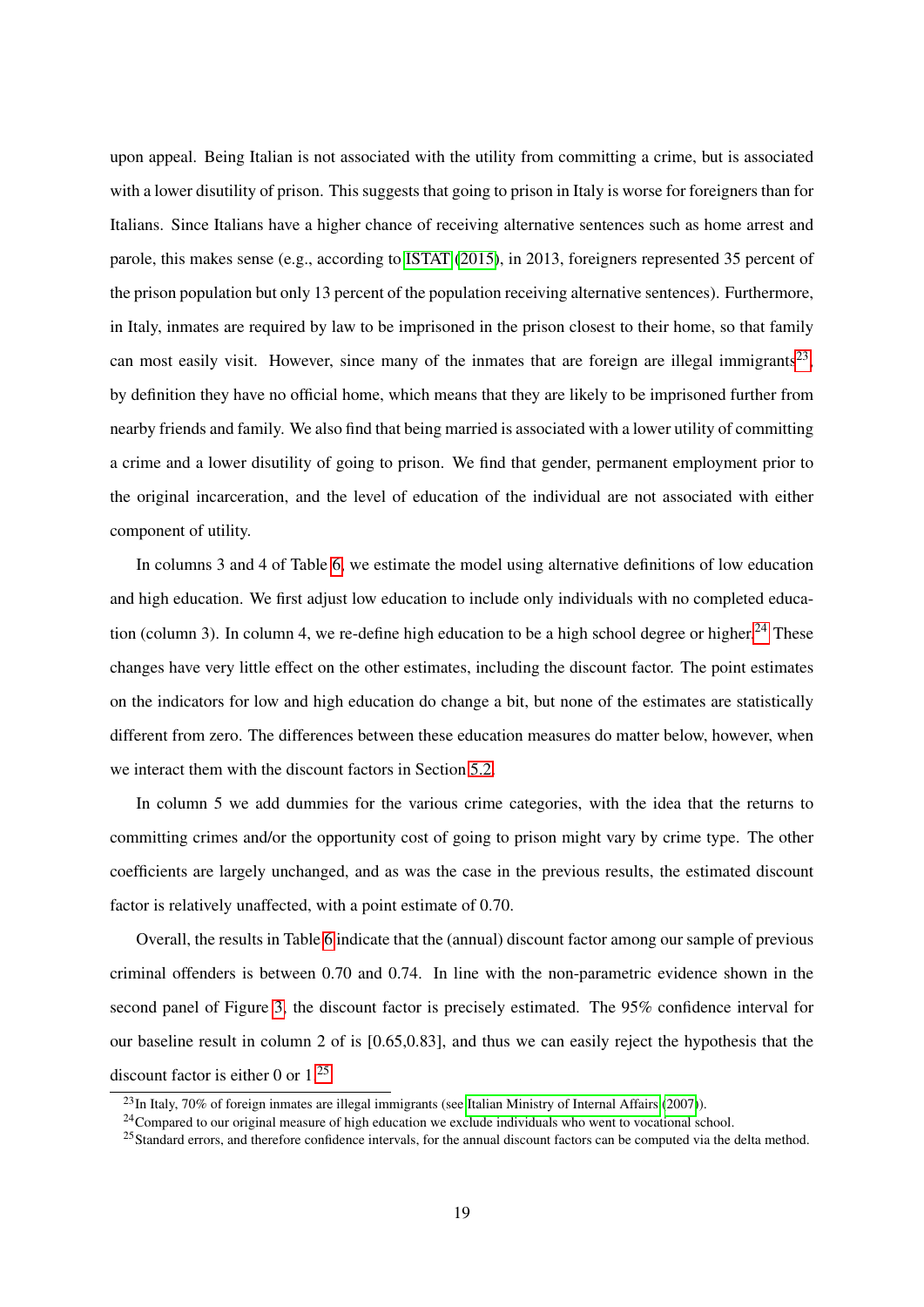In order to illustrate how discounting affects the relationship between utility and imprisonment, in Figure [4,](#page-43-0) we have graphed the present discounted flow disutility of prison as a function of sentence length, for various values of the discount factor. We normalize the disutility to 100 in period 0. Under no discounting (discount factor of 1), the relationship would be a straight horizontal line at 100. As the figure illustrates, even small changes in the discount factor lead to large relative changes in utility, and therefore behavior, which is what allows us to obtain precise estimates of the discount factor.

Our estimates imply that the disutility of an additional year of imprisonment is 74% of the previous year. This indicates a fairly large degree of discounting by criminal offenders, but not so much that they act myopically and ignore any future consequences of their actions. Relative to the first year in prison, the marginal discounted annual disutility of prison drops to 30%, 7%, and 1% after 5, 10, and 15 years, respectively. The effect diminishes over time at a reasonably fast rate, but not so fast that the difference between short- and medium-term sentences becomes meaningless from a deterrence perspective. In other words, there is scope for a deterrent effect of imprisonment.

For a more traditional discount factor of 0.95, the discounted marginal disutility of imprisonment falls to 50% of its original value after 15 years. If we compare to smaller discount factors—at values of 0.10 and 0.30—the effect drops to below 1% after only 3 and 5 years, respectively, reflecting negligible marginal deterrent effects of imprisonment for sentences of more than a few years. This figure helps to illustrate that our estimates of the criminal discount factor are quite reasonable. At a discount factor of 0.74, there is some drop-off in the deterrent effect, but it does not vanish immediately. If discount factors were much smaller, then this would imply almost no deterrent effect of imprisonment beyond the first year or two.

Estimates of the individual discount factor for the general population, based both on lab experiments (e.g., [Coller and Williams](#page-37-6) [\(1999\)](#page-37-6); [Harrison, Lau, and Williams](#page-38-8) [\(2002\)](#page-38-8); [Andersen et al.](#page-37-10) [\(2014\)](#page-37-10)) and observational studies (e.g., [Viscusi and Moore](#page-40-5) [\(1989\)](#page-40-5); [Warner and Pleeter](#page-40-4) [\(2001\)](#page-40-4); [Cagetti](#page-37-11) [\(2003\)](#page-37-11)), vary considerably in the literature, ranging from values close to 0 to close to 1. However, the majority of the estimates range from discount factors of 0.7 to close to 1. Our estimates are on the low end of those found in the literature, particularly compared to those from other observational or non-experimental studies. This is consistent with the idea that those individuals who decide to commit crimes have lower discount factors than people in the population at large, and suggests that low future time preference could be an important driver of criminal behavior.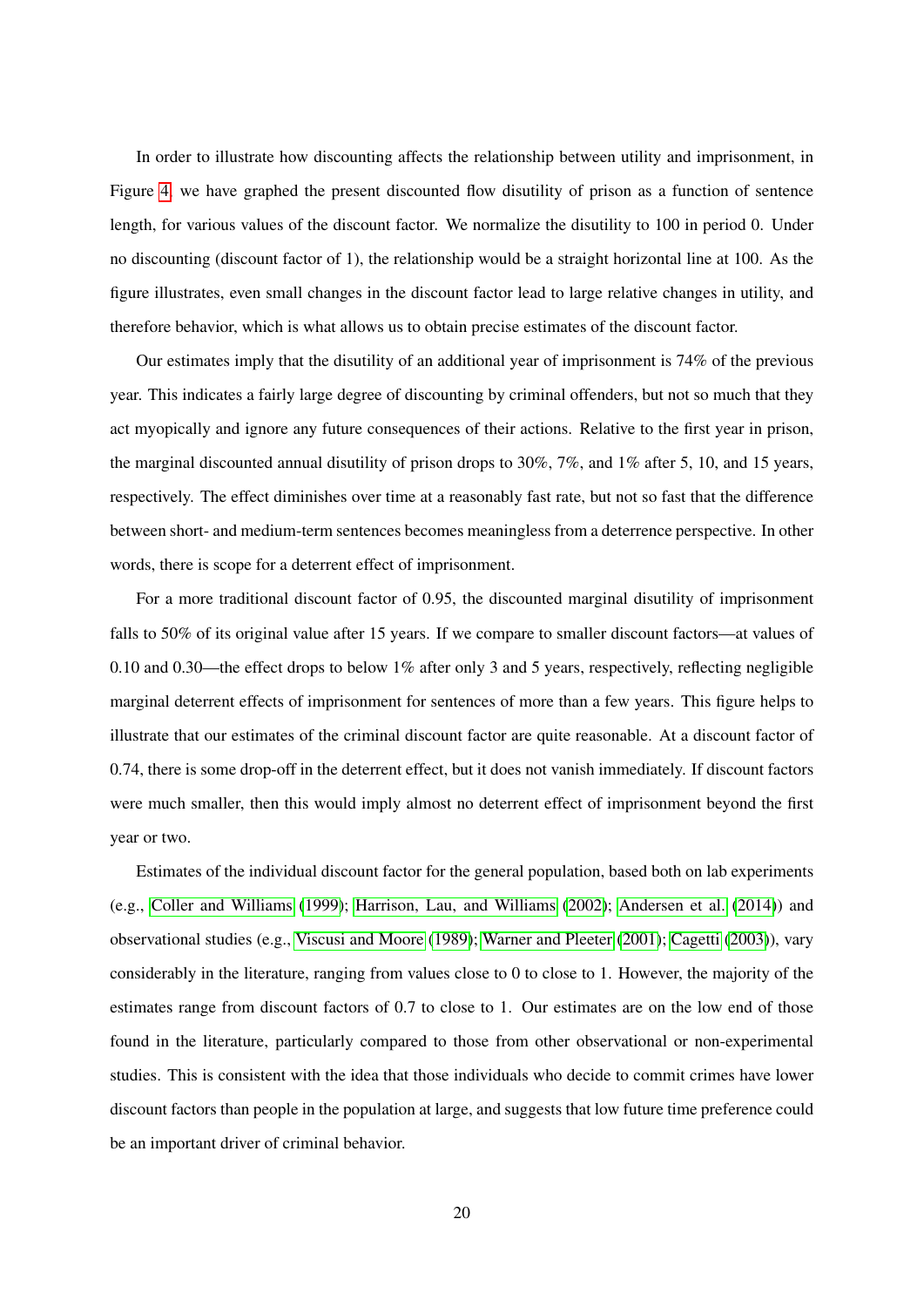The only other paper that we are aware of that attempts to elicit individual discount factors for criminals is [Lee and McCrary](#page-39-8) [\(2009\)](#page-39-8). Using detailed panel data on arrests in Florida, they exploit the discontinuity in the severity of punishment at the age of majority (18). Despite large increases in the average severity of punishment at the age of 18, they find very small drops in the probability of arrest. Using a dynamic extension to Becker's (1968) model, they map these estimates into plausible values of the discount factor, and find that the youth they study are essentially myopic. Specifically, they find that their point estimates are inconsistent with annual discount factors larger than 0.022, although they note that they cannot statistically rule out larger ones.

There are several factors that likely contribute to the difference between our estimates and those in [Lee and McCrary](#page-39-8) [\(2009\)](#page-39-8). First, it is likely that the effect of the policy in our sample is much more salient. Individuals in our dataset are older, with an average age of 38, compared to 18 in [Lee and](#page-39-8) [McCrary](#page-39-8) [\(2009\)](#page-39-8), and therefore likely to be more familiar with the criminal justice system, particularly the adult system.[26](#page-22-1) Individuals in our sample are also quite well-informed about the future consequences of their actions, both in terms of the legal implications (a longer sentence) and the costs associated with being imprisoned. Tied to their early prison release, which should be apparent to them, is the caveat of having to serve the residual sentence if they are convicted again. Furthermore, the massive scale of the pardon and the homogeneity of the policy across individuals (with the important exception of the length of the residual sentence) should have served to increase the flow of information regarding the pardon across prisoners.

Second, given the age differences in our samples, it is possible that younger people act more myopically (particularly those who decide to commit criminal acts), perhaps due to problems with self-control or impulsivity [\(Wilson and Herrnstein](#page-40-1) [\(1985\)](#page-40-1); [Jolliffe and Farrington](#page-39-6) [\(2009\)](#page-39-6)). It is difficult for us to compare directly, as no one in our sample is less than 19 years of age, and fewer than 1% are below the age of 22.

#### <span id="page-22-0"></span>5.2 Heterogeneity in the Discount Factor

In order to investigate whether there are any important differences in discounting behavior across individuals we also allow for discount factors to vary across individuals based on observables. We first allow the discount factor to vary based on characteristics of the inmates, such as gender, age, education,

<span id="page-22-1"></span> $^{26}$ Using NLSY data for the US, [Hjalmarsson](#page-38-12) [\(2009\)](#page-38-12) finds that youth perceptions of the change in the sanctions at the age of majority (age 18) are smaller than the true changes observed in the data.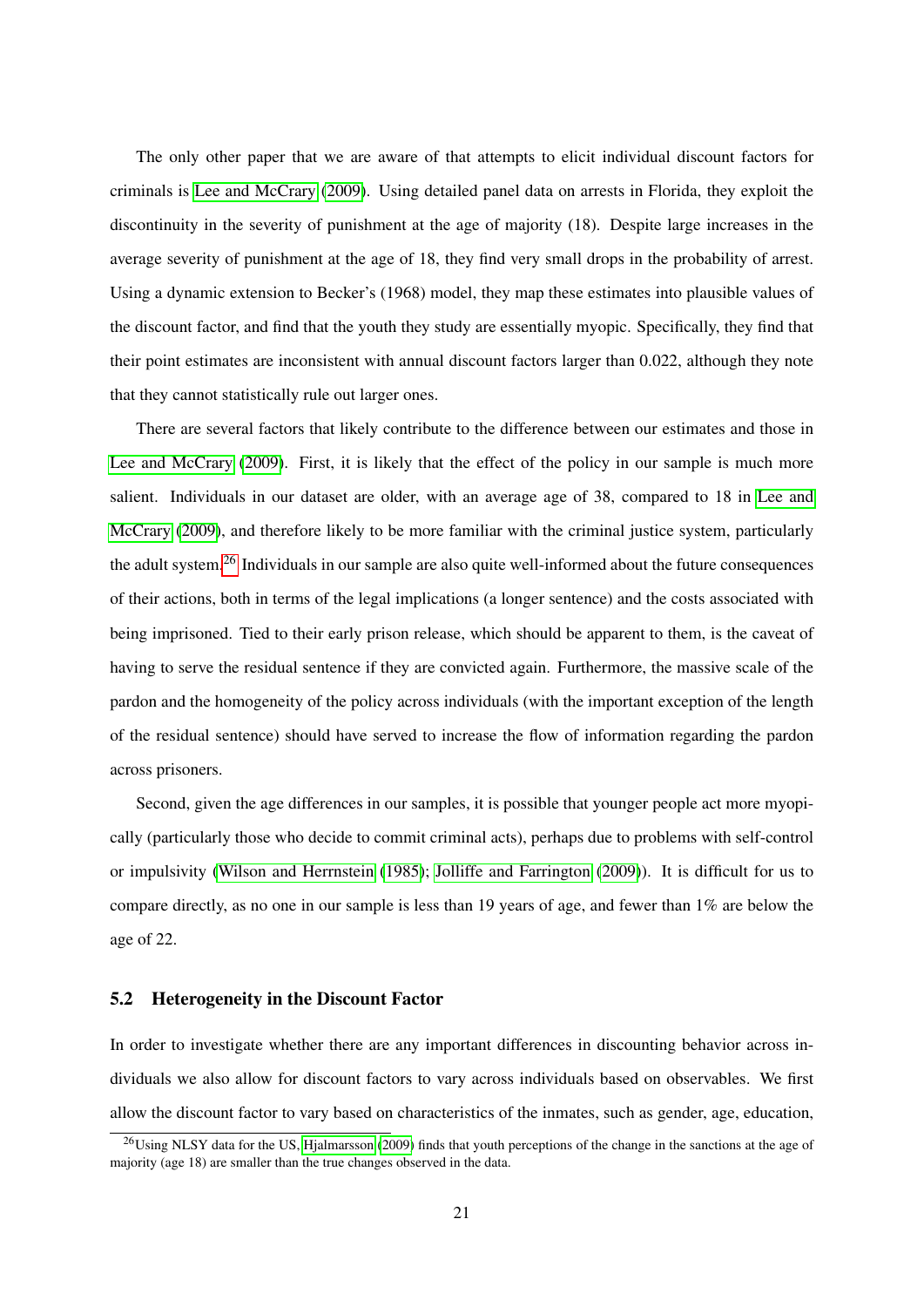nationality, etc. Second, we allow the discount factor to vary based on the category of the original crime committed (e.g., violent, property, drugs). This analysis not only provides a description of how discount factors vary (or do not vary) across individuals, but also provides a check on our results, as it facilitates comparison to other results in the literature regarding individual discount factors.

We first estimate the model allowing for the discount factors to depend on individual characteristics, by interacting the discount factor  $\delta$  with indicator variables for marital status, gender, low education, high education, employment status, as well as age and measures of nationality. These results are presented in Tables [7](#page-47-0) and [8.](#page-48-0) In columns 1 and 2 of Table [7,](#page-47-0) the point estimates suggest higher annual discount factors for inmates who are married and for women (6 percentage points (pp) and 9 pp, respectively). Although the differences are not precisely estimated, our results with respect to gender are consistent with the literature (see e.g., [Cagetti](#page-37-11) [\(2003\)](#page-37-11); [Coller and Williams](#page-37-6) [\(1999\)](#page-37-6)). We are not aware of any results in the literature regarding a systematic relationship between discount factors and marital status. We find little evidence of differences based on whether or not an individual was permanently employed at the time imprisonment prior to the pardon.

We find evidence that discount factors are decreasing with age. In columns 4 and 5 we report results in which we allow the discount factor to depend on age in a log-linear<sup>[27](#page-23-0)</sup> and quadratic fashion, respec-tively.<sup>[28](#page-23-1)</sup> In both cases we find evidence that discount factors decrease in age at a decreasing rate. For the log-linear specification the discount factor decreases from 0.78 at age 26 (the 10th-percentile of the age distribution) to 0.68 at age 51 (the 90th percentile). With the quadratic model, the discount factor drops from 0.76 at age 26 to 0.68 at age 51. Overall there seems to be evidence of a somewhat steep decline in discount factors early on, followed by a flattening out. There is no consensus in the literature on the relationship between time preference and age, with some papers finding that discount factors decrease with age (e.g., [Meier and Sprenger](#page-40-6) [\(2010\)](#page-40-6)) and others finding the opposite (e.g., [Warner and Pleeter](#page-40-4) [\(2001\)](#page-40-4)). One potential explanation for our finding of a negative relationship in our dataset is selection. To the extent that low discount factors are an important driver of crime, individuals who are still committing crimes later in life are likely those who have the lowest discount factors.

For education, we consider two definitions of both low and high education, following the definitions used previously. For low education (columns 6 and 7), the differences in discount factors for both definitions are small (less than 2%) and statistically insignificant, although the signs are what we would expect

<span id="page-23-0"></span><sup>&</sup>lt;sup>27</sup>Specifically we interact the discount factor with the natural log of the age of the offender minus 18 years.

<span id="page-23-1"></span> $^{28}$ We also tried interacting the discount factor with dummies based on different age bins, and found similar results.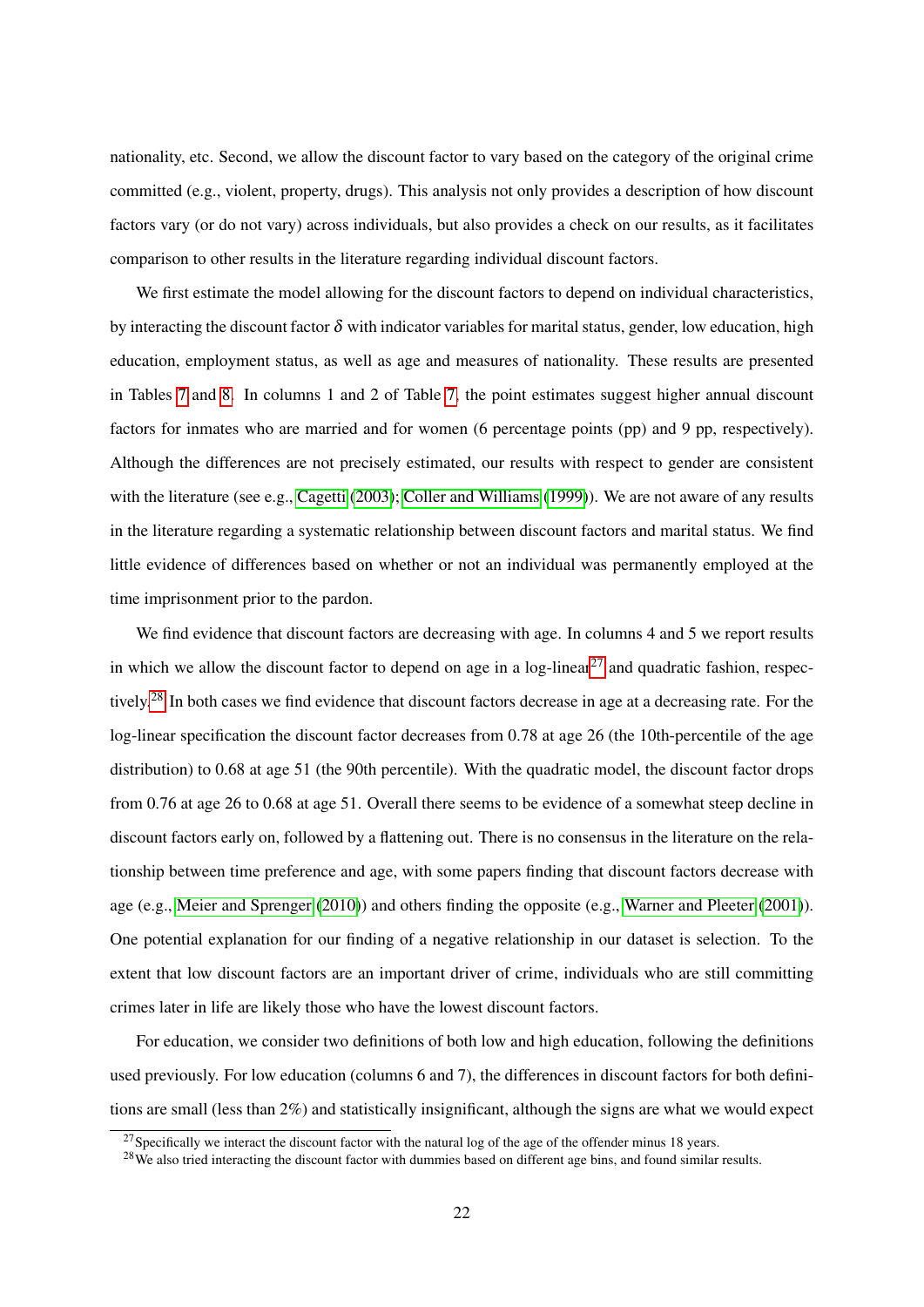(lower educational attainment is associated with lower discount factors). One likely explanation is that the average education level of individuals in our dataset is quite low. Therefore distinguishing between low and very low education levels has negligible effects on the estimates of the discount factor.

In contrast to the measures of low education, we do find sizable differences for high education. The results in columns 8 and 9 indicate that having a higher education is associated with significantly larger discount factors. For individuals with an education of at least 13 years, the estimated discount factor is 0.89 compared to the rest of the released inmates at 0.73. When we exclude from the high education measure those that attended vocational school, the difference is even larger, with an estimated discount factor of 0.99 for those with high education, a difference of 26 percentage points. While less than 2% of the sample have this high of a level of education, the difference is very precisely estimated, suggesting that particularly high levels of education are strongly related to discount factors. Given the nature of our data, we are unable to determine whether education actually increases discount factors [\(Becker and](#page-37-12) [Mulligan](#page-37-12) [\(1997\)](#page-37-12); [Lochner and Moretti](#page-39-14) [\(2004\)](#page-39-14)) or whether people with high discount factors are more likely to invest in education. Regardless of the explanation, consistent with the literature, we find strong evidence of a positive relationship between (high) education and discount rates [\(Viscusi and Moore](#page-40-5) [\(1989\)](#page-40-5); [Warner and Pleeter](#page-40-4) [\(2001\)](#page-40-4); [Cagetti](#page-37-11) [\(2003\)](#page-37-11)).

The last set of individual characteristics that we analyze are based on nationality. Recall that we observe the country of origin for each individual. We first estimate a specification in which we allow the discount factor to depend on whether the person is Italian or not. The results in column 1 of Table [8](#page-48-0) indicate a discount factor of 0.78 for Italians compared to 0.66 for non-natives. This result could be driven by a number of factors. First, it could be the case that the discount rates of the populations from which the immigrants originate are lower than in Italy. It could also be the case that those individuals who both immigrate and commit crimes have particularly low discount factors.

Salience might be important here as well. Immigrants may be less familiar with the Italian justice system and they may not speak Italian, both of which could lead to a failure to fully recognize the consequences of their future criminal activities, and therefore lower estimated discount factors in the data. Regardless of the explanation, one implication of our estimates is that foreigners are less likely to be deterred by imprisonment, and particularly so for longer sentences.

In addition to examining differences between Italian natives and immigrants, we examine how differences in criminal discount factors vary among immigrants across country of origin. A recent literature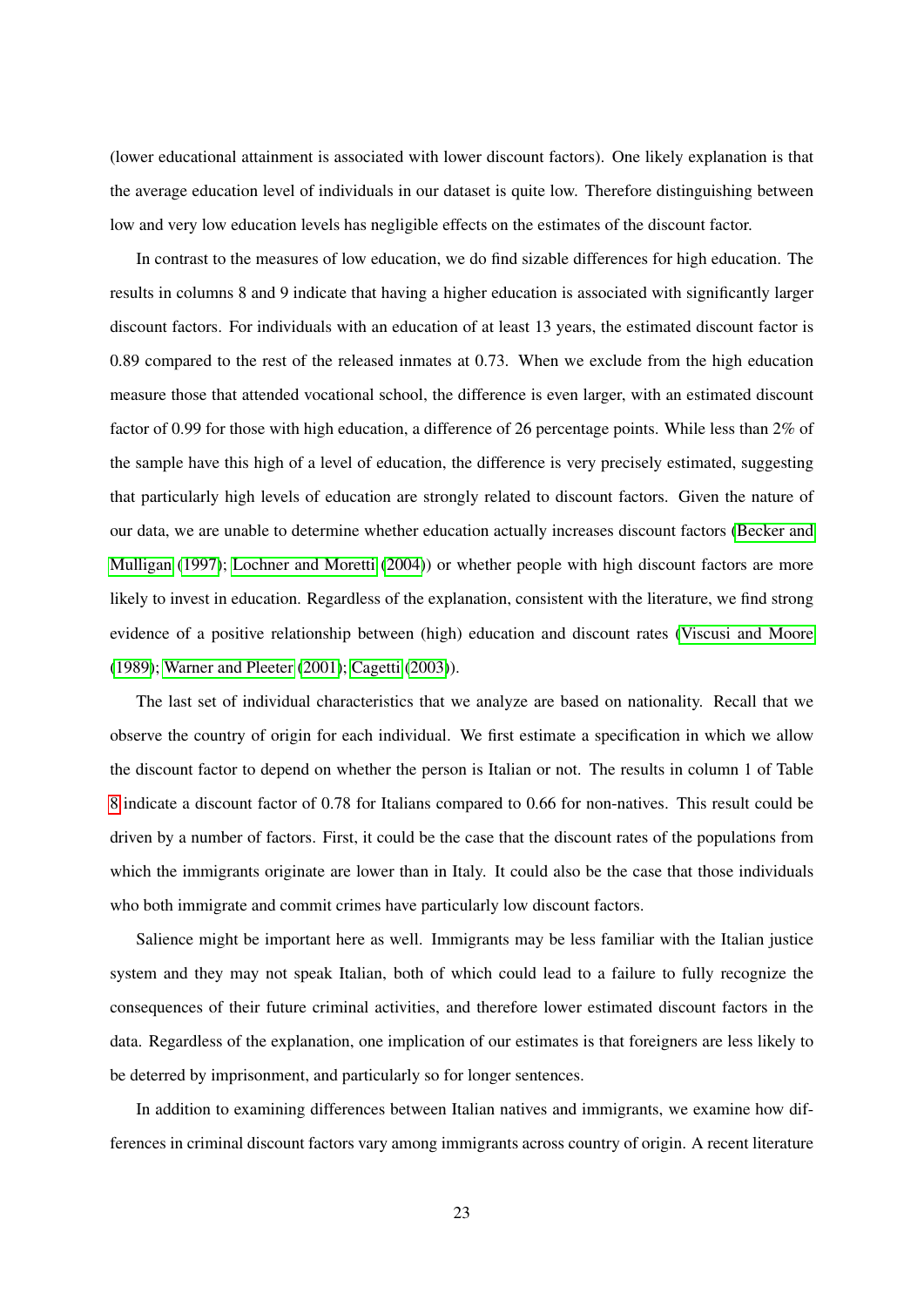has emerged documenting an empirical cross-country relationship between measures of time preference and many aggregate behaviors and outcomes such as national income, investment in human and physical capital, and savings rates (e.g., [Galor and Özak](#page-38-13) [\(2014\)](#page-38-13) and [Dohmen et al.](#page-38-14) [\(2015\)](#page-38-14)). In a recent attempt to determine the cause of these underlying differences in time preference, [Chen](#page-37-13) [\(2013\)](#page-37-13) examines differences across countries based on the extent to which their languages distinguish between current and future events, which linguists refer to as future time reference (FTR). His hypothesis is that speaking in a way that places a larger distinction between current and future events causes people to value the future less. In support of this, Chen finds a negative relationship between FTR and future-oriented behaviors such as savings and various health-related activities. In other words, in countries in which the language places a stronger distinction between the current and future, individuals exhibit less forward-looking behavior on average. $29$ 

In order to investigate the presence of differences in discounting across immigrants based on country of origin, we merged in the data on FTR from Chen's paper. We matched the primary languages spoken in each country<sup>[30](#page-25-1)</sup> to the country of origin for each individual. Each language is coded by linguists as having either strong FTR or weak FTR. If all major languages spoken had either strong or weak references, we classified the country accordingly. For example, the primary language in Italy is Italian, which is classified as a strong FTR language. If some languages spoken had strong FTR and others weak FTR, then we classified the country as "both". For example, in Belgium, Flemish (weak FTR) and French (strong FTR) are the primary languages.

We estimate two specifications corresponding to different ways to model countries having FTR of "both". The results from these models are reported in columns 2 and 3 in Table [8.](#page-48-0) In each specification we also include an indicator for whether an individual is an Italian native or not, to allow for there to be differences in discount factors between native Italians and immigrants from other countries with strong FTR. In column 2, for countries with a FTR of "both", we assign a value of 0.5 to the strong-FTR indicator, and in column 3, we drop these observations. In line with the results in column 1, we find that native Italians have the largest discount factors. Our results are also consistent with those in [Chen](#page-37-13) [\(2013\)](#page-37-13), as we find that discount factors are strongly correlated with FTR. Immigrants from countries with weak FTR have significantly higher discount factors than those from countries with strong FTR (12 pp - 14 pp depending on the specification).

<span id="page-25-0"></span> $^{29}$ See also [Falk et al.](#page-38-15) [\(2015\)](#page-38-15) who find a systematic relationship between patience and FTR.

<span id="page-25-1"></span> $30$ This information was collected from the CIA World Factbook.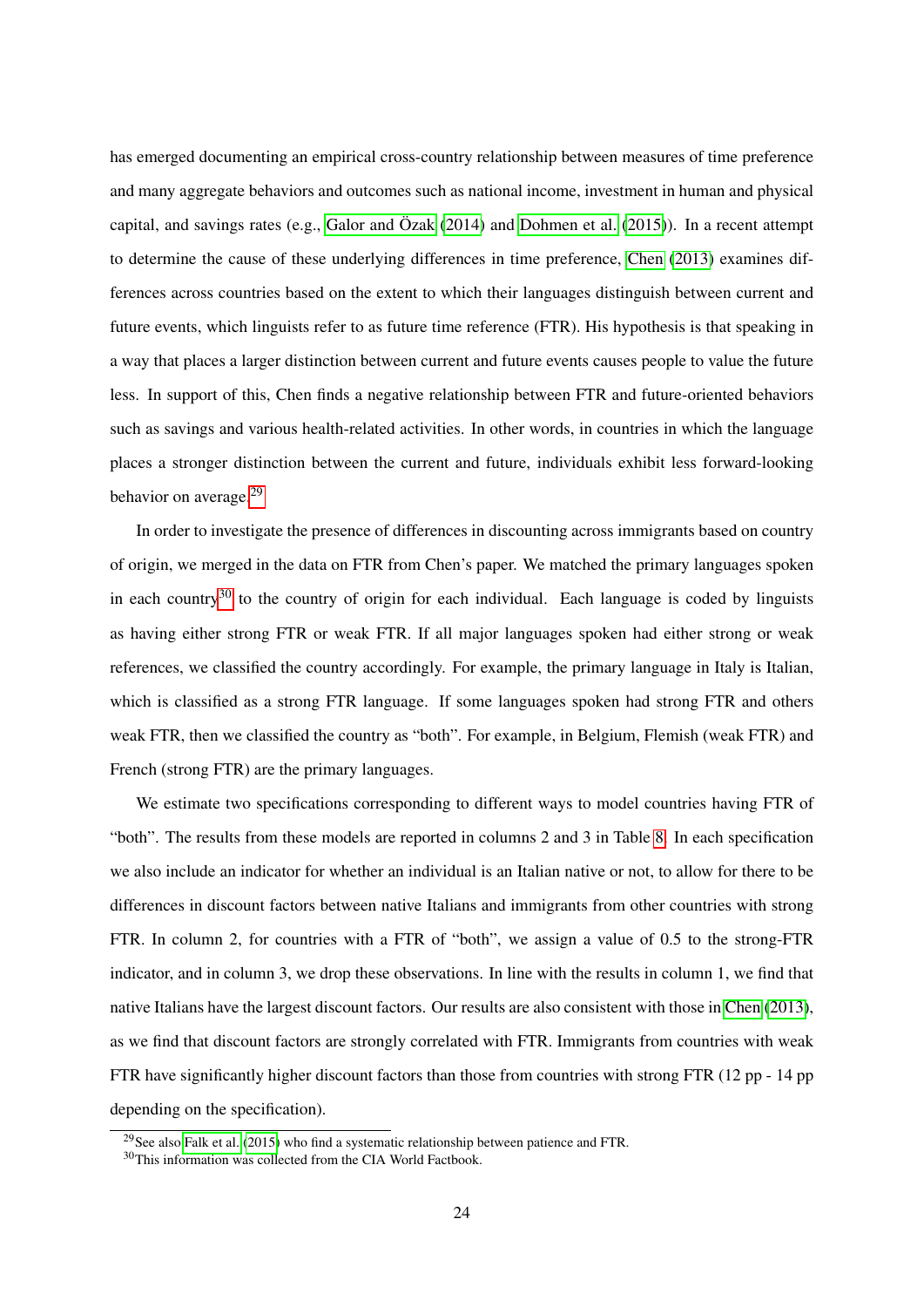An alternative interpretation of these results is that linguistic differences across countries could be proxying for other cultural factors that lead to differences in time preference. We do not take a stand on the particular mechanism at work. Instead, we emphasize that our results indicate that the patterns across country of origin in discounting behavior among criminals in our data are consistent with other forward-looking behaviors for the population at large. This gives additional credibility to our results and suggests that they reflect patterns in the general population as well.

Lastly, in addition to examining differences in time preference based on individual characteristics, we also examine whether there are differences across crime types. In Table [9,](#page-49-0) we report results from 10 different specifications (one for each crime category) in which we interact the discount factor with an indicator for whether the person was originally imprisoned for a crime of that type. For most crime categories, the estimated differences in discount factors are small, both statistically and economically. However, for two crime categories we find large statistically significant differences: prostitution and drug-related.

For prostitution crimes, we find a discount factor of 0.92 compared to 0.72 for all other crimes. In Italy, prostitution is legal, but organized prostitution is not. Therefore prostitution crimes in our data are those relating to the supply of prostitutes. It is interesting that those individuals participating in this type of crime have discount factors closer to what we typically assign to economic agents, as these crimes involve running a business (albeit an illegal one), as opposed to the theft of property or acts of violence.<sup>[31](#page-26-1)</sup>

We find discount factors that are 10 percentage points lower for violations of the law regarding the use and selling of drugs. Selection into the use of drugs by a pool of more myopic individuals might explain this result. It may also be the case that drug usage directly affects time preferences and/or decision making.

#### <span id="page-26-0"></span>5.3 Robustness Checks

In this section we discuss a number of robustness checks to our baseline specification. In particular, we control for differences in clearance rates and allow for individuals to transition to different crimes following the model described in Section [3.2.](#page-11-0) We also examine the impact of the fact that only individuals who receive future sentences of at least two years are subject to serving their residual sentence, and we explore the evidence for hyperbolic discounting behavior.

<span id="page-26-1"></span> $31$ Of course this is not to say that such crimes do not involve violence, but rather that violence is not the primary activity.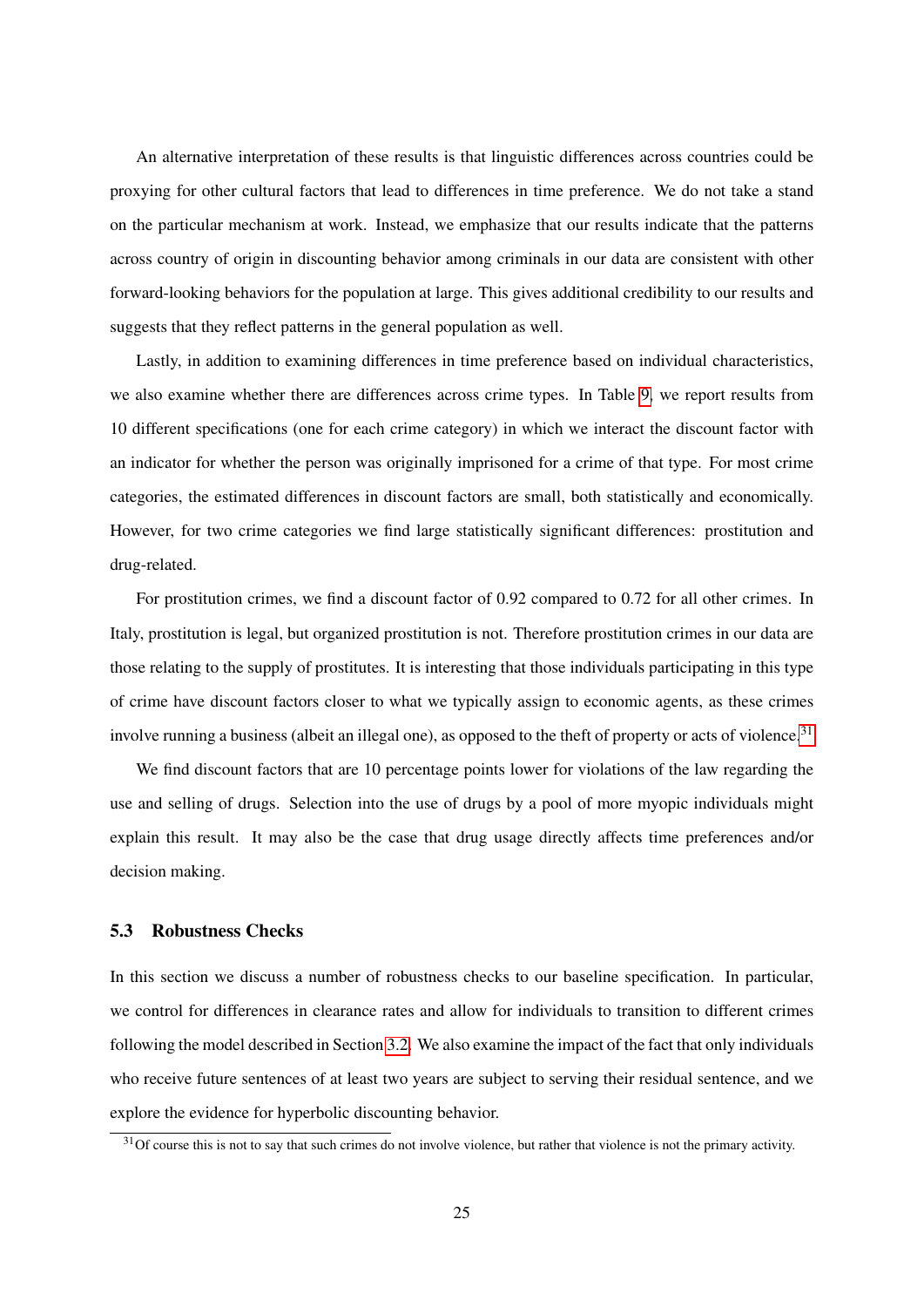#### 5.3.1 Clearance Rates

Our main dataset does not contain any information on clearance rates. In order to determine whether variation in clearance rates, across either location or crime type, could affect our estimates of discounting, we perform two sets of robustness checks. In the first set we attempt to control for regional differences in clearance rates using location-specific and crime-specific dummy variables. The results are reported in columns 1-4 of Table [10.](#page-50-0) In the first column we model the clearance rates using a set of three dummy variables, corresponding to each of the three areas of Italy (North, Center, and South). In column 2 we add crime-type dummies. In columns 3 and 4 we repeat the exercise using region dummies (there are 20 regions in Italy). The coefficients on the dummy variables are consistent with clearance rates being the highest in the North, and the estimated discount factors, which range from 0.70-0.74, are extremely similar to our baseline estimate.

We also collected separate data by province on both the total number of crimes and the number of crimes in which the perpetrator is known, using data from [ISTAT](#page-39-10) [\(2005\)](#page-39-10), to compute clearance rates. It is important to note that identifying a suspect and clearing the crime via arrest are not necessarily the same, and therefore these data serve only as proxies for the true clearance rates. Quite surprisingly, the richest regions, e.g. Lombardy, Piedmont, Veneto, Lazio and Liguria appear to have, by far, the lowest average clearance rates. One possible explanation is that reporting rates of crimes are different across regions. The criminal justice system is widely recognized to function less efficiently in the South of Italy (see [Jappelli, Pagano, and Bianco](#page-39-15) [\(2005\)](#page-39-15)), which could lead to people being less willing to report crime<sup>[32](#page-27-0)</sup>, and thus inflating the clearance rates. We are therefore cautious not to rely too heavily on these estimates.<sup>[33](#page-27-1)</sup> We first estimate our baseline model using the province-specific average clearance rate, and then estimate a version using the province and crime-specific clearance rate. In columns 5 and 6 we report estimates from the models using the clearance rate data. The point estimates of the discount factor increase slightly (to 0.81) in these specifications, but so does the standard error, and the resulting confidence intervals almost completely cover that of the baseline model. Overall, we conclude that accounting for heterogeneity in clearance rates has at most a small impact on our estimates of discounting.

<span id="page-27-0"></span> $32$  For most property crimes, the most recent victimization survey shows that reporting rates are approximately 10 percentage points lower in the South than in the North (see [Muratore et al.](#page-40-7) [\(2004\)](#page-40-7)).

<span id="page-27-1"></span> $33$ [Cook](#page-37-14) [\(1979\)](#page-37-14) highlights the endogenous nature of clearance rates (they are mediated by the choices made by criminals) and advises against using these as a measure of criminal justice system effectiveness.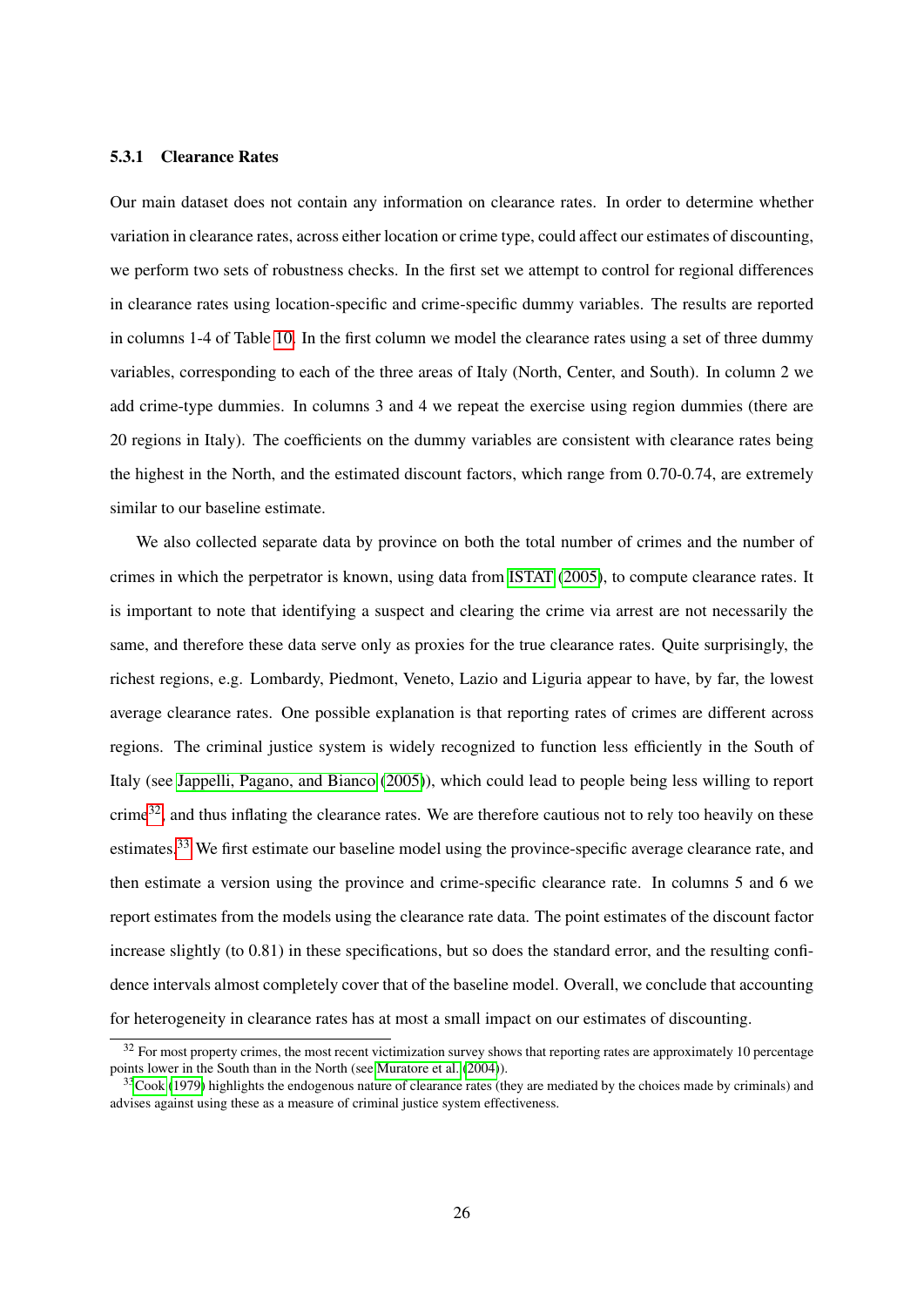#### 5.3.2 Transitioning to Different Crimes

In this section we discuss estimates of the model described in Section [3.2,](#page-11-0) in which we take into account that the next crime a pardoned individual commits may differ from the one for which he was previously incarcerated, and thus carry a different sentence length. Using data on the prison population from two prisons in Milan, we constructed transition probabilities between crimes. For cases in which multiple crime types are committed, we categorized crimes based on the most serious offense (defined based on either the mean or median sentence). We constructed predicted sentences for all inmates over all possible future crime choices based on equation [\(3\)](#page-12-4). We then integrated the likelihood over these different possible future sentences, using the transition probabilities as weights. The estimates for this model are reported in Table [11.](#page-51-0) The results are similar, both to each other, and to our baseline estimates. The discount factor is 0.76 using the mean sentence to define the most serious crime, and 0.75 using the median. Not surprisingly the standard errors increase slightly, but the results are still fairly precisely estimated. Overall, we conclude that using the original crime type as a proxy for the future crime does not bias our estimates of time preference.

#### 5.3.3 Sentences Less Than Two Years

Under the Collective Clemency Bill passed in 2006, only individuals who receive a future sentence of at least two years are subject to serving their residual sentence. About one-third of the individuals in our sample had original sentences of less than two years. This suggests that many individuals in our data may not face the residual sentence enhancement. One natural way to deal with this would be to set the residual sentence equal to zero for these individuals. One potential problem with this approach is that a common reason for shorter sentences is sentence reductions, and repeat offenders are less likely to obtain sentence reductions.[34](#page-28-0) This suggests that not all individuals with original sentences below two years should expect to receive similarly low sentences for their next offense.

In order to investigate whether this two-year cutoff is driving any of our results, we estimated three additional specifications that deal with this issue in different ways. First, we simply set the residual sentence equal to zero for individuals with an original sentence below two years. Second, we set the expected new sentence equal to two years (plus the residual sentence). Third, we dropped all observations

<span id="page-28-0"></span><sup>&</sup>lt;sup>34</sup>There are several alternative sentencing arrangements that can reduce an individual's incarceration spell. The two most common are probation and home arrest.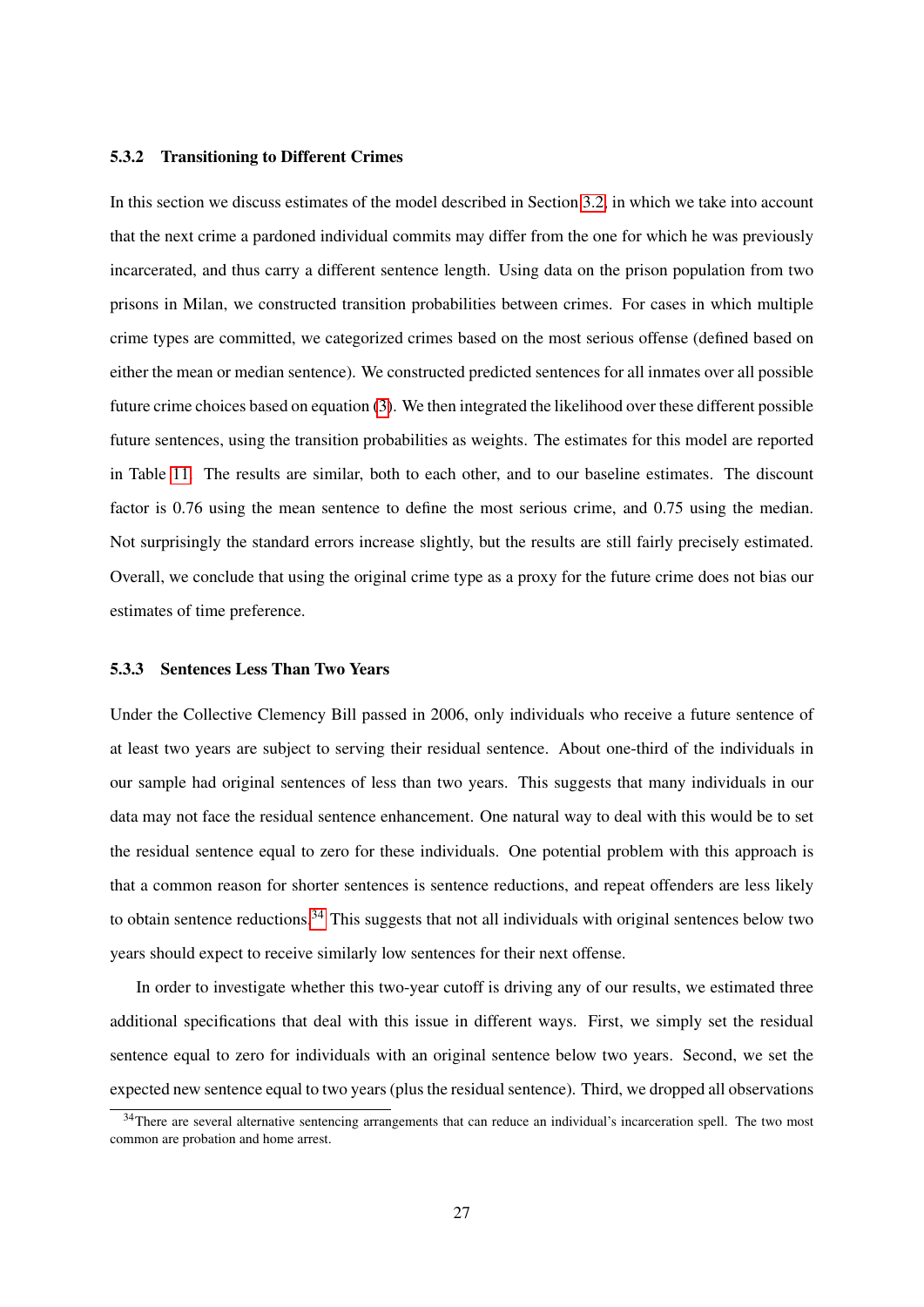with an original sentence below two years. The results are presented in Table [12.](#page-51-1) For the first two specifications, the results are very similar to our baseline estimates, with estimated discount factors of 0.77 and 0.74. In the third specification, the point estimate drops to 0.66, but it is not nearly as precisely estimated, due to the smaller number of observations. The resulting confidence interval completely covers that of the baseline model. These results indicate that our estimates are not being driven by the two-year threshold for the law.

#### 5.3.4 Hyperbolic Discounting

Since criminal acts generate immediate rewards but delayed costs that are spread over time, it has been argued that present bias, or a tendency to focus on the immediate gratification, might explain the engagement in criminal activities [\(Jolls, Sunstein, and Thaler](#page-39-16) [\(1998\)](#page-39-16)). This kind of impatience, which is very strong for near rewards but later declines over time, is often referred as "hyperbolic discounting".[35](#page-29-0) While there is growing evidence that at least some individuals exhibit inconsistent time preferences<sup>[36](#page-29-1)</sup>, for criminal behavior such evidence is still mainly speculative, with the possible exception of very young offenders [\(Lee and McCrary](#page-39-8) [\(2009\)](#page-39-8)). In order to investigate the presence of time inconsistency in preferences among criminals, we estimate a version of our model under hyperbolic discounting. For mathematical convenience we model hyperbolic preferences in continuous time, where such preferences are commonly expressed as

<span id="page-29-2"></span>
$$
DF_{\text{Hyperbolic-Continuous}}(t) = \frac{1}{1+kt}.\tag{7}
$$

The parameter *k* governs the rate of discounting. In the continuous-time formulation, hyperbolic discounting differs from the exponential version in two ways. First, under the hyperbolic model, individuals discount the future to a much larger extent early on. Second, the rate of decay of discount factors is slower, leading to larger discount factors (relative to exponential discounting) in later periods. Although we have little data with short sentences, we do have data with longer sentences, which allow us to evaluate the hyperbolic model relative to the exponential model.

For convenience, researchers have often used a quasi-hyperbolic discounting specification, which is a discrete-time approximation to the continuous-time version. These functions have been adopted for analytic tractability by [Laibson](#page-39-17) [\(1997\)](#page-39-17); [O'Donoghue and Rabin](#page-40-8) [\(1999\)](#page-40-8); [DellaVigna and Paserman](#page-37-15)

<span id="page-29-0"></span> $35$ An overview of hyperbolic discounting can be found in [Rabin](#page-40-9) [\(1998\)](#page-40-9). In the criminology literature, a related notion is referred to as impulsivity [\(Wilson and Herrnstein](#page-40-1) [\(1985\)](#page-40-1); [Jolliffe and Farrington](#page-39-6) [\(2009\)](#page-39-6)).

<span id="page-29-1"></span> $36$  For a recent overview of the empirical literature see [DellaVigna](#page-37-16) [\(2009\)](#page-37-16).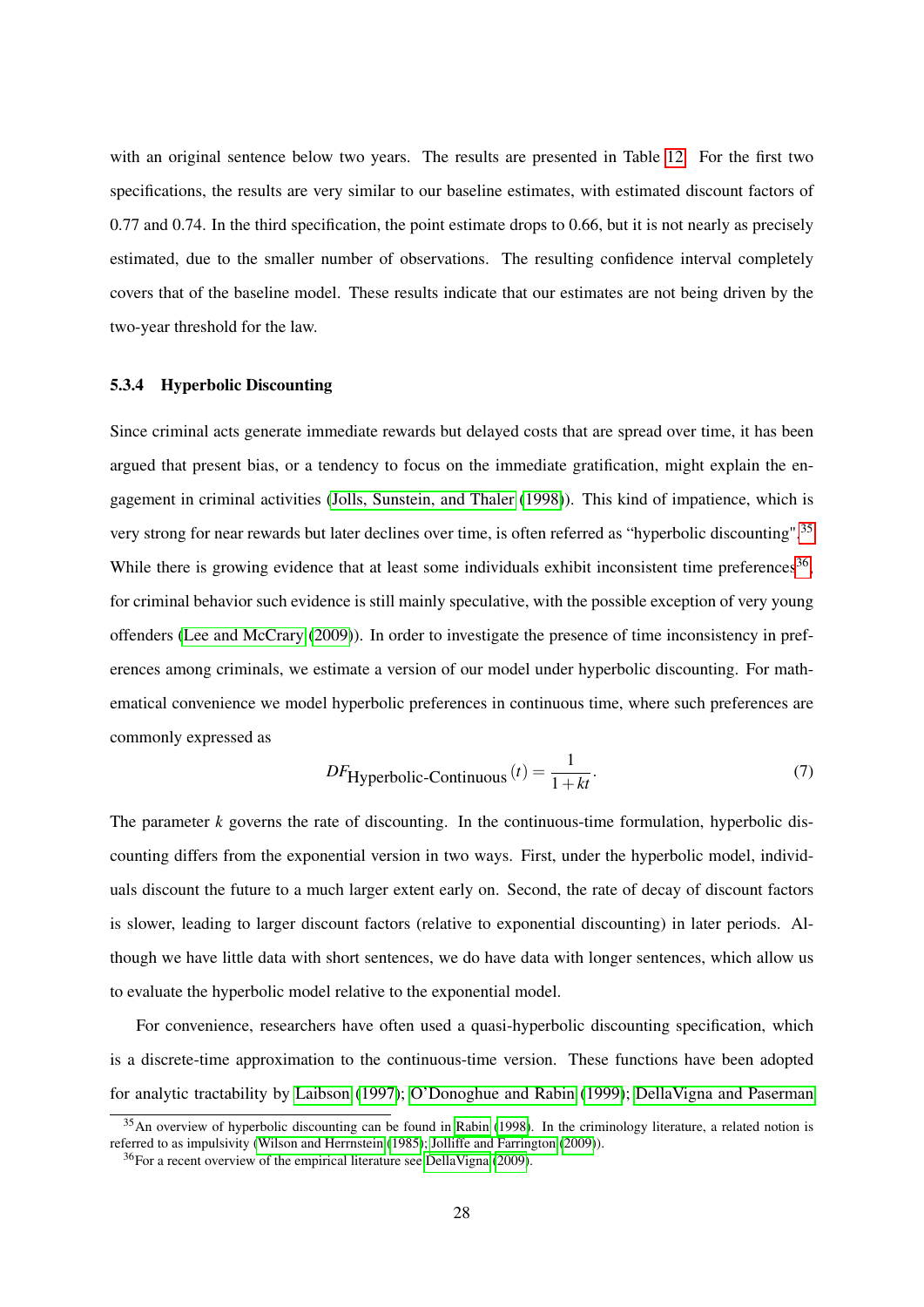[\(2005\)](#page-37-15); [Mastrobuoni and Weinberg](#page-39-18) [\(2009\)](#page-39-18), among others. With quasi-hyperbolic discounting, discount factors fall quickly in the first period (or periods), and then afterward decay at a geometric rate. Under the specification due to [Laibson](#page-39-17) [\(1997\)](#page-39-17) the discount factors are given by:

$$
DF_{\text{Quasi-Hyperbolic-Discrete}}(t) = \beta \times \delta^t,
$$

where  $\beta$  < 1 denotes the initial drop in the discount factor. After the first period, discount factors continue to decline in the same way as under exponential discounting. Due to the nature of our data, we do not observe decisions for individuals facing extremely short sentences of only a month (or even a few months). As a result, we are not able to separately identify  $\beta$  from the mean disutility of prison, and the quasi-hyperbolic discounting model is observationally equivalent to the exponential discounting model.<sup>[37](#page-30-0)</sup> Instead, we focus on the continuous-time formulation.

In Table [13,](#page-51-2) we provide estimates from the hyperbolic form of discounting in equation [\(7\)](#page-29-2). For comparison we also estimate a continuous time version of exponential discounting, which is given by

$$
DF_{\text{Exponential-Continuous}}(t) = e^{-rt},
$$

where  $r$  is the monthly discount rate. (The estimates for the discrete and continuous time versions of exponential discounting yield results that are essentially identical to each other.)

Comparing the likelihood values in Table [13,](#page-51-2) we can see that the model with exponential discounting outperforms the model with hyperbolic discounting. Furthermore, the hyperbolic discounting parameter *k* is not precisely estimated. When *k* equals zero in equation [\(7\)](#page-29-2), this implies no discounting, and the 95% confidence interval easily covers zero. The top end of the confidence interval implies a discount factor in the first year  $(t = 12 \text{ months})$  of 0.24. Together the results reflect a very large range of potential discount factors under hyperbolic discounting that are consistent with the data.

Because the parameters of the two different forms of discounting (*k* and *r*) affect discount rates in different ways, it is not straightforward to compare the implied discount factors. In order to facilitate a comparison, we have computed the implied discount factors under both estimated models and plotted them in Figure [5.](#page-43-1) One feature of hyperbolic discounting is that discount factors fall more quickly in

<span id="page-30-0"></span><sup>&</sup>lt;sup>37</sup>From a policy perspective, separately identifying the quasi-hyperbolic parameter β from the mean disutility of prison may not even matter, as long as one is not interested in the effects of very short incarceration spells, as both models would generate the same implications for utility, and therefore behavior, over such horizons.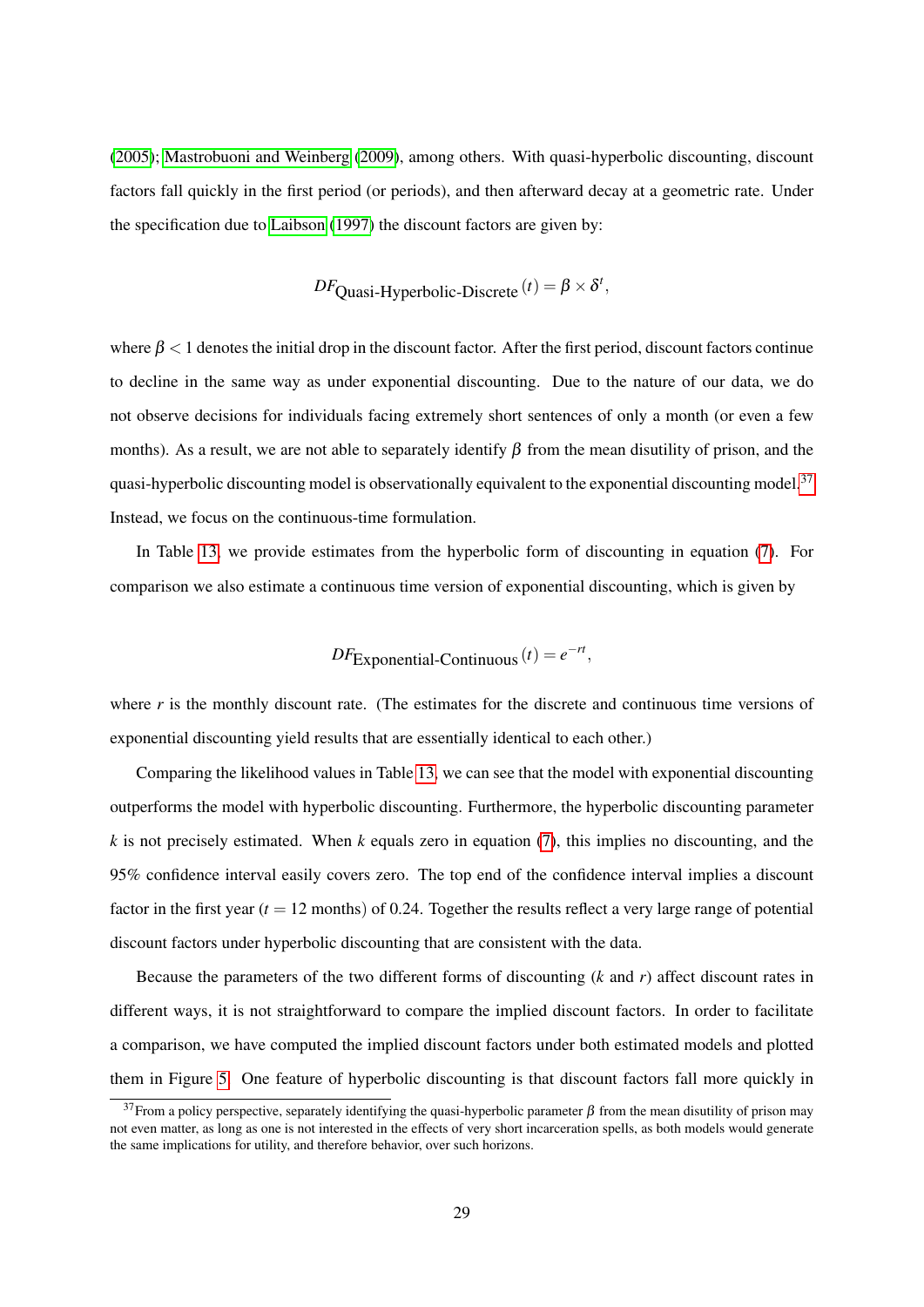early periods, but then flatten out, compared to exponential discounting. The implied 1-year discount factors are 0.74 and 0.44 for the exponential and hyperbolic models, respectively. At about 8 years, they intersect, with hyperbolic discount factors being higher afterward. Similar to several recent papers in the literature on estimating time preference (e.g., [Warner and Pleeter](#page-40-4) [\(2001\)](#page-40-4); [Harrison, Lau, and Williams](#page-38-8) [\(2002\)](#page-38-8); [Sutter et al.](#page-40-10) [\(2013\)](#page-40-10)), we find no evidence of hyperbolic discounting behavior, though we cannot rule out that the discount function might be hyperbolic over very short periods, giving rise to "quasihyperbolic" discount functions.

# 6 Implications for Estimates of Deterrence

Our finding of significant discounting behavior among criminals implies that the marginal deterrent effect of imprisonment is decreasing in sentence length. Estimates that fail to take this into account capture an "average" effect that is biased downward for early periods and upward for later periods. This is particularly important to consider when comparing the effectiveness of deterrence across countries and policies. For example, the elasticity of recidivism with respect to sentence length has been found to vary considerably in the literature, suggestive of large differences in deterrent power. To illustrate the importance of discounting in driving estimates of deterrence, we computed this elasticity both for the Italian pardon in our data and for the estimates in [Helland and Tabarrok](#page-38-16) [\(2007\)](#page-38-16), a study of the deterrent effect of three strikes legislation in the US. We find elasticities of -0.45 and -0.055, respectively.<sup>[38,](#page-31-0)[39](#page-31-1)</sup>The fact that the elasticity is almost an order of magnitude larger for the Italian pardon is, at face value, suggestive of large differences in the deterrent power of increases in prison sentences between Italy and the US. However, when we simulate the effect of the three strikes policy in our data using our estimated model<sup>[40](#page-31-2)</sup>, the predicted drop in recidivism implies an elasticity of only -0.10, much closer the [Helland](#page-38-16) [and Tabarrok](#page-38-16) [\(2007\)](#page-38-16) estimates.

While both policies led to percentage decreases in recidivism of about 17%, the large apparent difference in deterrence is caused by the fact that the sentence enhancements under three strikes are substantially longer. The percentage increase in sentence length was 37% in the Italian pardon, and 313%

<span id="page-31-1"></span><span id="page-31-0"></span><sup>&</sup>lt;sup>38</sup>We compute all elasticities using the following formula:  $\frac{\% \text{Arecidivism}}{\% \text{asentence}} = \frac{\text{total change in recidivism}}{\text{baseline recidivism}}$ we compute an elasticities using the following formula.  $\frac{1}{\sqrt{6}}$   $\frac{1}{\sqrt{6}}$  and  $\frac{1}{\sqrt{6}}$  and  $\frac{1}{\sqrt{6}}$  of  $\frac{1}{\sqrt{6}}$  or  $\frac{1}{\sqrt{6}}$  and  $\frac{1}{\sqrt{6}}$  or  $\frac{1}{\sqrt{6}}$  or  $\frac{1}{\sqrt{6}}$  and  $\frac{1}{\sqrt{6}}$  or  $\frac{$ baseline sentence months of additional sentence .

comparison with other results in the literature, we compute the elasticity with respect to the baseline sentence (39 months) and the baseline recidivism (0.14), as opposed to values that include the changes in sentence and recidivism induced by the policy. If we follow their formula, we obtain an almost identical estimate to theirs of -0.75.

<span id="page-31-2"></span> $40$ That is, we set all future sentences to be equal to 20 years (the minimum sentence under three strikes).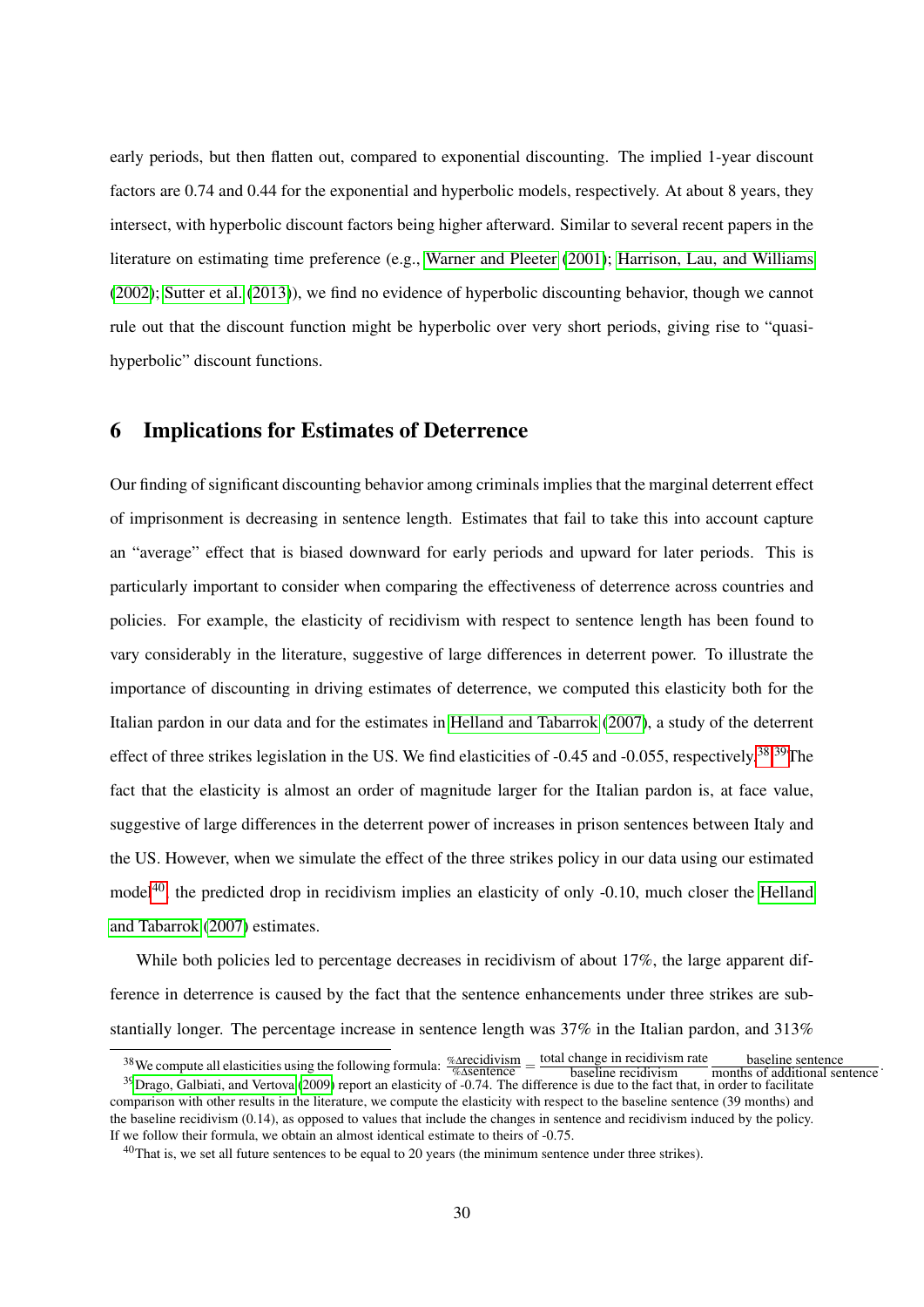under three strikes. However, the later months of the sentence are heavily discounted, leading to small incremental effects on recidivism. Using our baseline estimates of the discount factor, the percentage changes in present discounted (dis)utility from imprisonment are 18% and only 24% for the pardon and three strikes, respectively. In other words, the true force of the three strikes policy is only marginally larger than that of the Italian pardon.

For a baseline sentence *s* and an additional sentence ∆*s*, we can use equation [\(2\)](#page-10-5) to compute the percentage change in present discounted disutility of prison, %∆disutility( $\delta$ ) =  $\frac{(1-\delta^{s+\Delta s})-(1-\delta^{s})}{1-\delta^{s}}$  $\frac{1-\delta^{s}}{1-\delta^{s}}$ . Compared to the elasticity with respect to sentence length, the only additional information that is needed to compute the elasticity with respect to the total disutility of prison,  $\frac{\% \text{Arecidivism}}{\% \text{Adisutility}}$ , is the discount factor  $\delta$ . Using our discount factor, increasing the disutility of prison by 10% reduces recidivism by 9.3% in our data and by 7.2% in [Helland and Tabarrok](#page-38-16) [\(2007\)](#page-38-16).

This analysis may also help to explain why the literature has failed to find systematic convincing evidence as to the deterrent effect of the severity of punishment (compared to certainty of punishment). The magnitude of the effect depends on the length of punishments studied, and, for long sentences, the effect is likely to be quite small after taking into account discounting.

# 7 Conclusion

A large number of studies have cited excessive discounting as a potential explanation for both engagement in crime as well as the (lack of) responsiveness to increased severity of punishment. Empirical evidence on the discounting behavior of criminals, on the contrary, is quite scarce. We provide new evidence on the extent of discounting among criminals by exploiting a quasi-experiment that is driven by a mass release of Italian prison inmates that took place in 2006. Conditional on the original sentence, the collective pardon generates a distribution of exogenous sentence enhancements. The raw data show a monotonic reduction in marginal deterrence as the sentence increases (thereby reducing the additional disutility of incarceration), suggestive of the presence of discounting. In order to identify discount factors for the large number of pardoned inmates, we estimate a basic intertemporal model of criminal behavior, and our findings are very robust to a series of different specifications.

Overall, our baseline estimate of criminal discount factors of 0.74 is on the low end of the range of individual-level discount factors found in the literature for the general population. This supports the hypothesis that low future time preference is a driver of criminal behavior. However, the estimates are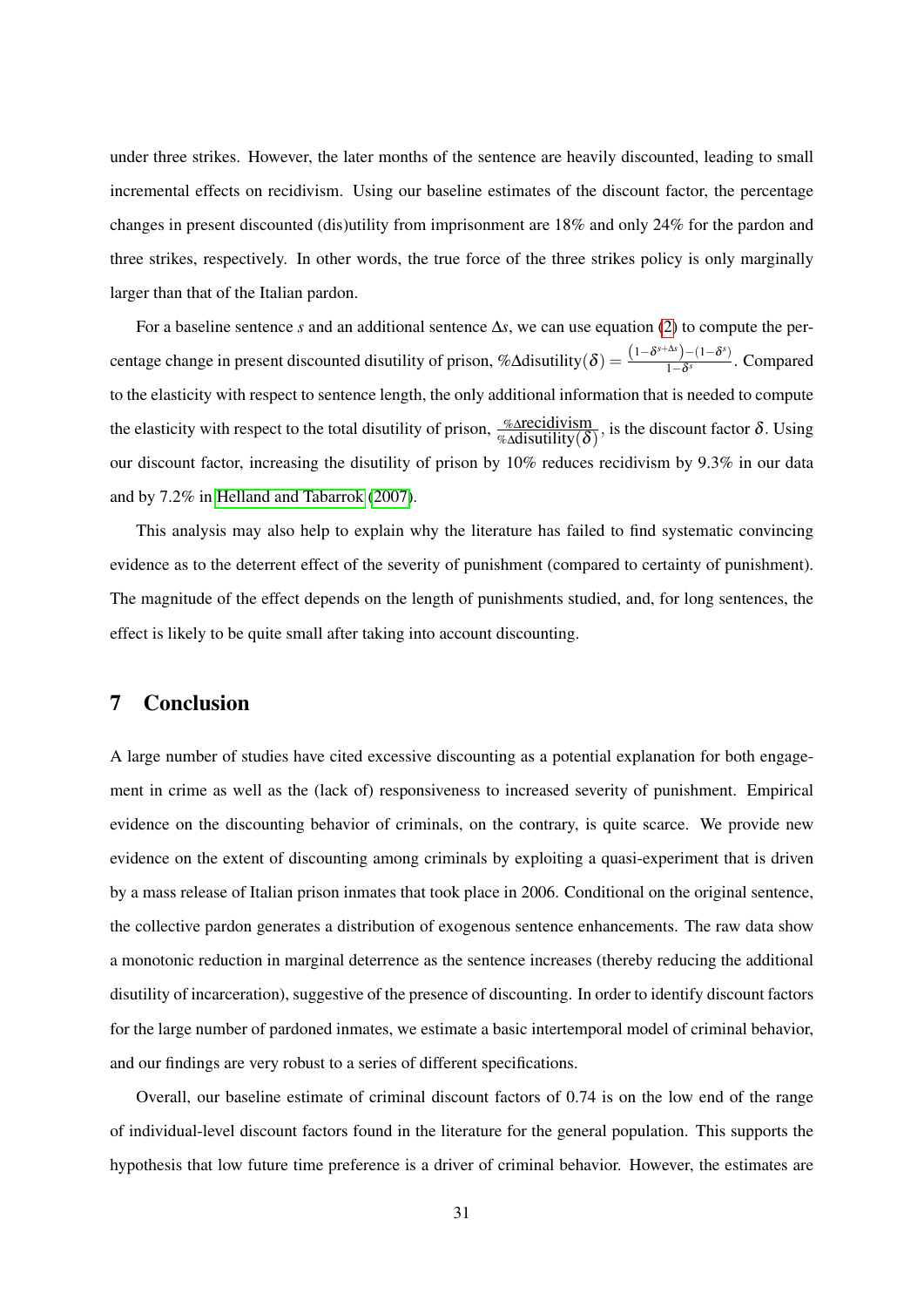still far from zero, suggesting that imprisonment does have the potential to deter crime, as criminals do not fully discount future punishments.

While it has been recognized that low future time preference could be important in shaping the behavioral responses to future punishments for crimes, this is rarely taken into account both in empirical studies on deterrence and in policy debates. Given the delayed nature of imprisonment, discounting and deterrence go hand-in-hand. As we highlight above, this can have importance implications for estimates of the deterrent effect of imprisonment, and can help explain the lack of consensus on the magnitude of deterrence.

Our paper provides one of the first empirical investigations and finds significant, but not complete, discounting and illustrates that accounting for discounting is critical for designing optimal deterrence policy. Our estimates suggest that while increased sentence length can have quite strong deterrent effects for low initial sentence lengths, the incremental effects are much smaller for longer sentence lengths. From a deterrence perspective it might be beneficial to trade off the costs of incarceration associated with long prison sentences with policies aimed at increasing the certainty of punishment either through a higher probability of apprehension or through improved efficiency of the criminal justice system.

# Appendix A: Dynamic Utility Model

In this appendix we should how our main estimating equation can be obtained from a more general dynamic utility model via restrictions on the option value of future crimes. The value of being free and facing sentence *s* if caught committing another crime is given by

$$
V^f(s) = \max \left\{ u\left( nc \right) + \delta E \left[ V^f(s) \right], u\left( c \right) + P\left( d + \delta E \left[ V^p(s-1) \right] \right) + \delta \left( 1 - P \right) E \left[ V^f(s) \right] + \varepsilon \right\},\
$$

where  $u(nc)$  is the utility from not committing a crime,  $u(c)$  is the utility from committing a crime, *P* is the probability of being apprehended,  $V^p(s)$  is the utility of being in prison with a sentence of *s* years, *d* is the per-period disutility of prison, and  $\varepsilon$  is a random utility term associated with committing a crime. Without loss of generality, we normalize *u*(*nc*) to be equal to zero.

If an individual commits a crime and is apprehended, they are placed in prison for *s* total periods periods (the first of which is served immediately), and then released. Therefore the value of being in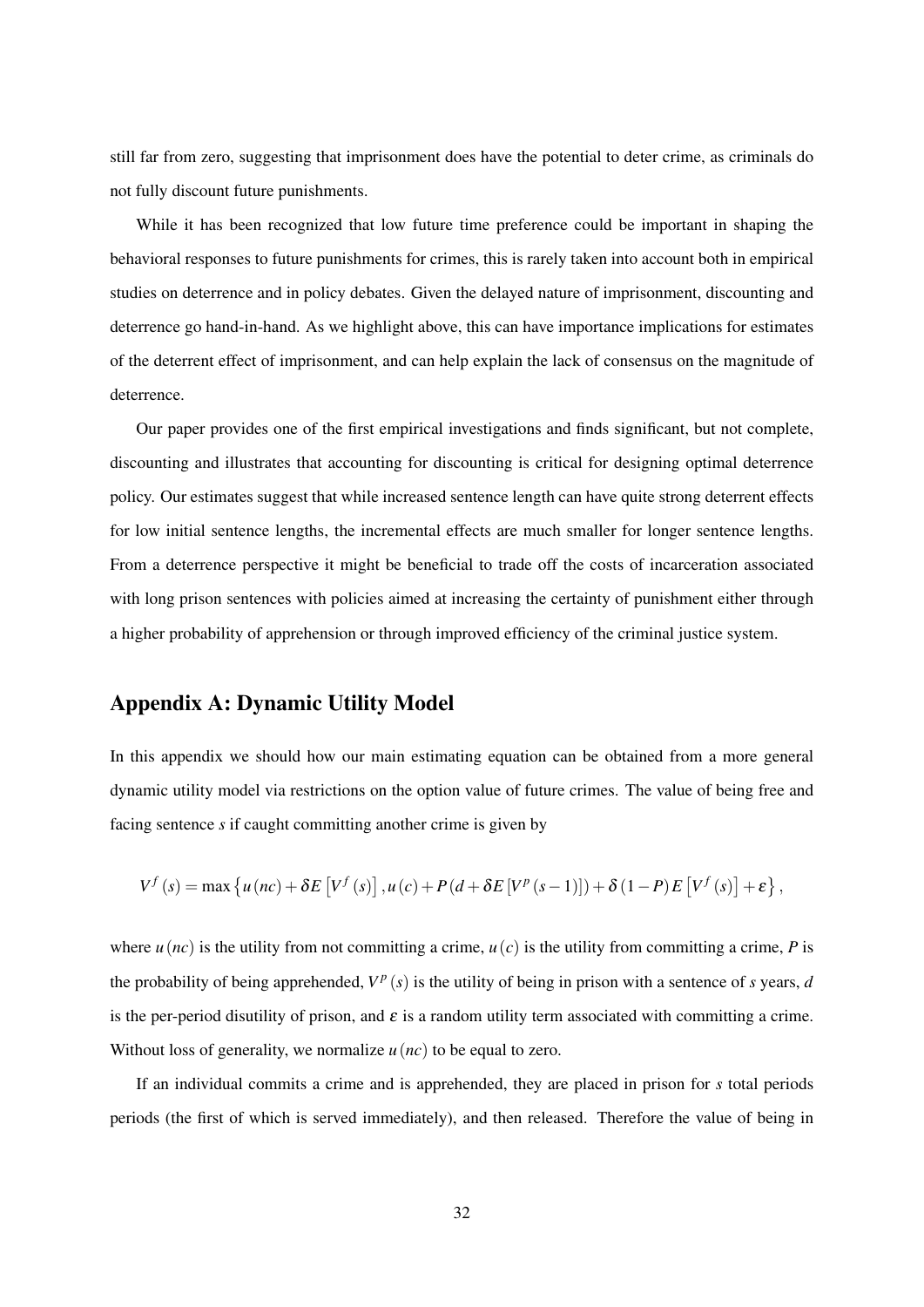prison with a remaining sentence of *s*−1 periods can be written as:

$$
V^{p}(s-1) = d\left(\frac{1-\delta^{s-1}}{1-\delta}\right) + \delta^{s-1}E[V^{f}(s)].
$$

One way to generate our main estimating equation is to assume that the utility shocks  $\varepsilon$  vary across individual, but are constant over time. Under this assumption, there will be a cutoff value of  $\varepsilon$  (which depends on observables) that determines whether or not an individual commits a crime when not incarcerated. Individuals with values of  $\varepsilon$  below the cutoff will not commit crime, which given our normalization of  $u(nc) = 0$  implies that the value of their option to commit future crime is zero  $(E[V^f(s)] = 0)$ , and we obtain the model in equation [\(2\)](#page-10-5). For individuals with an  $\varepsilon$  above the cutoff, we can write their value functions as follows. Since  $\varepsilon$  is fixed over time,  $V^f(s) = E[V^f(s)]$ , and since  $\varepsilon$  is above the cutoff, these individuals will choose to commit crime, which implies the following:

$$
V^f(s) = u(c) + P(d + \delta V^p(s-1)) + \delta (1-P)V^f(s) + \varepsilon.
$$

Plugging in for the value of being incarcerated  $V^p(s)$ , we have

$$
V^f(s) = u(c) + P\left(d + \delta d\left(\frac{1 - \delta^{s-1}}{1 - \delta}\right) + \delta^s V^f(s)\right) + \delta(1 - P)V^f(s) + \varepsilon
$$

which we can solve for:

$$
V^f(s) = \frac{u(c) + Pd\left(\frac{1-\delta^s}{1-\delta}\right) + \varepsilon}{1 - P\delta^s - \delta(1-P)}
$$

.

Since these individuals choose to commit crime it must be the case that they prefer to do it earlier rather than later (due to discounting), meaning that

$$
0 + \delta \left[ \frac{u(c) + Pd\left(\frac{1-\delta^s}{1-\delta}\right) + \varepsilon}{1 - P\delta^s - \delta(1-P)} \right] u(c) + Pd\left(\frac{1-\delta^s}{1-\delta}\right) + (P\delta^s + \delta(1-P)) \left[ \frac{u(c) + Pd\left(\frac{1-\delta^s}{1-\delta}\right) + \varepsilon}{1 - P\delta^s - \delta(1-P)} \right] + \varepsilon.
$$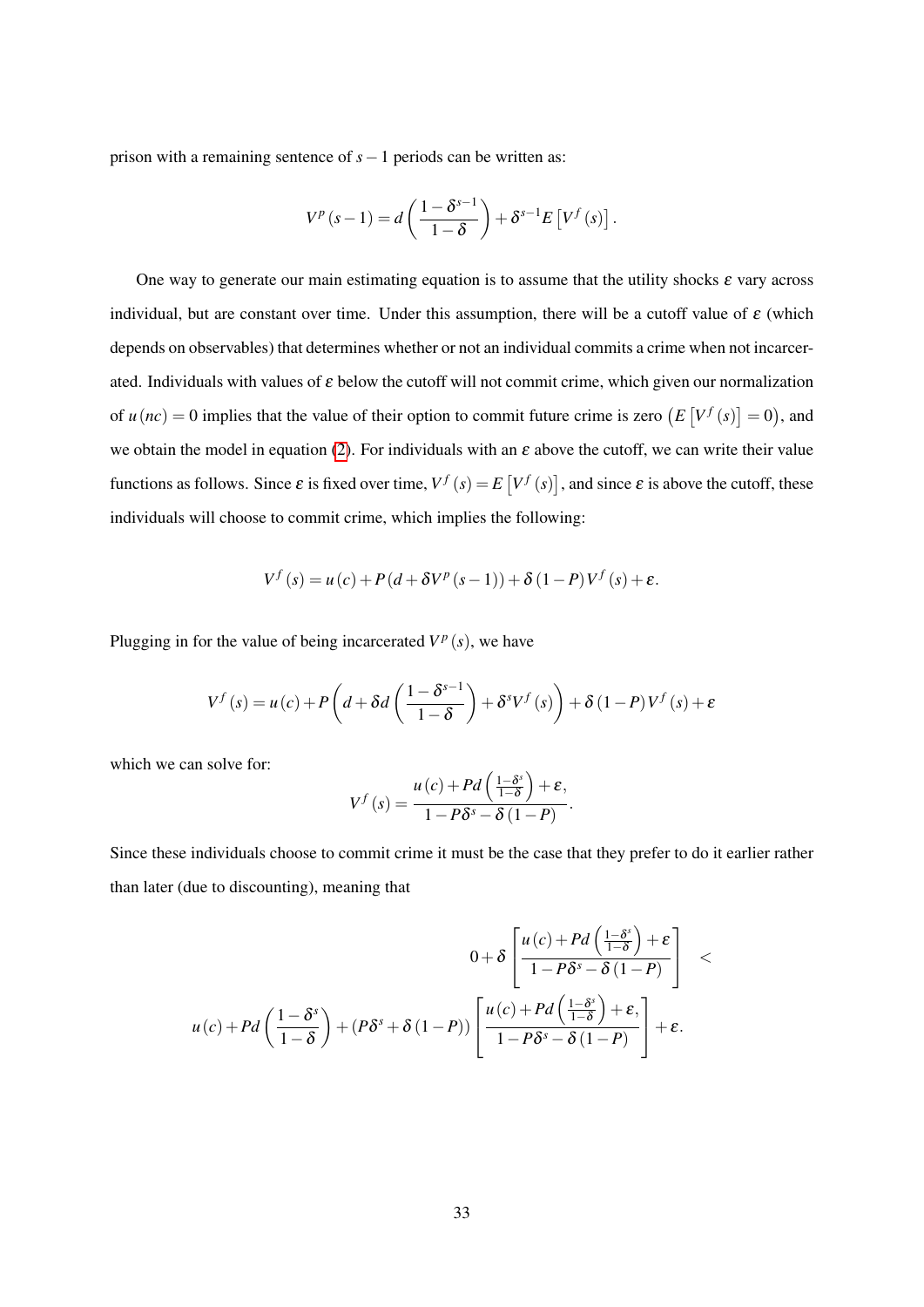Subtracting  $\delta \left[ \frac{u(c) + P d\left( \frac{1-\delta^s}{1-\delta} \right)}{1-P \delta^s - \delta(1-\delta^s)} \right]$  $\frac{1-\delta^s}{1-\delta}\big)+\varepsilon,$ 1−*P*δ *<sup>s</sup>*−δ(1−*P*)  $\int$  from both sides we have

$$
0 < u(c) + P d \left( \frac{1-\delta^{s}}{1-\delta} \right) + \varepsilon + (P \delta^{s} + \delta (1-P) - \delta) \left[ \frac{u(c) + P d \left( \frac{1-\delta^{s}}{1-\delta} \right) + \varepsilon}{1-P \delta^{s} - \delta (1-P)} \right],
$$

which can be rewritten as

$$
0 < \left(\frac{1-\delta}{1-P\delta^s-\delta(1-P)}\right)\left[u(c)+Pd\left(\frac{1-\delta^s}{1-\delta}\right)+\varepsilon\right].
$$

For  $\delta$  < 1,  $\left(\frac{1-\delta}{1-P\delta^s-\delta}\right)$ 1−*P*δ *<sup>s</sup>*−δ(1−*P*) ) is always positive, and this inequality holds if and only if  $u(c) + Pd\left(\frac{1-\delta^2}{1-\delta}\right)$  $1-\delta$  $+$  $\epsilon > 0$ . Therefore, we have shown that for individuals with random utility draws  $\epsilon$  both above and below the cutoff, their decisions are consistent with the model we employ in Section [3.1.](#page-9-0) If we plug in for  $u(c)$ and *d*, and add back in subscripts, this is equivalent to  $\alpha_0 + \alpha_1 X_{ij}^u + \left[\beta_0 + \beta_1 X_{ij}^d\right] P_{jl}^c \left[\frac{1-\delta(X_{ij}^{\delta})^{ts_{ij}}}{1-\delta(X_{ij}^{\delta})}\right]$  $1-\delta(X_{ij}^δ)$  $\Big] + \varepsilon_{ij} >$ 0, which is the model in equation [\(2\)](#page-10-5).

An alternative way to motivate our model is to set  $E[V^f(s)] = 0$ , which essentially sets the value of having the option to commit future crime to be zero. For example, suppose that individuals make a once-and-for-all decision of whether to commit a crime, and then receive zero payoff afterward. In this case the model simplifies to:

$$
V^f(s) = \max \left\{ 0, u(c) + P d \frac{1 - \delta^s}{1 - \delta} + \varepsilon \right\}.
$$

We then have that an individual commits a crime if and only if  $u(c) + Pd \frac{1-\delta^s}{1-\delta} + \varepsilon > 0$ , which again is consistent with our model in equation [\(2\)](#page-10-5).

# Appendix B: Conditional Independence Assumption

Recall that  $c_{ij}$  is an indicator for whether individual *i* commits a crime of type *j*. For notational simplicity, we drop the subscripts and let *c* be an indicator for committing a crime. The probability that a crime is committed conditional on the original sentence *os*, the residual sentence *rs*, the other observables *X*, and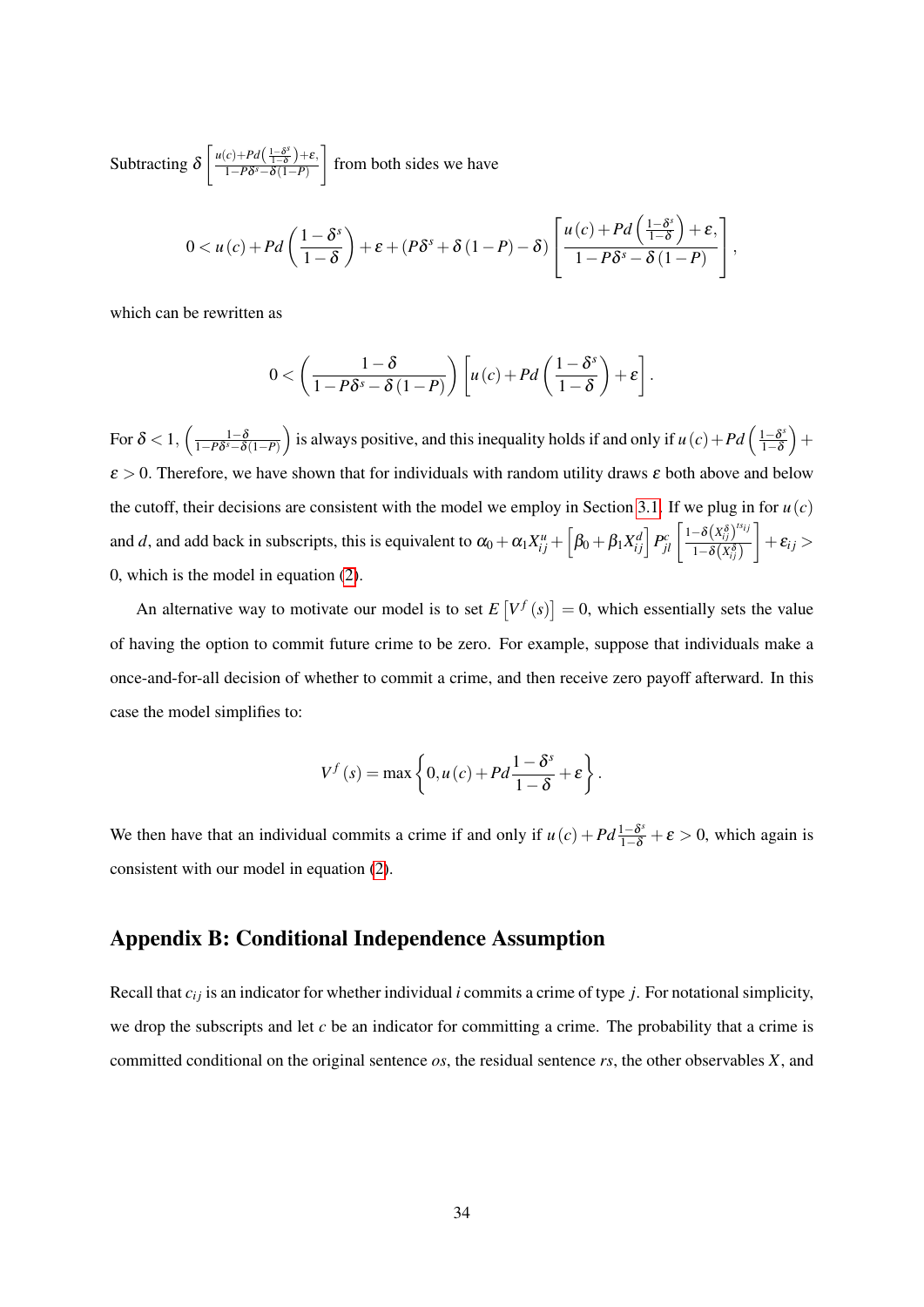a vector of parameters to be estimated θ, can be written as:

$$
Pr(c = 1 | os, rs, X; \theta) = Pr(g (os, rs, X; \theta) + \varepsilon > 0)
$$
  
= Pr(\varepsilon > -g (os, rs, X; \theta))  
= 1 - F\_{\varepsilon|os, rs} (-g (os, rs, X; \theta))  

$$
1 - F_{\varepsilon|os} (-g (os, rs, X; \theta)),
$$

where *g* is the utility model as a function of observables and *F* is the distribution function for  $\varepsilon$ . The last equality follows from the key identifying assumption that conditional on the original sentence *os*, the error  $\varepsilon$  is independent of the residual sentence  $rs$ .

Recognizing the dependence between  $\varepsilon$  and  $\omega$ s, we can write

$$
\varepsilon = h(o s; \gamma) + u,
$$

where *h* is an unknown (non-parametric) function. Assuming *u* is independent of *os*, and using a simple change of variables from  $\varepsilon$  to  $u$ , we can then write the probability of crime as

$$
Pr(c = 1 | os, rs, X; \theta) = 1 - F_{\varepsilon|os}(-g (os, rs, X; \theta))
$$
  
= 1 - F\_{u|os}(-g (os, rs, X; \theta) - h (os; \gamma))  
= 1 - F\_u(-g (os, rs, X; \theta) - h (os; \gamma)),

where the second equality is due to the change of variables, and the third equality follows from the independence of  $u$  and  $\sigma s$ . This implies that in addition to our model of the crime choice  $g$ , an additional term needs to be added to the model:  $h(\alpha s; \gamma)$ . This function controls for the dependence between the error ε and the original sentence *os*. This additional term is necessary because we do not know the exact form of the dependence *h* between ε and *os*. It may be the case that *os* enters *h* differently from how it enters *g*. The model can then be estimated using maximum likelihood, with the caveat that any part of *g* that is separable in *os* is not separately identified from *h*. Since our only interest is in identifying the part of *g* related to the residual sentence, this is not a problem for identification of the discount factor.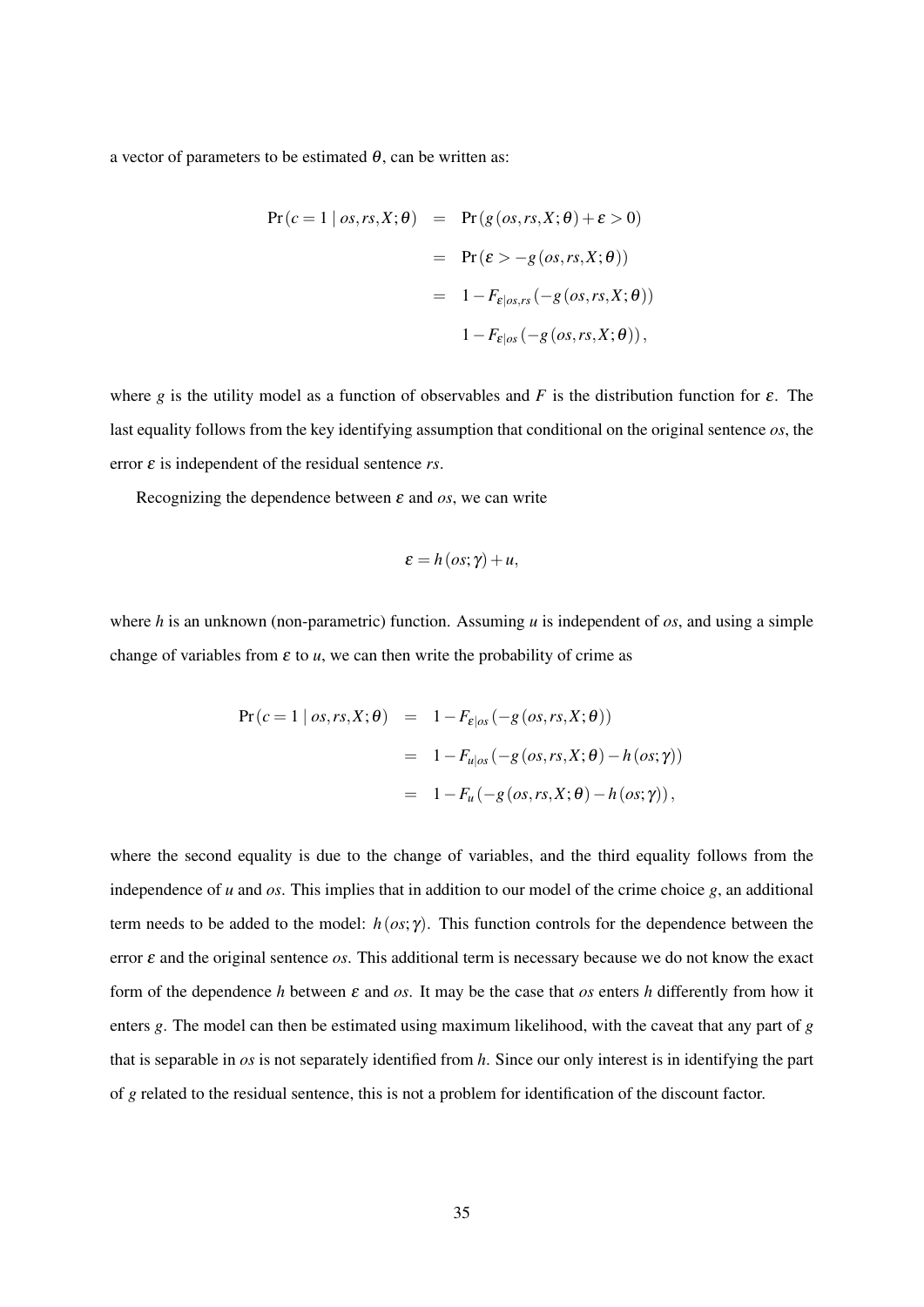# References

- <span id="page-37-5"></span>Akerlund, D., B. Golsteyn, H. Gronqvist, and L. Lindahl. 2014. "Time Preferences and Criminal Behaviour." Tech. Rep. 8168, IZA.
- <span id="page-37-10"></span>Andersen, Steffen, Glenn W Harrison, Morten I Lau, and E Elisabet Rutström. 2014. "Discounting behavior: A reconsideration." *European Economic Review* 71:15–33.
- <span id="page-37-8"></span>Barbarino, Alessandro and Giovanni Mastrobuoni. 2014. "The Incapacitation Effect of Incarceration: Evidence from Several Italian Collective Pardons." *American Economic Journal: Economic Policy* 6 (1):1–37.
- <span id="page-37-1"></span>Beccaria, Cesare. 1764. *On Crimes and Punishments*. Philadelphia: Philip H. Nicklin, 1819, 2nd american edition. translated from the italian by anonymous ed.
- <span id="page-37-12"></span>Becker, G. S. and C. B. Mulligan. 1997. "The Endogenous Determination of Time Preference." *The Quarterly Journal of Economics* 112(3):729–758.
- <span id="page-37-0"></span>Becker, Gary S. 1968. "Crime and Punishment: An Economic Approach." *The Journal of Political Economy* 76 (2):169–217.
- <span id="page-37-9"></span>Bukstel, Lee H and Peter R Kilmann. 1980. "Psychological effects of imprisonment on confined individuals." *Psychological Bulletin* 88 (2):469.
- <span id="page-37-11"></span>Cagetti, Marco. 2003. "Wealth accumulation over the life cycle and precautionary savings." *Journal of Business & Economic Statistics* 21 (3):339–353.
- <span id="page-37-4"></span>California Assembly. 1968. "Deterrent Effects of Criminal Sanctions-Progress Report of the Assembly Committee on Criminal Procedure." .
- <span id="page-37-13"></span>Chen, M.K. 2013. "The Effect of Language on Economic Behavior: Evidence from Saving Rates, Health Behaviors and Retirement Access." *American Economic Review* 103(2):690–731.
- <span id="page-37-7"></span>Ching, Andrew and Matthew Osborne. 2015. "Identification and Estimation of Forward-Looking Behavior: The Case of Consumer Stockpiling." Unpublished working paper, University of Toronto.
- <span id="page-37-6"></span>Coller, Maribeth and Melonie B Williams. 1999. "Eliciting individual discount rates." *Experimental Economics* 2 (2):107–127.
- <span id="page-37-14"></span>Cook, Philip J. 1979. "The clearance rate as a measure of criminal justice system effectiveness." *Journal of Public Economics* 11 (1):135–142.
- <span id="page-37-2"></span>———. 1980. "Research in criminal deterrence: Laying the groundwork for the second decade." *Crime and justice* :211–268.
- <span id="page-37-3"></span>Davis, M.L. 1988. "Time and Punishment: an Intertemporal Model of Crime." *Journal of Political Economy* 96(2):383–390.
- <span id="page-37-16"></span>DellaVigna, Stefano. 2009. "Psychology and Economics: Evidence from the Field." *Journal of Economic Literature* 47 (2):315–72.
- <span id="page-37-15"></span>DellaVigna, Stefano and Daniele M. Paserman. 2005. "Job Search and Impatience." *Journal of Labor Economics* 23 (3):527–587.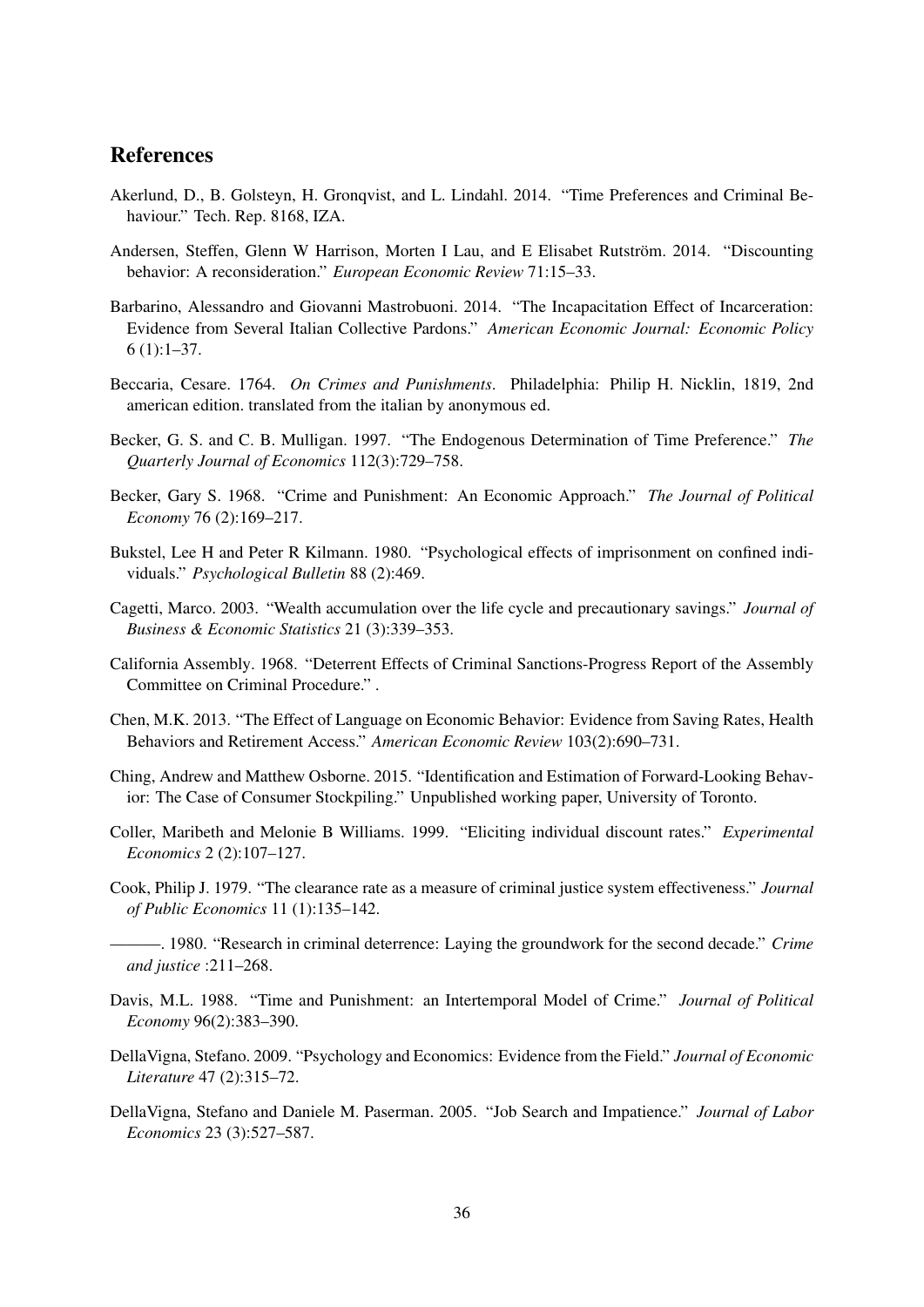- <span id="page-38-14"></span>Dohmen, Thomas, Benjamin Enke, Armin Falk, David Huffman, and Uwe Sunde. 2015. "Patience and The Wealth of Nations." Working Paper.
- <span id="page-38-3"></span>Drago, Francesco, Roberto Galbiati, and Pietro Vertova. 2009. "The deterrent effects of prison: Evidence from a natural experiment." *Journal of Political Economy* 117 (2):257–280.
- <span id="page-38-0"></span>Durlauf, Steven N. and Daniel S. Nagin. 2011. "The Deterrent Effect of Imprisonment." *Controlling Crime: Strategies and Tradeoffs* .
- <span id="page-38-2"></span>Ehrlich, Isaac. 1973. "Participation in illegitimate activities: A theoretical and empirical investigation." *The Journal of Political Economy* :521–565.
- <span id="page-38-15"></span>Falk, Armin, Anke Becker, Thomas Dohmen, Benjamin Enke, David Huffman, and Uwe Sunde. 2015. "The Nature and Predictive Power of Preferences: Global Evidence." Unpublished manuscript, Available at SSRN 2691910.
- <span id="page-38-4"></span>Friedman, Milton. 1957. *A Theory of the Consumption Function*. Princeton, NJ: Princeton University Press.
- <span id="page-38-13"></span>Galor, Oded and Ömer Özak. 2014. "The Agricultural Origins of Time Preference." Tech. rep., National Bureau of Economic Research.
- <span id="page-38-7"></span>Giglio, Stefano, Matteo Maggiori, and Johannes Stroebel. 2015. "Very Long-Run Discount Rates." *The Quarterly Journal of Economics* 130 (1):1–53.
- <span id="page-38-10"></span>Gullone, Eleonora, Tessa Jones, and Robert Cummins. 2000. "Coping styles and prison experience as predictors of psychological well-being in male prisoners." *Psychiatry, psychology and law* 7 (2):170– 181.
- <span id="page-38-9"></span>Harrison, Glenn W., Morten I. Lau, and E. Elisabet Rutström. 2010. "Individual discount rates and smoking: Evidence from a field experiment in Denmark." *Journal of Health Economics* 29 (5):708– 717.
- <span id="page-38-8"></span>Harrison, Glenn W., Morten I. Lau, and Melonie B. Williams. 2002. "Estimating Individual Discount Rates in Denmark: A Field Experiment." *American Economic Review* 92 (5):1606–1617.
- <span id="page-38-6"></span>Hausman, Jerry A. 1979. "Individual Discount Rates and the Purchase and Utilization of Energy-Using Durables." *Bell Journal of Economics* 10 (1):33–54.
- <span id="page-38-1"></span>Hawken, Angela and Mark Kleiman. 2009. "Managing Drug Involved Probationers with Swift and Certain Sanctions: Evaluating Hawaii's HOPE: Executive Summary." *Washington, DC: National Criminal Justice Reference Services* .
- <span id="page-38-5"></span>Heckman, James J. 1976. "A Life-Cycle Model of Earnings, Learning, and Consumption." *Journal of Political Economy* 84 (4):S11–44.
- <span id="page-38-11"></span>Heckman, James J. and Richard Robb. 1985. "Alternative Methods for Evaluating the Impact of Interventions: An Overview." *Journal of Econometrics* 30 (1-2):239–267.
- <span id="page-38-16"></span>Helland, Eric and Alexander Tabarrok. 2007. "Does Three Strikes Deter?: A Nonparametric Estimation." *Journal of Human Resources* 42 (2).
- <span id="page-38-12"></span>Hjalmarsson, Randi. 2009. "Crime and Expected Punishment: Changes in Perceptions at the Age of Criminal Majority." *American Law and Economics Review* 11 (1):209–248.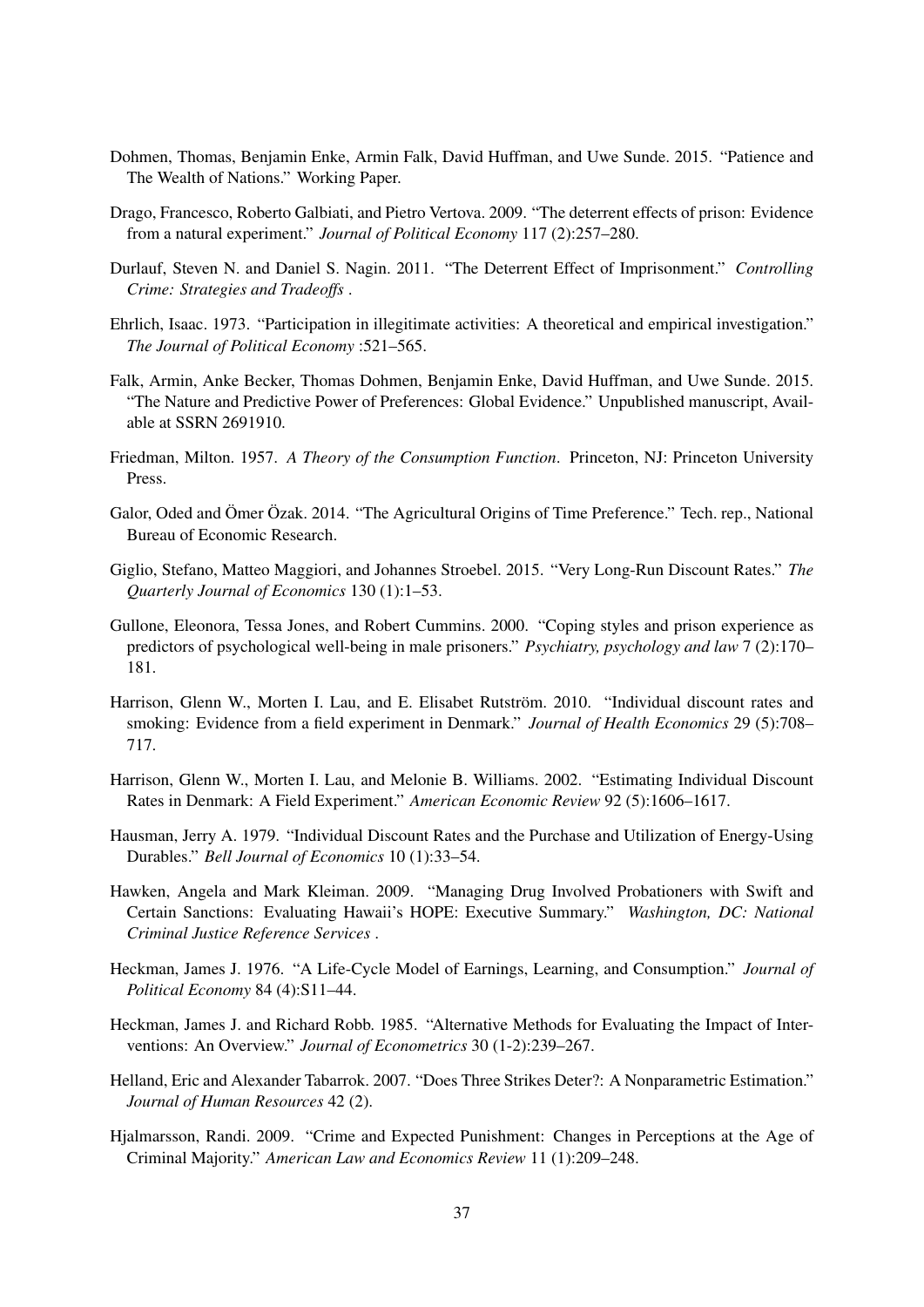- <span id="page-39-11"></span>Hochstetler, Andy, Daniel S Murphy, and Ronald L Simons. 2004. "Damaged goods: Exploring predictors of distress in prison inmates." *Crime & Delinquency* 50 (3):436–457.
- <span id="page-39-0"></span>Hunt, Albert R. 2015. "Reforming the Criminal Justice System Is Not Assured." *New York Times* .

<span id="page-39-12"></span><span id="page-39-10"></span>ISTAT. 2005. "Statistiche Giudiziarie Penali." Tech. rep., Istituto Italiano di Statistica.

———. 2015. "I detenuti nelle carceri italiane." Report, Istituto Nazionale di Statistica. URL [http:](http://www.istat.it/it/archivio/153369) [//www.istat.it/it/archivio/153369](http://www.istat.it/it/archivio/153369).

- <span id="page-39-13"></span>Italian Ministry of Internal Affairs. 2007. *Rapporto sulla criminalità in Italia. Analisi, Prevenzione, Contrasto*.
- <span id="page-39-15"></span>Jappelli, Tullio, Marco Pagano, and Magda Bianco. 2005. "Courts and Banks: Effects of Judicial Enforcement on Credit Markets." *Journal of Money, Credit and Banking* 37 (2):pp. 223–244.
- <span id="page-39-6"></span>Jolliffe, Darrick and David P Farrington. 2009. "A systematic review of the relationship between childhood impulsiveness and later violence." *Personality, Personality disorder, and violence* :41–61.
- <span id="page-39-16"></span>Jolls, Christine, Cass R Sunstein, and Richard Thaler. 1998. "A behavioral approach to law and economics." *Stanford Law Review* :1471–1550.
- <span id="page-39-4"></span>Kaplow, Louis. 1990. "Optimal deterrence, uninformed individuals, and acquiring information about whether acts are subject to sanctions." *Journal of Law, Economics, & Organization* :93–128.
- <span id="page-39-1"></span>Katz, Lawrence, Steven D. Levitt, and Ellen Shustorovich. 2003. "Prison Conditions, Capital Punishment, and Deterrence." *American Law and Economics Review* 5 (2):318–343.
- <span id="page-39-17"></span>Laibson, David I. 1997. "Golden Eggs and Hyperbolic Discounting." *The Quarterly Journal of Economics* 112 (2):443–477.
- <span id="page-39-8"></span>Lee, David S. and Justin McCrary. 2009. "The Deterrence Effect of Prison: Dynamic Theory and Evidence." Nber working papers, National Bureau of Economic Research, Inc.
- <span id="page-39-3"></span>Levitt, Steven D and Thomas J Miles. 2007. "Empirical study of criminal punishment." *Handbook of law and economics* 1:455–495.
- <span id="page-39-5"></span>Lochner, Lance. 2007. "Individual Perceptions of the Criminal Justice System." *American Economic Review* 97 (1):444–460.
- <span id="page-39-14"></span>Lochner, Lance J. and Enrico Moretti. 2004. "The Effect of Education on Crime: Evidence from Prison Inmates, Arrests, and Self-Reports." *American Economic Review* 94 (1):155–189.
- <span id="page-39-7"></span>Mancino, Maria Antonella, Salvador Navarro, and David A. Rivers. 2015. "Separating State Dependence, Experience, and Heterogeneity in a Model of Youth Crime and Education." Centre for Human Capital and Productivity Working Papers 20151, University of Western Ontario.
- <span id="page-39-9"></span>Mastrobuoni, Giovanni and Paolo Pinotti. 2015. "Legal status and the criminal activity of immigrants." *American Economic Journal: Applied Economics* 7 (2):175–206.
- <span id="page-39-18"></span>Mastrobuoni, Giovanni and Matthew Weinberg. 2009. "Heterogeneity in intra-monthly consumption patterns, self-control, and savings at retirement." *American Economic Journal: Economic Policy* 1 (2):163–189.
- <span id="page-39-2"></span>McCrary, Justin. 2010. "Dynamic Perspectives on Crime." *Handbook on the Economics of Crime* :82.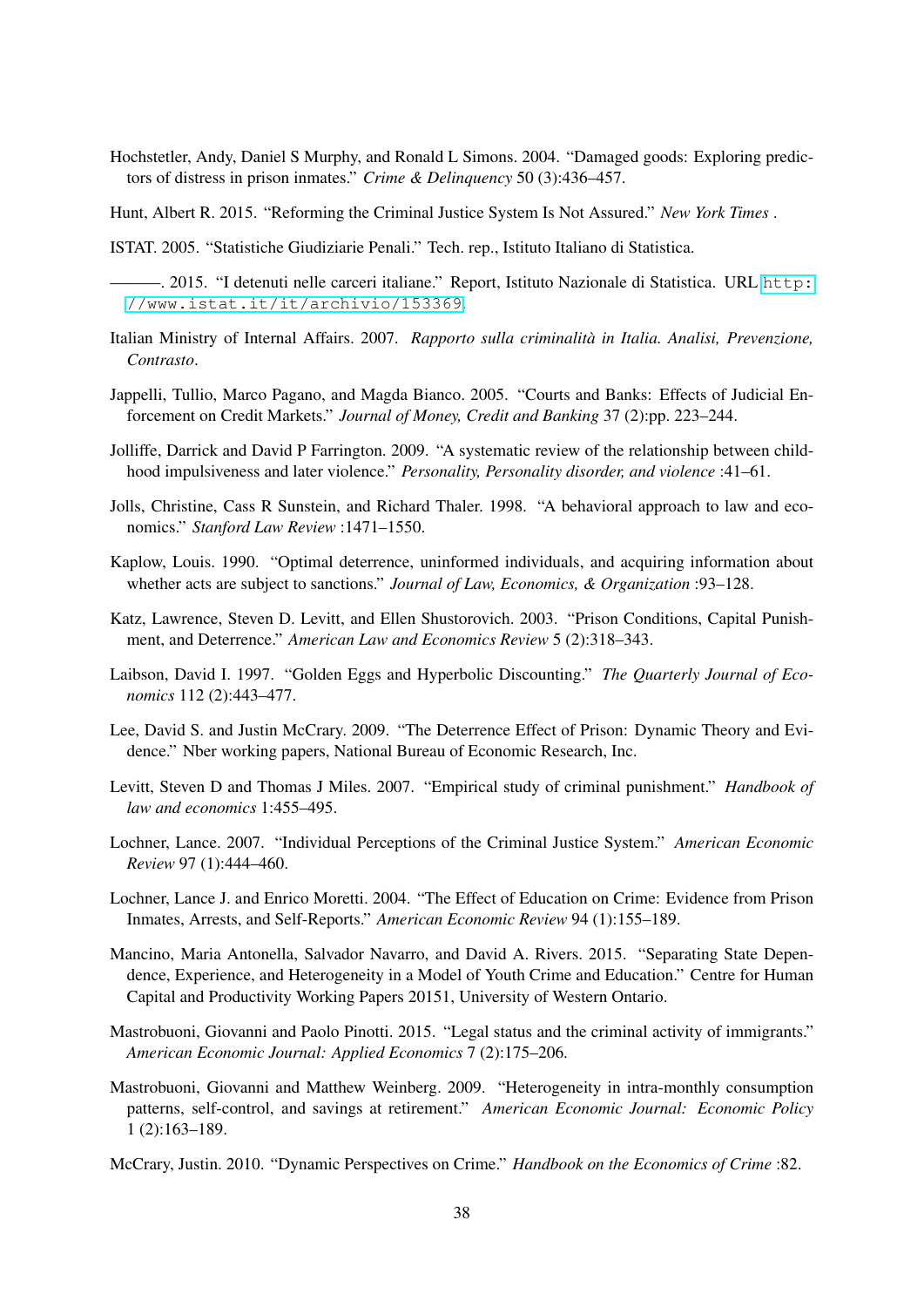- <span id="page-40-6"></span>Meier, Stephan and Charles Sprenger. 2010. "Present-biased preferences and credit card borrowing." *American Economic Journal: Applied Economics* :193–210.
- <span id="page-40-7"></span>Muratore, Maria Giuseppina, Isabella Corazziari, Giovanna Tagliacozzo, Alessandro Martini, Alessandra Federici, Manuela Michelini, Agostina Loconte, Roberta Barletta, and Anna Costanza Baldry. 2004. *La Sicurezza dei Cittadini. 2002 Reati Vittime, Percezione della Sicurezza e Sistemi di Protezione. Indagine Multiscopo sulle Famiglie "Sicurezza dei cittadini?- Anno 2002*. Rome: Istituto Nazionale di Statistica.
- <span id="page-40-2"></span>Nagin, Daniel S. 2013. "Deterrence: A Review of the Evidence by a Criminologist for Economists." *Annu. Rev. Econ.* 5 (1):83–105.
- <span id="page-40-3"></span>Nagin, Daniel S and Greg Pogarsky. 2004. "Time and punishment: Delayed consequences and criminal behavior." *Journal of Quantitative Criminology* 20 (4):295–317.
- <span id="page-40-8"></span>O'Donoghue, Ted and Matthew Rabin. 1999. "Doing It Now or Later." *American Economic Review* 89 (1):103–124.
- <span id="page-40-0"></span>Polinsky, A Mitchell and Steven M Shavell. 1999. "On the Disutility and Discounting of Imprisonment and the Theory of Deterrence." *Journal of Legal Studies* 28 (1):1.
- <span id="page-40-9"></span>Rabin, Matthew. 1998. "Psychology and economics." *Journal of economic literature* :11–46.
- <span id="page-40-10"></span>Sutter, Matthias, Martin G. Kocher, Daniela Glätzle-Rüetzler, and Stefan T. Trautmann. 2013. "Impatience and Uncertainty: Experimental Decisions Predict Adolescents' Field Behavior." *American Economic Review* 103 (1):510–31.
- <span id="page-40-5"></span>Viscusi, W Kip and Michael J Moore. 1989. "Rates of time preference and valuations of the duration of life." *Journal of Public Economics* 38 (3):297–317.
- <span id="page-40-4"></span>Warner, John T. and Saul Pleeter. 2001. "The Personal Discount Rate: Evidence from Military Downsizing Programs." *American Economic Review* 91 (1):33–53.
- <span id="page-40-1"></span>Wilson, James Q. and Richard J. Herrnstein. 1985. *Crime and Human Nature: The Definitive Study of the Causes of Crime*. New York: Simon and Schuster.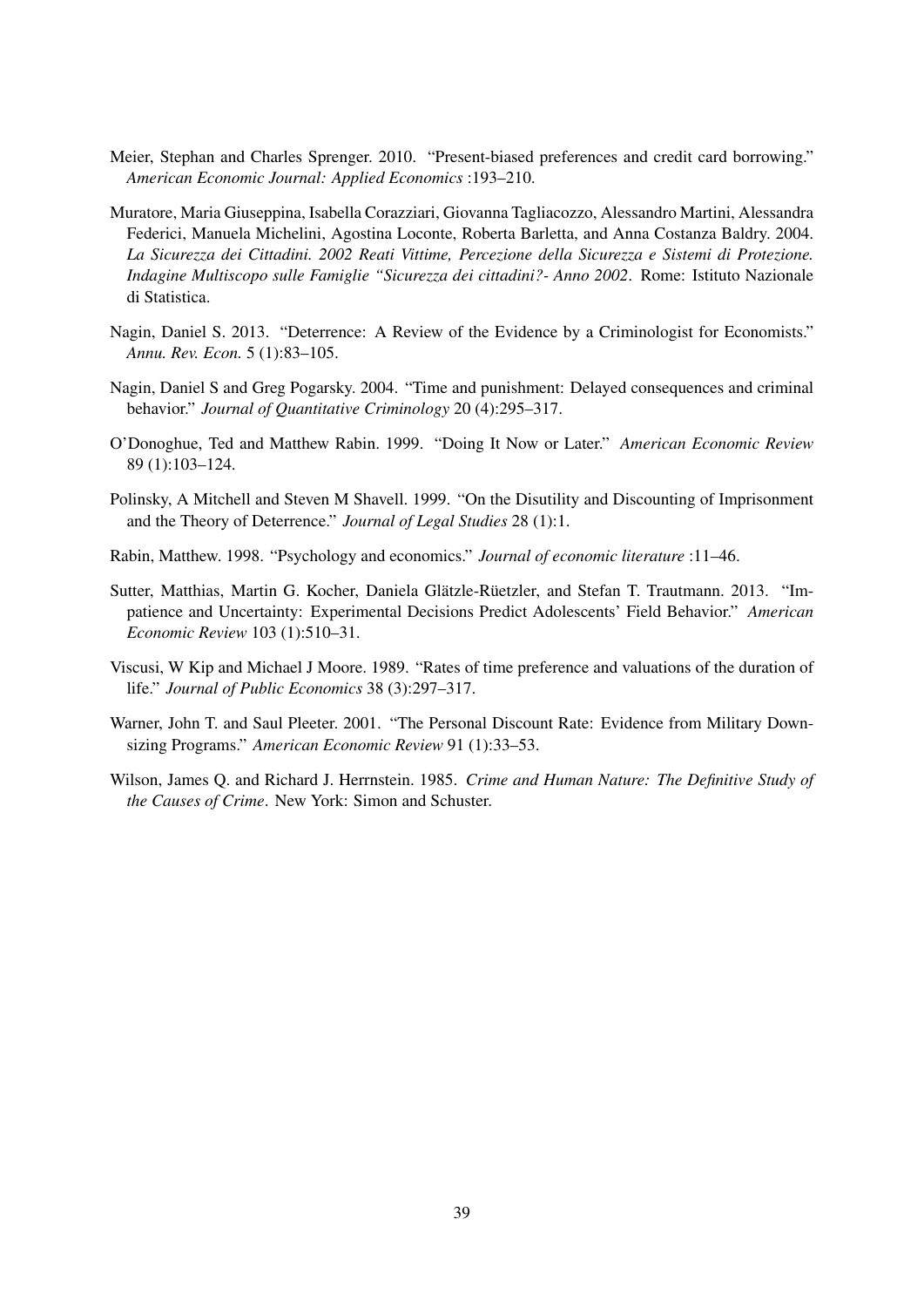<span id="page-41-0"></span>

Figure 1: Discounting against Prison Treatment

Notes: The left (right) panel shows the marginal (cumulative) effect of deterrence (solid line) as well as prison treatment (dashed line) on recidivism. Note that for both deterrence and treatment, the effect of increasing prison sentence is to lower recidivism. The degree of discounting is set to 74 percent per year, and prison treatment effects exhibit decreasing returns to scale, meaning that they are larger at the beginning of the time served than at the end. An extra month of residual sentence corresponds to one less month spent in prison.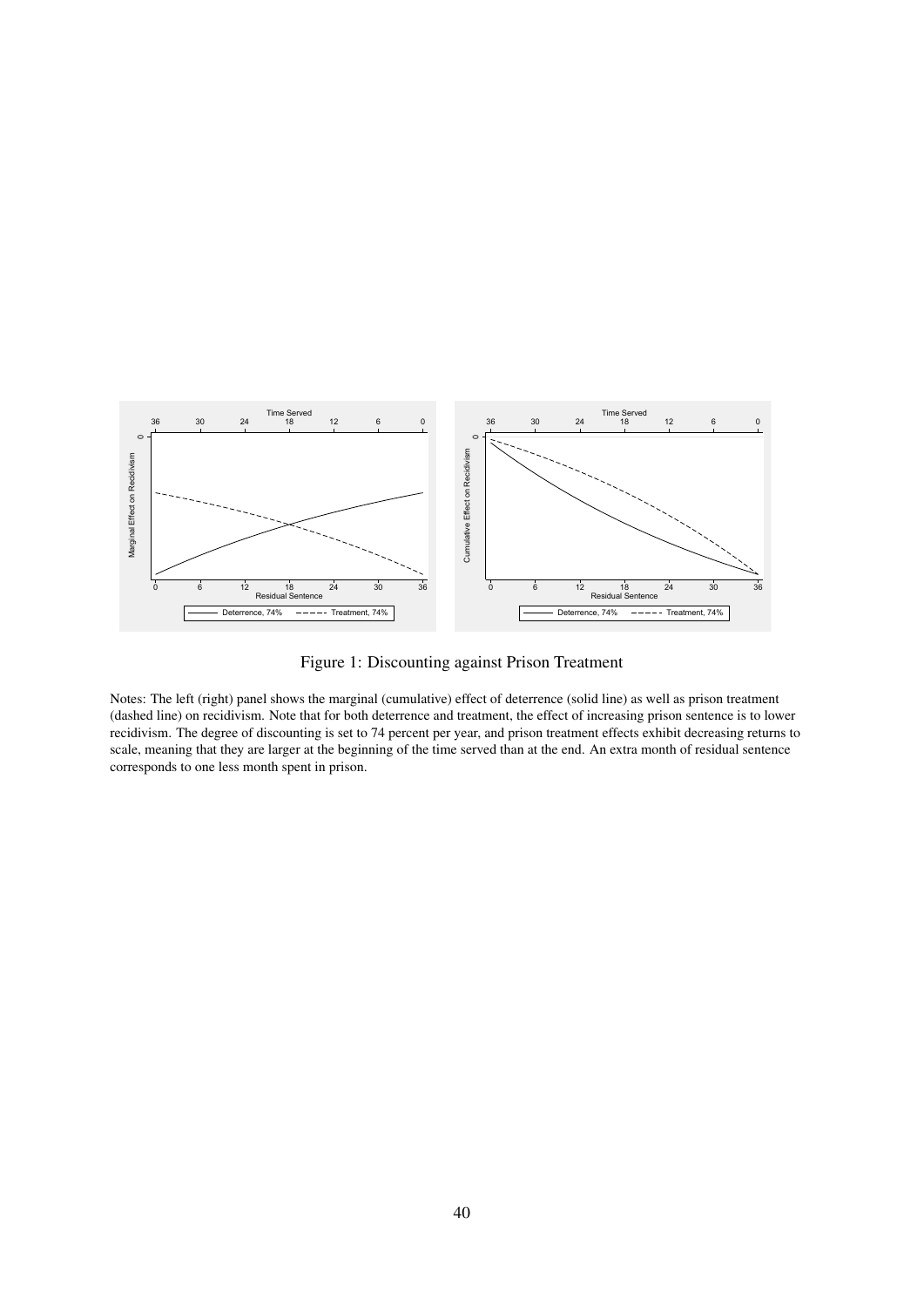<span id="page-42-0"></span>

Figure 2: Cumulative Utility of Prison as a Function of Sentence Length

Notes: The figure shows the cumulative utility of prison time as a function of sentence length assuming an annual discount factor of 0.74. Note that all values of cumulative utility are negative.

<span id="page-42-1"></span>

Figure 3: Change in Average Recidivism by Total Sentence Length

Notes: The left panel plots the average recidivism rate for each of 40 quantiles of the total expected sentence length. The right panel adds controls for original sentence length. In order to control for original sentence length we regress the recidivism indicator on a cubic polynomial in the log of original sentence and dummies for each of the quantiles of total sentence length. The right panel plots the coefficients on each of the dummies. For both panels the differences in average recidivism are normalized relative to the maximum recidivism rate across the quantiles.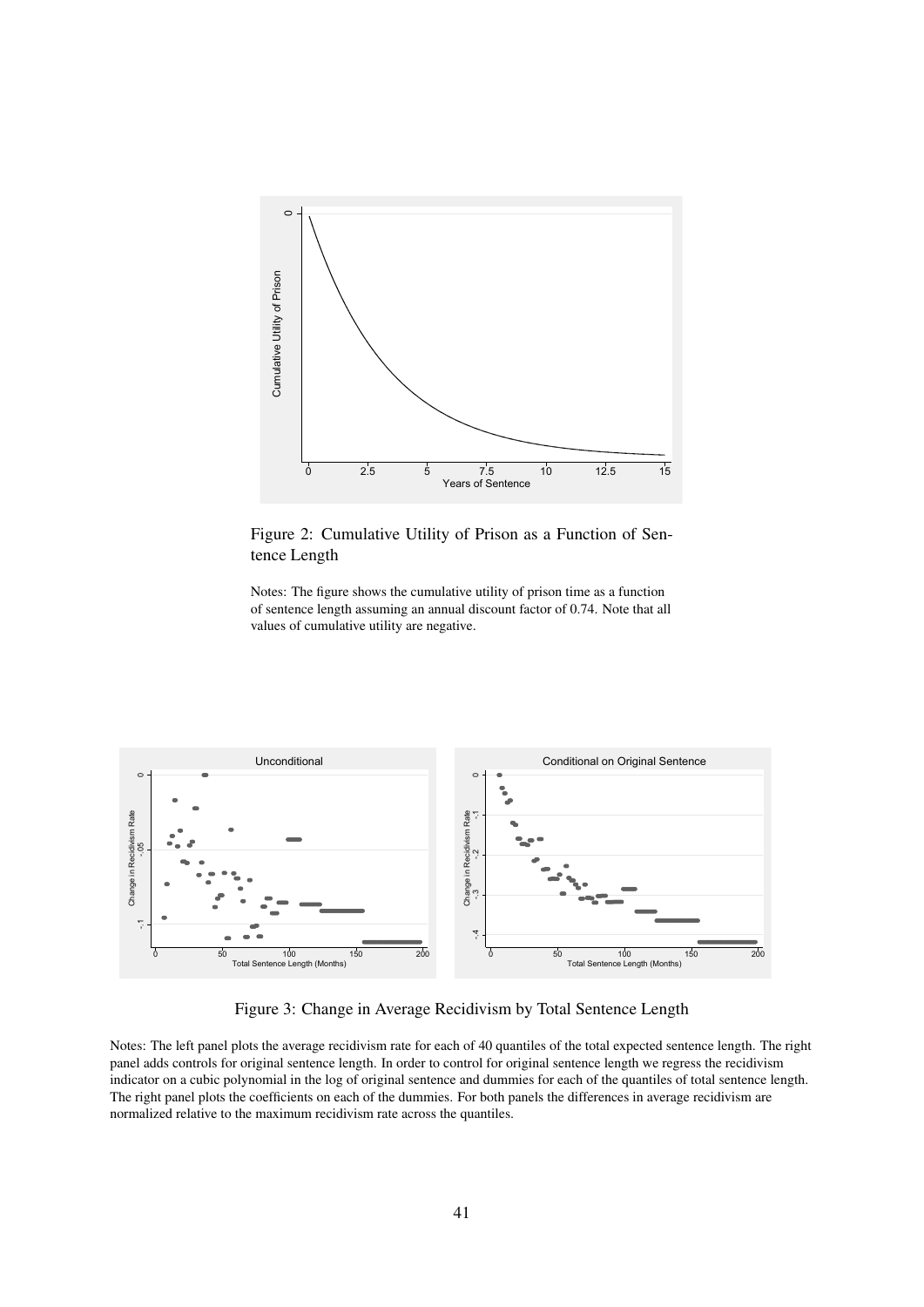<span id="page-43-0"></span>

Figure 4: Flow Disutility of Prison as a Function of Sentence Length–Different Discount Factors

Notes: The figure shows the discounted flow of disutility of prison time (normalized to be 100 at the beginning of incarceration) for different annual discount factors.

<span id="page-43-1"></span>

Figure 5: Flow Disutility of Prison as a Function of Sentence Length–Different Forms of Discounting

Notes: The figure shows the discounted flow of disutility of prison time (normalized to be 100 at the beginning of incarceration) for exponential and hyperbolic discounting. These curves are based on the estimates in Table [13.](#page-51-2)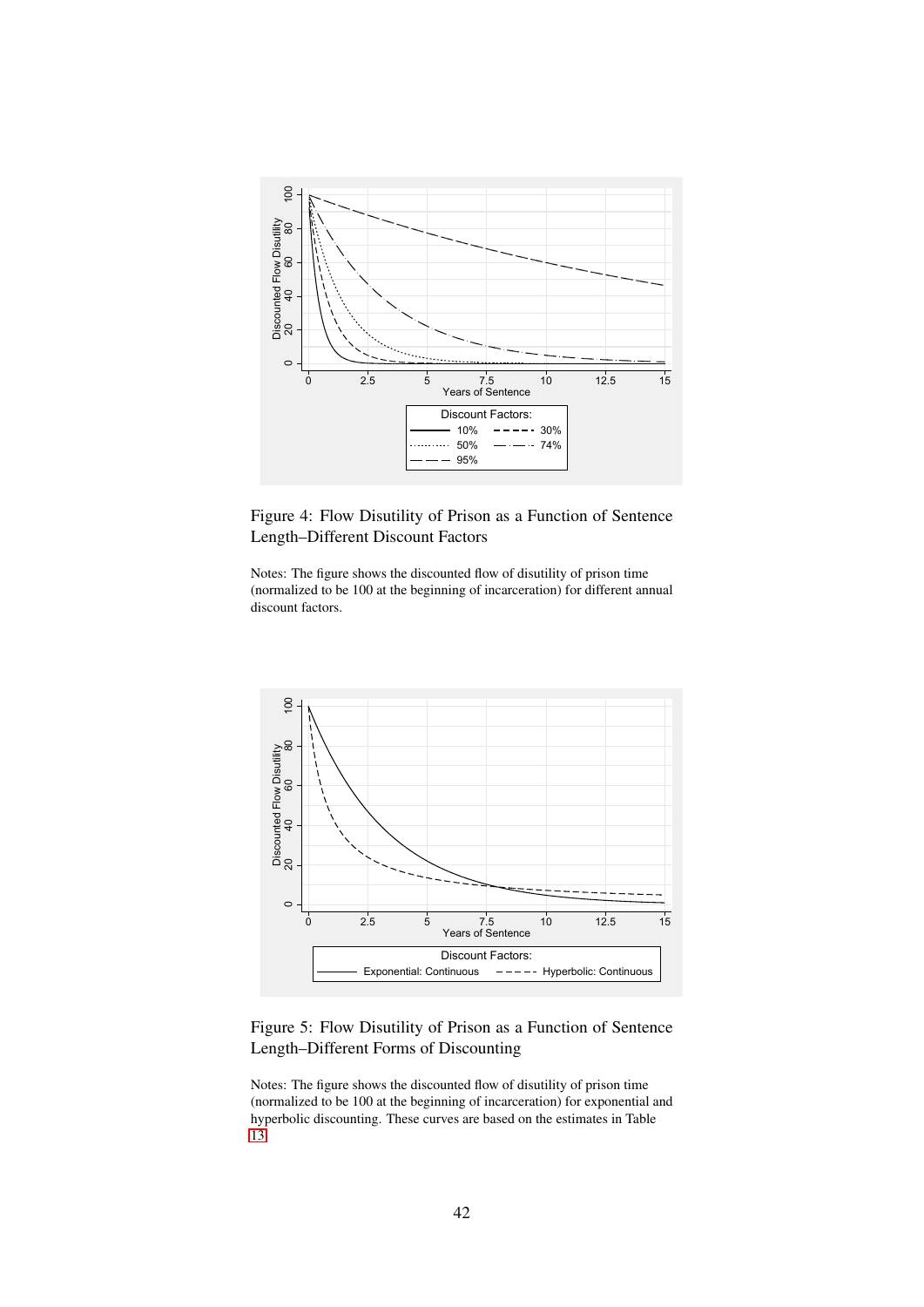<span id="page-44-0"></span>

| Variable                      | Mean  | Std. Dev. | Min.     | Max. |
|-------------------------------|-------|-----------|----------|------|
| Recidivism (re-incarceration) | 0.22  | 0.41      | $\Omega$ |      |
| Original sentence             | 39.90 | 32.67     |          | 360  |
| Residual sentence             | 15.01 | 10.52     | $\Omega$ | 36   |
| Definitive sentence           | 0.74  | 0.44      | 0        | 1    |
| Age                           | 37.72 | 9.79      | 19       | 70   |
| Female                        | 0.05  | 0.21      |          | 1    |
| Married                       | 0.26  | 0.44      | $\Omega$ | 1    |
| Permanently employed          | 0.15  | 0.36      | 0        |      |
| Primary education or less     | 0.27  | 0.44      |          |      |
| No education                  | 0.06  | 0.24      | $\Omega$ | 1    |
| Secondary school or above     | 0.03  | 0.18      | 0        |      |
| High school or above          | 0.02  | 0.13      |          |      |
| Italian                       | 0.62  | 0.49      |          |      |

Table 1: Summary Statistics

<span id="page-44-1"></span>Notes: This table presents summary statistics for the individual characteristics of the pardoned inmates. Sentence durations are expressed in months. The total number of observations is 19,616.

| Variable                      | Mean | Std. Dev. | Min.              | Max. |
|-------------------------------|------|-----------|-------------------|------|
| Property                      | 0.58 | 0.49      | 0                 |      |
| Violent                       | 0.26 | 0.44      | 0                 |      |
| Illegal detention of weapons  | 0.09 | 0.29      | 0                 |      |
| Drug-related                  | 0.39 | 0.49      |                   |      |
| Prostitution                  | 0.02 | 0.13      | 0                 |      |
| Illegal migration             | 0.07 | 0.26      | $\mathbf{\Omega}$ |      |
| Organized crime (mafia)       | 0.02 | 0.13      | 0                 |      |
| Against the economy and state | 0.26 | 0.44      |                   |      |
| Fraud                         | 0.10 | 0.29      | 0                 |      |
| Other crimes                  | በ 19 | 0.39      |                   |      |

# Table 2: List of Crime Types

Notes: This table presents summary statistics for the crime types committed by the pardoned inmates. The total number of observations is 19,616.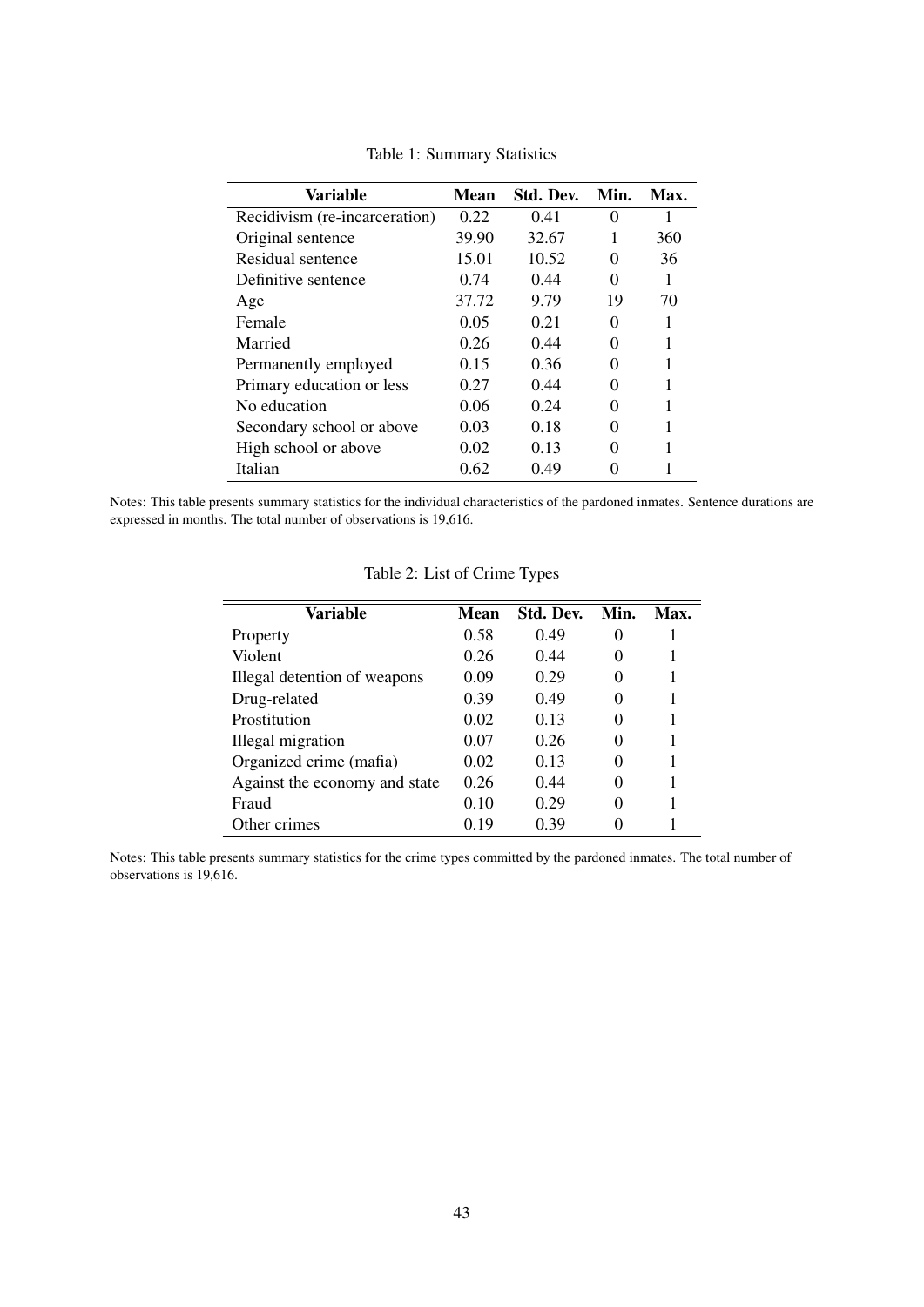<span id="page-45-0"></span>

| <b>Crime Type</b>             | Mean | Std. Dev. | Min. | Max. |
|-------------------------------|------|-----------|------|------|
| Property                      | 0.11 | 0.08      | 0.03 | 0.39 |
| Violent                       | 0.58 | 0.17      | 0.14 | 0.94 |
| Drug-related                  | 0.73 | 0.17      | 0.19 | 1.00 |
| Organized crime (mafia)       | 0.88 | 0.16      | 0.00 | 1.00 |
| Against the economy and state | 0.50 | 0.11      | 0.21 | 0.83 |
| Fraud                         | 0.33 | 0.13      | 0.08 | 0.82 |
| Other crimes                  | 0.77 | 0.31      | 0.00 | 1.00 |
| All                           | 0.23 | 0.11      | 0.08 | 0.63 |

Table 3: Clearance Rates

<span id="page-45-1"></span>Notes: The province-level clearance rates are based on ISTAT's criminal statistics [\(ISTAT, 2005\)](#page-39-10).

|                               |          |         |                  | Panel A: Most Serious Crime Based on Median Sentence |                    |                          |       |                 |     |
|-------------------------------|----------|---------|------------------|------------------------------------------------------|--------------------|--------------------------|-------|-----------------|-----|
|                               | Property | Violent | Drug-<br>related | Prostitution                                         | Organized<br>crime | Against<br>economy/state | Fraud | Other<br>crimes | Sum |
| Property                      | 0.47     | 0.14    | 0.09             | 0.00                                                 | 0.01               | 0.17                     | 0.03  | 0.09            |     |
| Violent                       | 0.24     | 0.33    | 0.12             | 0.00                                                 | 0.02               | 0.15                     | 0.03  | 0.11            |     |
| Drug-related                  | 0.13     | 0.10    | 0.51             | 0.00                                                 | 0.01               | 0.08                     | 0.03  | 0.14            |     |
| Prostitution                  | 0.25     | 0.00    | 0.17             | 0.25                                                 | 0.00               | 0.17                     | 0.00  | 0.17            |     |
| Organized crime (mafia)       | 0.10     | 0.14    | 0.10             | 0.00                                                 | 0.37               | 0.13                     | 0.04  | 0.12            |     |
| Against the economy and state | 0.28     | 0.15    | 0.10             | 0.00                                                 | 0.02               | 0.29                     | 0.05  | 0.10            |     |
| Fraud                         | 0.21     | 0.13    | 0.15             | 0.00                                                 | 0.04               | 0.18                     | 0.22  | 0.08            |     |
| Other crimes                  | 0.22     | 0.15    | 0.25             | 0.00                                                 | 0.03               | 0.15                     | 0.04  | 0.17            |     |
|                               |          |         |                  | Panel B: Most Serious Crime Based on Mean Sentence   |                    |                          |       |                 |     |

Table 4: Transition Probabilities

|                               |          |         |                  | Panel B: Most Serious Crime Based on Mean Sentence |                    |                          |       |                 |     |
|-------------------------------|----------|---------|------------------|----------------------------------------------------|--------------------|--------------------------|-------|-----------------|-----|
|                               | Property | Violent | Drug-<br>related | Prostitution                                       | Organized<br>crime | Against<br>economy/state | Fraud | Other<br>crimes | Sum |
| Property                      | 0.47     | 0.13    | 0.10             | 0.00                                               | 0.01               | 0.17                     | 0.02  | 0.09            |     |
| Violent                       | 0.24     | 0.32    | 0.13             | 0.01                                               | 0.02               | 0.15                     | 0.02  | 0.11            |     |
| Drug-related                  | 0.13     | 0.10    | 0.52             | 0.00                                               | 0.01               | 0.08                     | 0.02  | 0.14            |     |
| Prostitution                  | 0.22     | 0.09    | 0.09             | 0.13                                               | 0.00               | 0.17                     | 0.04  | 0.26            |     |
| Organized crime (mafia)       | 0.10     | 0.13    | 0.11             | 0.01                                               | 0.37               | 0.13                     | 0.03  | 0.12            |     |
| Against the economy and state | 0.28     | 0.15    | 0.11             | 0.00                                               | 0.02               | 0.29                     | 0.04  | 0.10            |     |
| Fraud                         | 0.23     | 0.14    | 0.11             | 0.00                                               | 0.03               | 0.20                     | 0.21  | 0.07            |     |
| Other crimes                  | 0.22     | 0.14    | 0.27             | 0.00                                               | 0.03               | 0.15                     | 0.03  | 0.17            |     |

Notes: The transition probabilities are based on the entire criminal history of a sample of inmates who served at least some time in one of two different Milan prisons between 2001 and 2012. Since criminals may be imprisoned for an offense related to multiple crime types, the transitions are based on the crimes with either the highest median sentence (Panel A) or the highest mean sentence (Panel B).

|  |  | Table 5: Recidivism and Sentence Length |  |
|--|--|-----------------------------------------|--|
|--|--|-----------------------------------------|--|

<span id="page-45-2"></span>

| <b>Original Sentence Length</b>  |          |          |          |          | Less than 1 Year 1 - 2 Years 2 - 4 Years 4 - 6 Years More than 6 Years | All      |
|----------------------------------|----------|----------|----------|----------|------------------------------------------------------------------------|----------|
| Coefficient on Residual Sentence | $-1.459$ | $-0.502$ | $-0.257$ | $-0.139$ | $-0.005$                                                               | $-0.196$ |
|                                  | (0.072)  | (0.042)  | (0.018)  | (0.041)  | (0.075)                                                                | (0.016)  |

Notes: Each column contains the estimated coefficient (and standard error) on residual sentence from a linear regression of recidivism on original sentence and residual sentence, for various bins of original sentence length.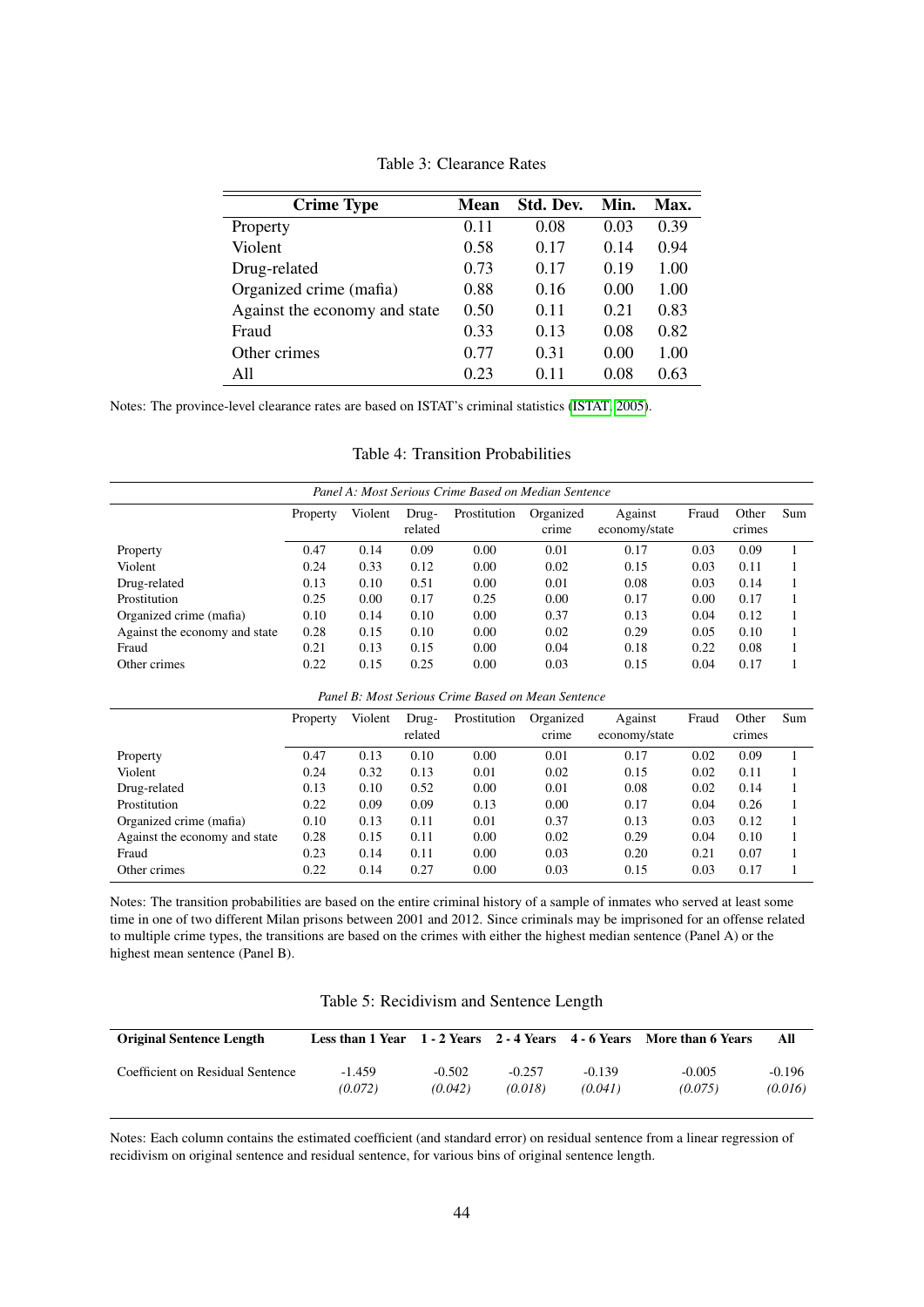<span id="page-46-0"></span>

| Specification                          | (1)<br>No Covariates | (2)<br><b>Baseline Covariates</b> | (3)<br>Alt. Low Education | (4)<br>Alt. High Education | (5)<br>Crime Dummies |
|----------------------------------------|----------------------|-----------------------------------|---------------------------|----------------------------|----------------------|
| Monthly Discount Factor $(\delta)$     | 0.97142<br>(0.00537) | 0.97488<br>(0.00519)              | 0.97546<br>(0.00511)      | 0.97469<br>(0.00526)       | 0.97104<br>(0.00549) |
| <b>Annual Discount Factor</b>          | 0.706                | 0.737                             | 0.742                     | 0.735                      | 0.703                |
| <b>Controls for Original Sentence:</b> |                      |                                   |                           |                            |                      |
| Log-sentence                           | 0.366                | 0.252                             | 0.174                     | 0.279                      | 0.372                |
|                                        | (0.409)              | (0.398)                           | (0.393)                   | (0.399)                    | (0.425)              |
| Log-sentence sq.                       | 0.199                | 0.174                             | 0.203                     | 0.163                      | 0.133                |
|                                        | (0.145)              | (0.146)                           | (0.146)                   | (0.147)                    | (0.152)              |
| Log-sentence cu.                       | $-0.032$             | $-0.026$                          | $-0.028$                  | $-0.025$                   | $-0.025$             |
|                                        | (0.016)              | (0.016)                           | (0.016)                   | (0.016)                    | (0.017)              |
| <b>Utility of Crime:</b>               |                      |                                   |                           |                            |                      |
| Constant                               | $-1.841$             | $-1.169$                          | $-1.144$                  | $-1.190$                   | $-1.153$             |
|                                        | (0.379)              | (0.439)                           | (0.435)                   | (0.440)                    | (0.459)              |
| Age                                    |                      | $-0.010$                          | $-0.010$                  | $-0.009$                   | $-0.010$             |
|                                        |                      | (0.006)                           | (0.006)                   | (0.006)                    | (0.006)              |
|                                        |                      |                                   |                           |                            |                      |
| Permanently employed                   |                      | $-0.331$                          | $-0.336$                  | $-0.333$                   | $-0.337$             |
|                                        |                      | (0.195)                           | (0.193)                   | (0.196)                    | (0.209)              |
| Primary education or less              |                      | $-0.024$                          |                           | $-0.028$                   | $-0.013$             |
|                                        |                      | (0.123)                           |                           | (0.124)                    | (0.131)              |
| No education                           |                      |                                   | 0.333                     |                            |                      |
|                                        |                      |                                   | (0.216)                   |                            |                      |
| Secondary education and above          |                      | $-0.511$                          | $-0.467$                  |                            | $-0.562$             |
|                                        |                      | (0.361)                           | (0.356)                   |                            | (0.387)              |
| High school and above                  |                      |                                   |                           | $-0.568$                   |                      |
|                                        |                      |                                   |                           | (0.441)                    |                      |
| Italian                                |                      | 0.026                             | 0.055                     | 0.025                      | 0.065                |
|                                        |                      | (0.114)                           | (0.115)                   | (0.115)                    | (0.136)              |
| Female                                 |                      | $-0.405$                          | $-0.429$                  | $-0.412$                   | $-0.443$             |
|                                        |                      | (0.288)                           | (0.286)                   | (0.289)                    | (0.306)              |
| Married                                |                      | $-0.597$                          | $-0.609$                  | $-0.600$                   | $-0.613$             |
|                                        |                      | (0.137)                           | (0.136)                   | (0.138)                    | (0.147)              |
| Crime dummies                          |                      |                                   |                           |                            | $\sqrt{}$            |
|                                        |                      |                                   |                           |                            |                      |
| <b>Disutility of Prison:</b>           |                      |                                   |                           |                            |                      |
| Constant                               | $-0.068$             | $-0.035$                          | $-0.034$                  | $-0.035$                   | $-0.051$             |
|                                        | (0.018)              | (0.014)                           | (0.014)                   | (0.014)                    | (0.019)              |
| Age                                    |                      | $-0.001$                          | $-0.001$                  | $-0.001$                   | $-0.001$             |
|                                        |                      | (0.000)                           | (0.000)                   | (0.000)                    | (0.000)              |
| Permanently employed                   |                      | 0.001                             | 0.001                     | 0.000                      | 0.002                |
|                                        |                      | (0.007)                           | (0.006)                   | (0.007)                    | (0.008)              |
| Primary education                      |                      | 0.007                             |                           | 0.008                      | 0.007                |
| No education                           |                      | (0.005)                           | $-0.006$                  | (0.005)                    | (0.005)              |
|                                        |                      |                                   | (0.008)                   |                            |                      |
| Secondary education and above          |                      | 0.007                             | 0.004                     |                            | 0.011                |
| High school and above                  |                      | (0.013)                           | (0.012)                   | 0.010                      | (0.015)              |
|                                        |                      |                                   |                           | (0.018)                    |                      |
| Definitive sentence                    |                      | $-0.014$                          | $-0.014$                  | $-0.014$                   | $-0.012$             |
|                                        |                      | (0.002)                           | (0.002)                   | (0.002)                    | (0.002)              |
| Italian                                |                      | 0.020                             | 0.019                     | 0.020                      | 0.014                |
|                                        |                      | (0.005)                           | (0.005)                   | (0.005)                    | (0.006)              |
| Female                                 |                      | $-0.020$                          | $-0.019$                  | $-0.020$                   | $-0.018$             |
|                                        |                      | (0.012)                           | (0.011)                   | (0.012)                    | (0.013)              |
| Married                                |                      | 0.012                             | 0.012                     | 0.012                      | 0.014                |
|                                        |                      | (0.005)                           | (0.005)                   | (0.005)                    | (0.006)              |
| Crime dummies                          |                      |                                   |                           |                            | $\sqrt{}$            |
|                                        |                      |                                   |                           |                            |                      |
| Obs.                                   | 19616                | 19616                             | 19616                     | 19616                      | 19616                |
| log-likelihood                         | $-10197.64$          | $-9846.72$                        | $-9854.02$                | $-9848.48$                 | $-9746.41$           |

#### Table 6: Baseline Results

Notes: This table contains estimates from our baseline model in equation [\(6\)](#page-15-2). In column 1 we control only for original sentence using a polynomial in log of original sentence. In column 2 we add our baseline controls. Columns 3 and 4 use alternative measures of education, and column 5 allows the utility of committing a crime, as well as the disutility of prison, to depend on a full set of crime-type dummies. Standard errors are reported in parentheses below the point estimates.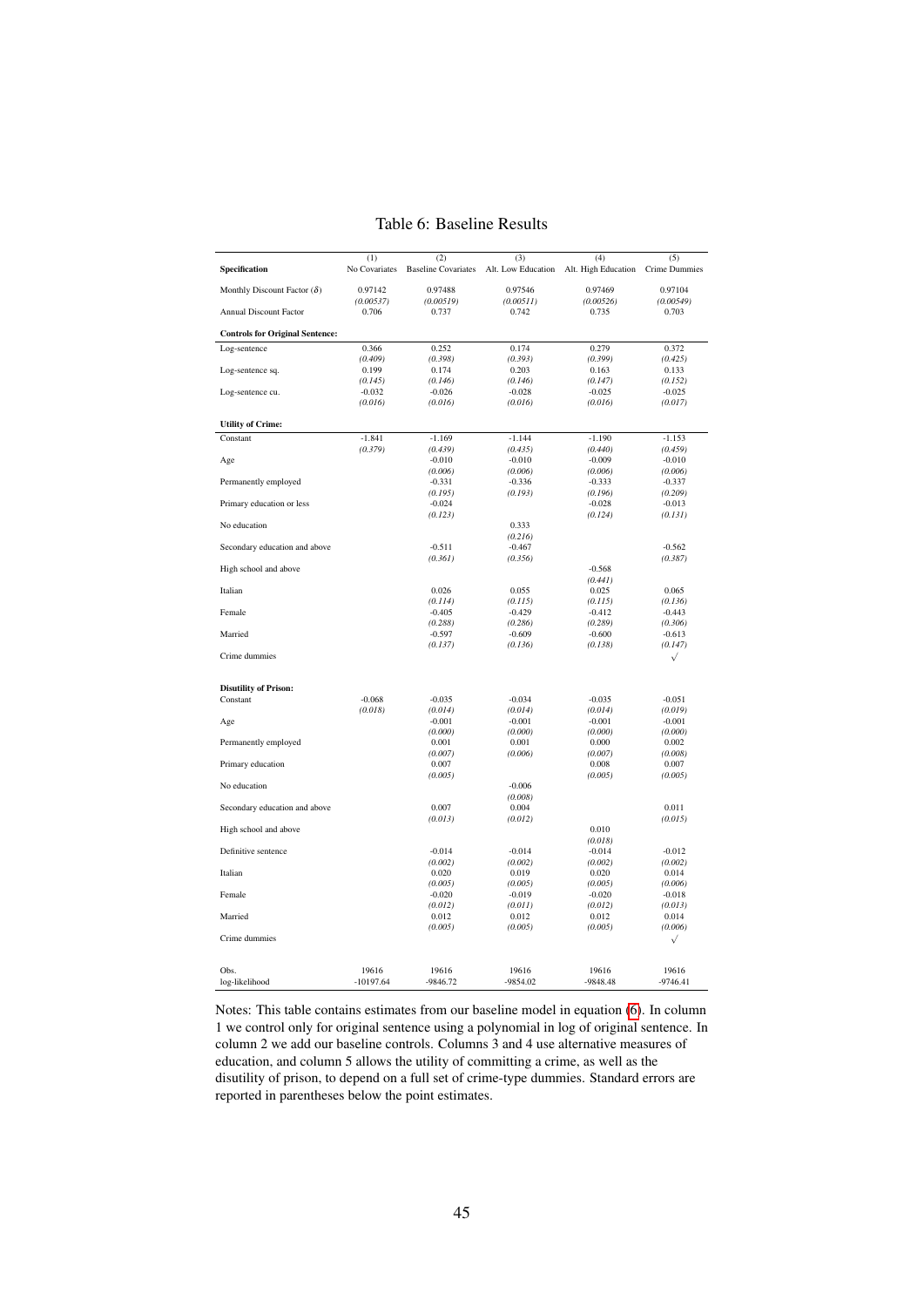<span id="page-47-0"></span>

|                             |                         | $\odot$                 | $\odot$                 | $\widehat{t}$ | $\widehat{c}$          | $\widehat{\mathbf{e}}$       | $\widehat{\in}$ | $\circledast$                    | $\widehat{\mathfrak{S}}$ |
|-----------------------------|-------------------------|-------------------------|-------------------------|---------------|------------------------|------------------------------|-----------------|----------------------------------|--------------------------|
| Specification:              | Married                 | Female                  | Permanently<br>employed | $Log(age-18)$ | Age, age sq.           | Primary education<br>or less | No education    | Secondary education<br>and above | High school<br>and above |
| Monthly Discount Factor (8) |                         |                         |                         |               |                        |                              |                 |                                  |                          |
| Constant                    | 0.97280                 | 0.97390                 | 0.97506                 | 0.99526       | 1.00842                | 0.97508                      | 0.97567         | 0.97456                          | 0.97440                  |
|                             | $(0.00547)$ $(0.00523)$ |                         | (0.00547)               | (0.00837)     | (0.01459)              | (0.00527)                    | (0.00519)       | (0.00535)                        | (0.00514)                |
| Interaction coefficient     | 0.00674                 | 0.00979                 | $-0.00051$              | $-0.00780$    | $-0.00161$             | $-0.00086$                   | $-0.00177$      | 0.01529                          | 0.02520                  |
|                             |                         | $(0.00417)$ $(0.00753)$ | (0.00506)               | 0.00271       | (0.00063)              | (0.00389)                    | (65900.00)      | (0.00694)                        | (0.00892)                |
| Age squared                 |                         |                         |                         |               | (0.000006)<br>0.000016 |                              |                 |                                  |                          |
| Annual Discount Factor      |                         |                         |                         |               |                        |                              |                 |                                  |                          |
| Baseline                    | 0.718                   | 0.728                   | 0.739                   |               |                        | 0.739                        | 0.744           | 0.734                            | 0.733                    |
| With interaction            | 0.780                   | 0.821                   | 0.734                   |               |                        | 0.731                        | 0.728           | 0.885                            | 0.995                    |
| Difference                  | 0.062                   | 0.093                   | $-0.005$                |               |                        | $-0.008$                     | $-0.016$        | 0.151                            | 0.263                    |
| At age 26                   |                         |                         |                         | 0.776         | 0.760                  |                              |                 |                                  |                          |
| At age 51                   |                         |                         |                         | 0.677         | 0.676                  |                              |                 |                                  |                          |
| Ōbs.                        | 19616                   | 19616                   | 19616                   | 19616         | 19616                  | 19616                        | 19616           | 19616                            | 19616                    |
| log-likelihood              | 9845.52                 | $-9846.04$              | $-9846.72$              | 9842.45       | 9842.26                | -9846.70                     | 9853.98         | -9845.14                         | -9846.62                 |

Table 7: Heterogeneity in Discount Factors Table 7: Heterogeneity in Discount Factors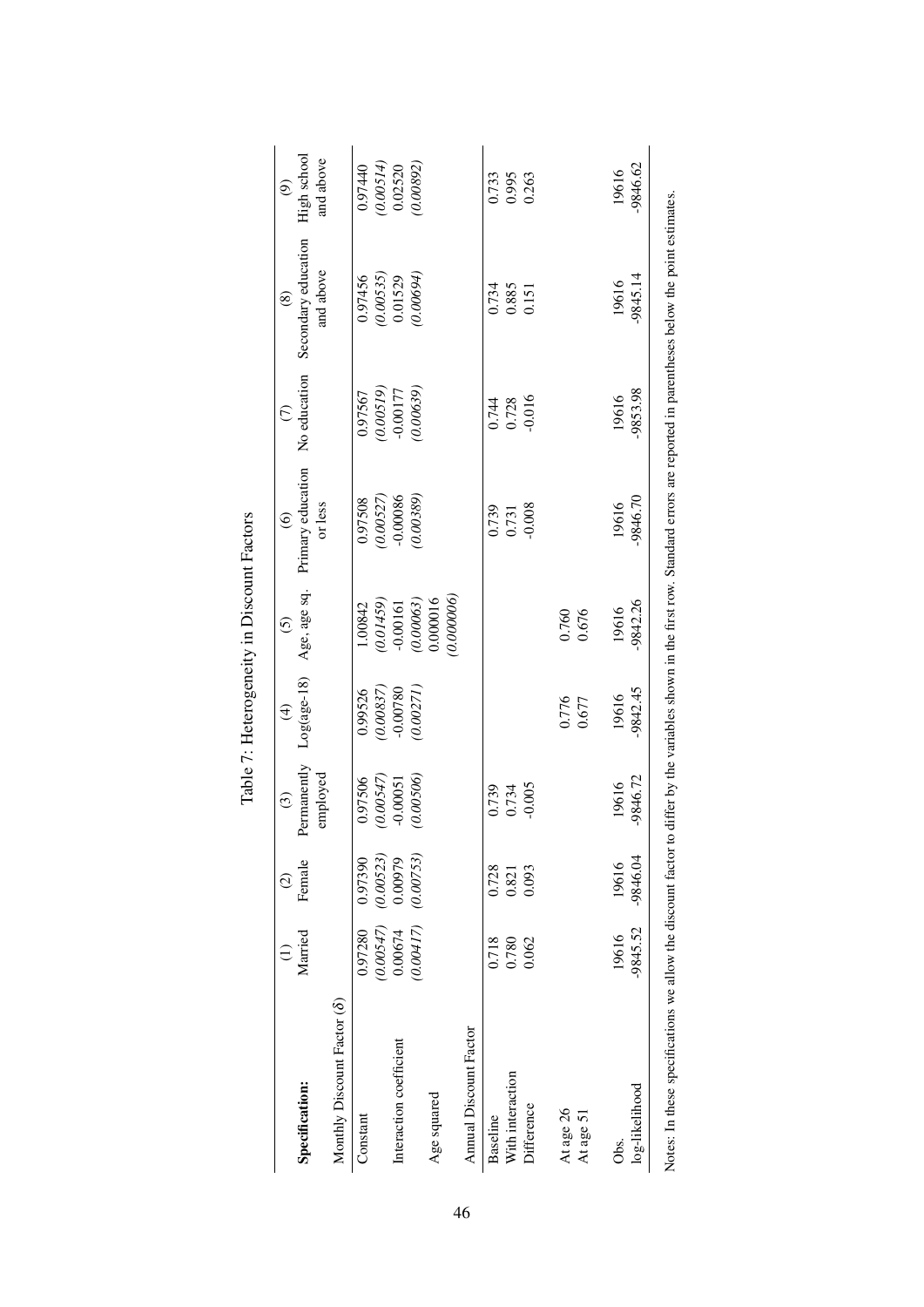<span id="page-48-0"></span>

|                                    | (1)         | (2)                    | (3)                    |
|------------------------------------|-------------|------------------------|------------------------|
| <b>Specification:</b>              | Nationality | Nationality-Language 1 | Nationality-Language 2 |
| Monthly Discount Factor $(\delta)$ |             |                        |                        |
| Constant                           | 0.96547     | 0.97551                | 0.97956                |
|                                    | (0.00872)   | (0.00977)              | (0.00851)              |
| Italian                            | 0.01442     | 0.01886                | 0.01418                |
|                                    | (0.00613)   | (0.00915)              | (0.00602)              |
| <b>Strong FTR</b>                  |             | $-0.01674$             | $-0.01408$             |
|                                    |             | (0.00751)              | (0.00601)              |
| <b>Annual Discount Factor</b>      |             |                        |                        |
| Italian                            | 0.784       | 0.762                  | 0.780                  |
| Immigrant (All)                    | 0.656       |                        |                        |
| Immigrant (Strong FTR)             |             | 0.603                  | 0.656                  |
| Immigrant (Weak FTR)               |             | 0.743                  | 0.780                  |
|                                    |             |                        |                        |
| Obs.                               | 19616       | 19571                  | 19220                  |
| log-likelihood                     | $-9842.21$  | $-9821.16$             | $-9700.85$             |

|  | Table 8: Heterogeneity in Discount Factors |  |  |  |
|--|--------------------------------------------|--|--|--|
|--|--------------------------------------------|--|--|--|

Notes: In these specifications we allow the discount factor to differ by nationality and language. FTR refers to future time reference. There are 45 observations for which either the country of origin was unknown or we were unable to classify the FTR for the country. Standard errors are reported in parentheses below the point estimates.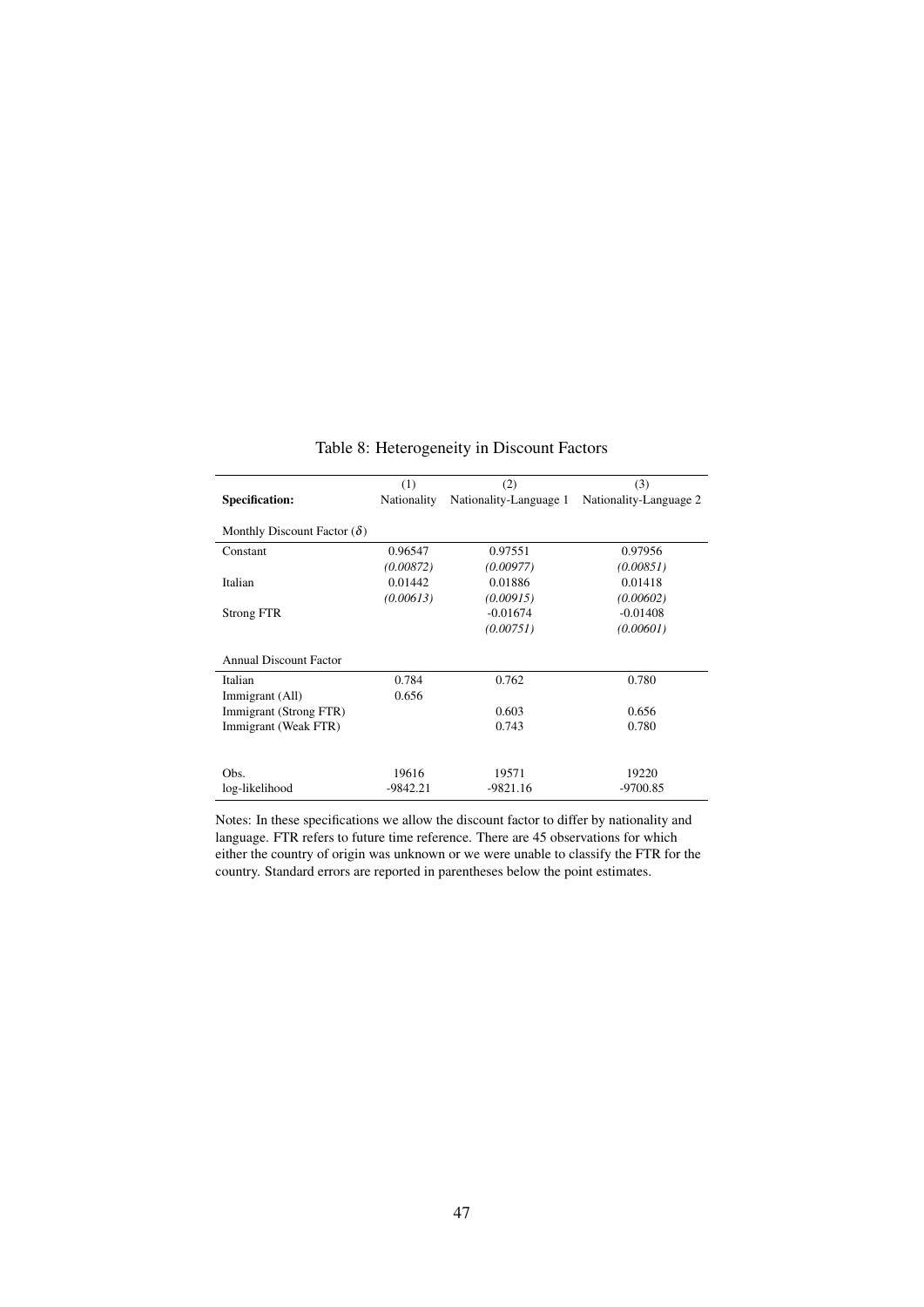<span id="page-49-0"></span>

|                                      |            |                                     | ⊙ි         | $\widehat{\mathcal{F}}$ | $\widehat{c}$ | $\widehat{\circ}$ | Ć          | ඹ                                                                              | ම          | $\frac{10}{10}$ |
|--------------------------------------|------------|-------------------------------------|------------|-------------------------|---------------|-------------------|------------|--------------------------------------------------------------------------------|------------|-----------------|
| Interaction variable:                | Violent    | Property                            | Arms       | Drug-related            |               |                   |            | Prostitution Migrant Law Organized crime (mafia) Against the economy and state | Fraud      | Other crimes    |
| Monthly Discount Factor ( $\delta$ ) |            |                                     |            |                         |               |                   |            |                                                                                |            |                 |
| Constant                             | 0.97191    | 0.97715                             | 0.97637    | 0.98190                 | 0.97284       | 0.97041           | 0.97571    | 0.97529                                                                        | 0.97382    | 0.97243         |
|                                      |            | $(0.00513)$ $(0.00525)$ $(0.00497)$ |            | (0.00511)               | (0.00530)     | 0.00566           | (0.00543)  | (0.00510)                                                                      | (0.00507)  | 0.00533         |
| Interaction coefficient              |            | 0.00364 0.00407                     | $-0.00463$ | $-0.01160$              | 0.02052       | $-0.04047$        | $-0.00825$ | $-0.00841$                                                                     | $-0.01133$ | 0.00843         |
|                                      |            | $(0.00385)$ $(0.00595)$ $(0.00793)$ |            | (0.00387)               | (0.00649)     | (0.03629)         | (0.01619)  | (0.00564)                                                                      | (126000)   | (0.00409)       |
| Annual Discount Factor               |            |                                     |            |                         |               |                   |            |                                                                                |            |                 |
| Overall                              | 0.710      | 0.758                               | 0.751      | 0.803                   | 0.719         | 0.697             | 0.744      | 0.741                                                                          | 0.727      | 0.715           |
| Difference                           | 0.033      | $-0.037$                            | $-0.042$   | $-0.107$                | 0.205         | $-0.279$          | $-0.072$   | $-0.073$                                                                       | $-0.095$   | 0.078           |
| ðs.                                  | 19616      | 19616                               | 19616      | 19616                   | 19616         | 19616             | 19616      | 19616                                                                          | 19616      | 19616           |
| log-likelihood                       | $-9841.44$ | -9805.33                            | $-9842.98$ | $-9837.12$              | -9837.18      | -9841.82          | $-9845.78$ | 9800.75                                                                        | -9843.39   | 9836.25         |

| I<br>I<br>i the la<br>l             |
|-------------------------------------|
|                                     |
|                                     |
| <b>SALES CONTROL</b><br>5<br>ļ      |
|                                     |
| $+7.40$ condition in<br>۱<br>ו<br>ו |
|                                     |
| l                                   |

48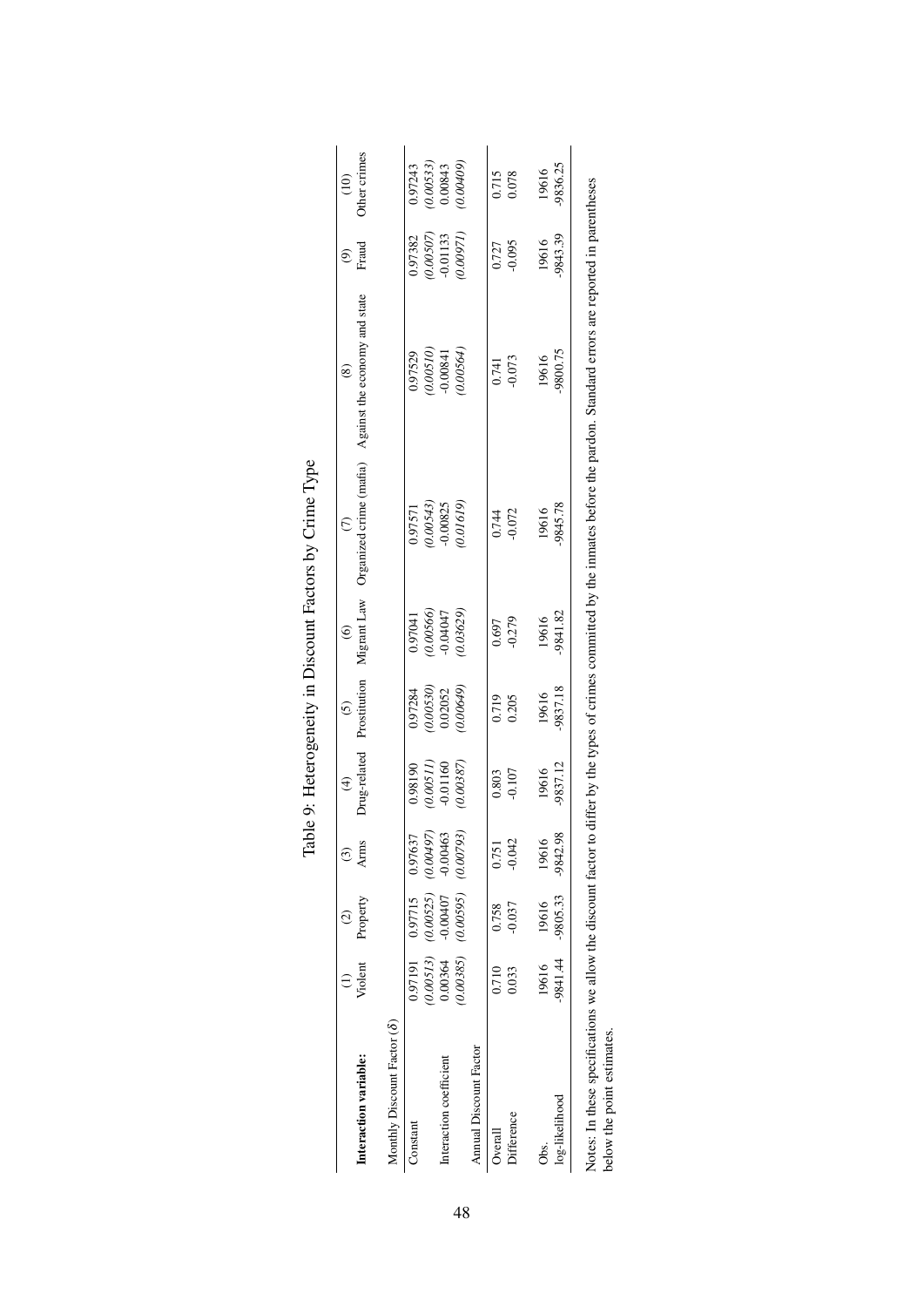<span id="page-50-0"></span>

| Specification                                     |                    | $\widehat{\circ}$  | ڛ                  | $\widehat{\mathfrak{t}}$ | $\tilde{O}$        | $\widehat{\circ}$  |
|---------------------------------------------------|--------------------|--------------------|--------------------|--------------------------|--------------------|--------------------|
| Monthly Discount Factor $(\delta)$                | 0.97291            | 0.97524            | 0.97111            | 0.97392                  | 0.98263            | 0.98269            |
| Annual Discount Factor                            | (0.00515)<br>0.719 | (0.00551)<br>0.740 | (0.00504)<br>0.703 | (0.00554)<br>0.728       | (0.00798)<br>0.810 | (0.00729)<br>0.811 |
| Region dummies<br>Area dummies                    |                    |                    |                    |                          |                    |                    |
| Clearance rates by province<br>Crime-type dummies |                    |                    |                    |                          |                    |                    |
| Clearance rates by province and crime type        |                    |                    |                    |                          |                    |                    |
| Obs.                                              | 19616              | 19616              | 19616              | 19616                    | 19616              | 19616              |
| log-likelihood                                    | -9838.81           | $-9752.81$         | $-9821.16$         | $-9734.41$               | -9881.57           | -9882.37           |

Table 10: Robustness Results Using Various Controls for Clearance Rates Table 10: Robustness Results Using Various Controls for Clearance Rates Notes: In column 1 we proxy for clearance rates using dummy variables for each of the three areas of Italy (North, Center, and South). In column 2 we include area dummies as well as<br>dummies for the crime type of the origin dummies for the crime type of the original offense. In column 3 we use dummies for each region (20 regions), instead of areas. Column 4 adds crime-type dummies. In columns 5 and 6 Notes: In column 1 we proxy for clearance rates using dummy variables for each of the three areas of Italy (North, Center, and South). In column 2 we include area dummies as well as we use province-level clearance rates (taken from [ISTAT,](#page-39-10) [2005\)](#page-39-10), overall and crime-specific, respectively. Standard errors are reported in parentheses below the point estimates.